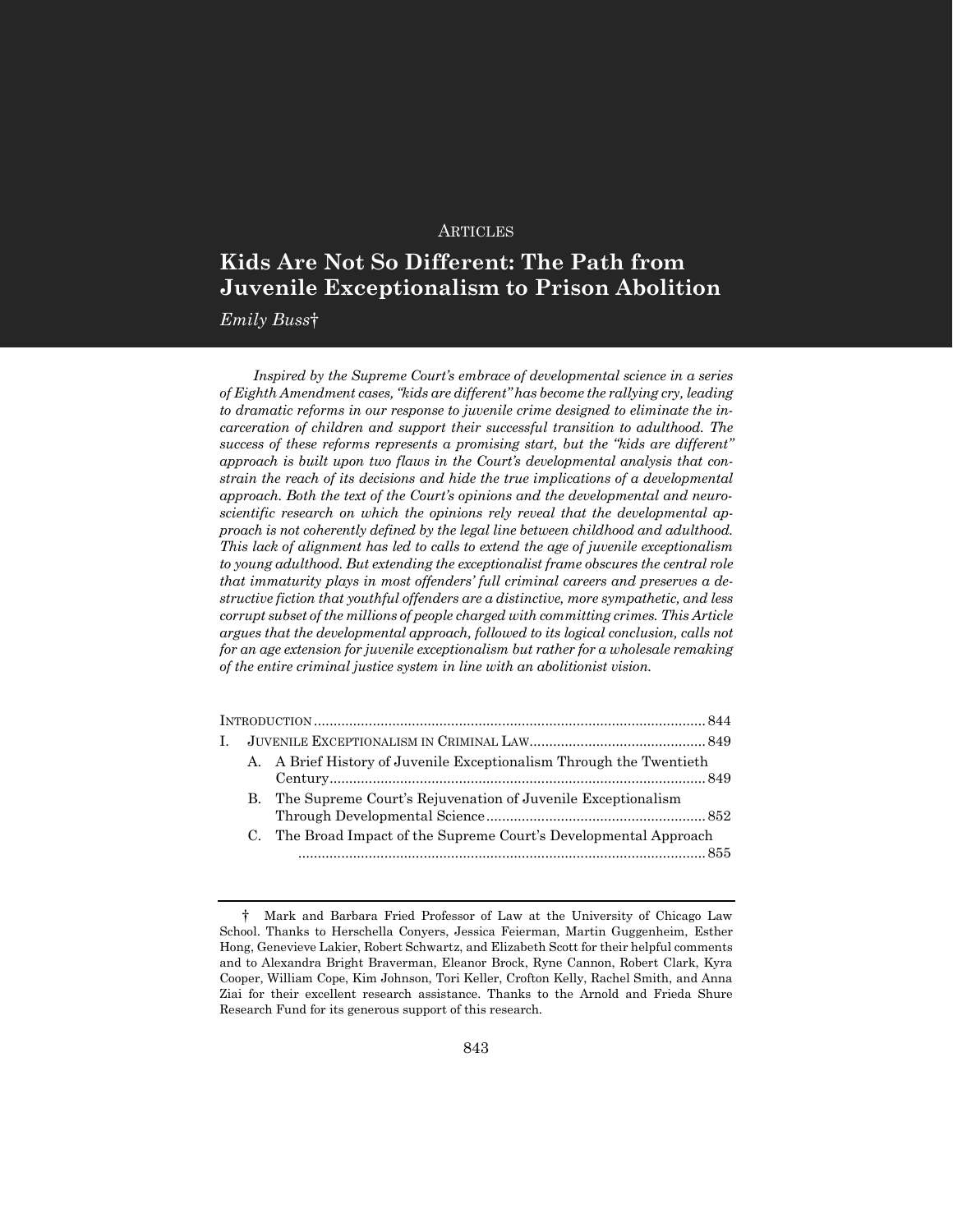| H. | THE INCREASINGLY EVIDENT MISALIGNMENT BETWEEN LEGAL AND              |                                                                 |                                                                    |  |  |  |
|----|----------------------------------------------------------------------|-----------------------------------------------------------------|--------------------------------------------------------------------|--|--|--|
|    |                                                                      |                                                                 |                                                                    |  |  |  |
|    | А.                                                                   |                                                                 | The Misalignment Reflected in the Court's Reasoning 865            |  |  |  |
|    | B.                                                                   |                                                                 | The Misalignment Revealed Through Neuro- and Social Science 868    |  |  |  |
|    | III. ADDRESSING THE MISALIGNMENT THROUGH VERSIONS OF JUVENILE        |                                                                 |                                                                    |  |  |  |
|    |                                                                      |                                                                 |                                                                    |  |  |  |
|    | А.                                                                   | Qualifying the Developmental Approach to Preserve the Legal Age |                                                                    |  |  |  |
|    | B.                                                                   |                                                                 | Adjusting the Legal Age Line to Preserve the Developmental         |  |  |  |
|    |                                                                      |                                                                 |                                                                    |  |  |  |
|    |                                                                      | 1.                                                              |                                                                    |  |  |  |
|    |                                                                      | 2.                                                              | When every criminal becomes a juvenile exception  879              |  |  |  |
|    | IV. ABANDONING JUVENILE EXCEPTIONALISM TO PRESERVE THE DEVELOPMENTAL |                                                                 |                                                                    |  |  |  |
|    |                                                                      |                                                                 |                                                                    |  |  |  |
|    | А.                                                                   |                                                                 | The Harm Done to the Unexceptional by Juvenile Exceptionalism. 882 |  |  |  |
|    |                                                                      | 1.                                                              |                                                                    |  |  |  |
|    |                                                                      | 2.                                                              | The lack of connection and accountability between systems 884      |  |  |  |
|    |                                                                      | 3.                                                              |                                                                    |  |  |  |
|    |                                                                      | 4.                                                              |                                                                    |  |  |  |
|    | B.                                                                   |                                                                 | Incorporating the Developmental Approach into a Unitary System 887 |  |  |  |
|    |                                                                      | 1.                                                              |                                                                    |  |  |  |
|    |                                                                      | 2.                                                              | Reflections on the purposes of punishment under a life-course      |  |  |  |
|    | $C_{\cdot}$                                                          |                                                                 |                                                                    |  |  |  |
|    |                                                                      |                                                                 |                                                                    |  |  |  |
|    |                                                                      |                                                                 |                                                                    |  |  |  |

#### **INTRODUCTION**

In 2005, the Supreme Court struck down the juvenile death penalty and ignited a new "developmental approach" to juvenile crime. In *Roper v. Simmons*<sup>1</sup> and a series of cases that followed, the Supreme Court relied on developmental psychology and neuroscience to draw a bright line at age eighteen between the law's treatment of juvenile and adult offenders. "Kids are different"<sup>2</sup> became the rallying cry, and the Court's analysis led to dramatic reforms in states' approaches to juvenile crime and a precipitous drop in youth incarceration. These reforms represent a promising start, demonstrating that we can more effectively reduce crime by supporting youths' successful transition to adulthood than by impairing that successful maturation by incarcerating them. But

 $\frac{1}{2}$  543 U.S. 551 (2005).<br>2 *See generally* Stephen

<sup>2</sup> *See generally* Stephen St. Vincent, *Kids Are Different*, 109 MICH. L. REV. FIRST IMPRESSIONS 9 (2010); Jody Kent Lavy, *Notion that "Kids Are Different" Takes Hold in Youth Justice Policy Reform*, JUV. JUST. INFO. EXCH. (Dec. 31, 2012), https://perma.cc/LGP5-7W4K.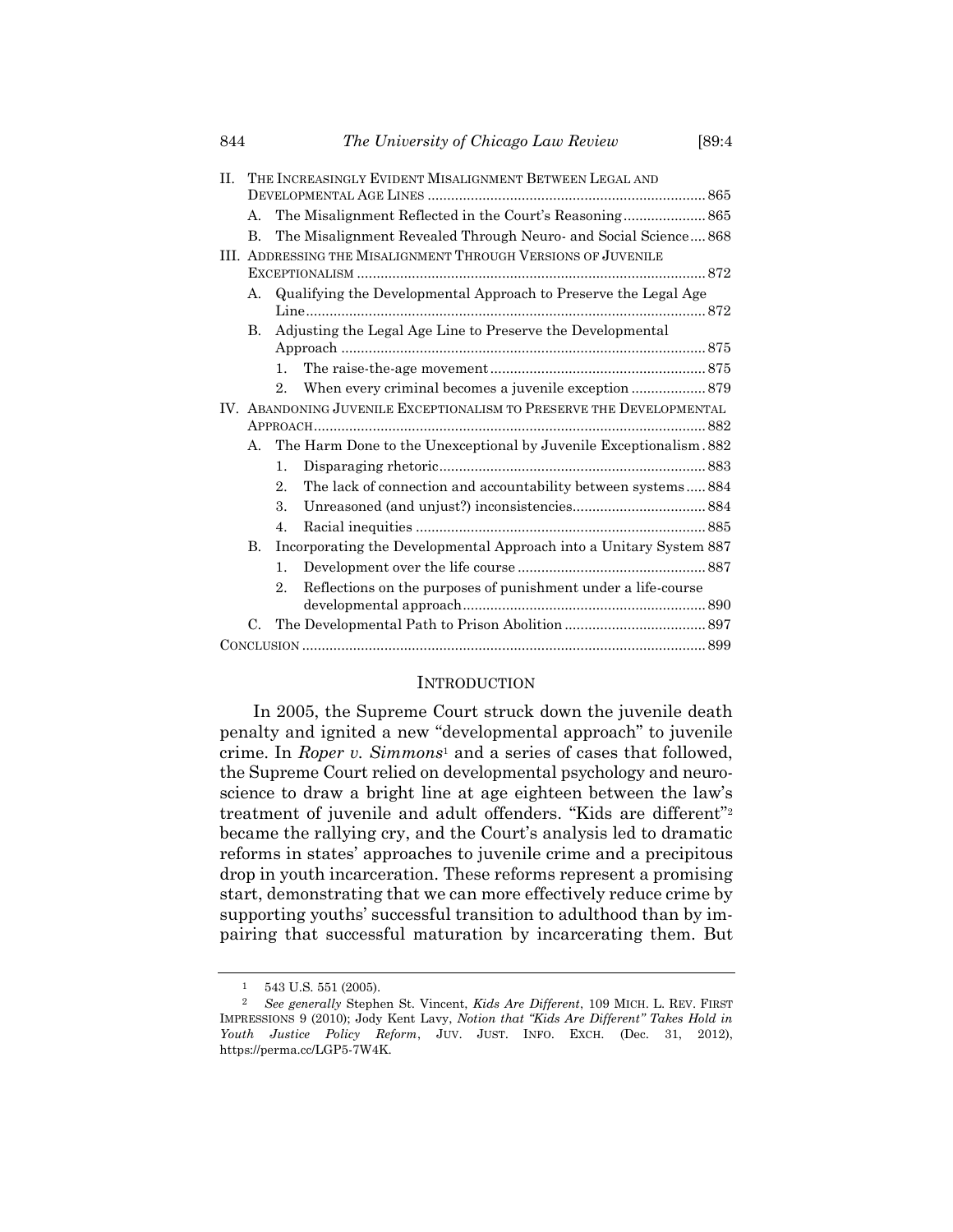the "kids are different" approach is built upon two flaws in the Court's developmental analysis that constrain the reach of its decisions and hide the true implications of a developmental approach. Followed to its logical conclusion, the developmental approach calls not for a child-specific exception to criminal justice policies but for a wholesale remaking of the criminal justice system.

One flaw in the Court's developmental analysis—visible in the decisions themselves—is its confusion of lifelong development (relevant to parole decisions) with childhood development (relied on by the Court in justifying children's special parole rights). The Court fails to explain why a youth's greater ability to change before the age of eighteen should determine whether that individual has a right to prove that he has changed over the many years between eighteen and the date he is eligible for parole. A second flaw—increasingly apparent in developmental science—is that the relevant attributes of neurological and psychosocial development identified by the Court to justify special legal rules for children continue to exist significantly past the legal age of majority and well into the twenties. Both these flaws reveal that the developmental approach is not coherently defined by the legal line between childhood and adulthood. This lack of alignment has led to calls to extend the age of juvenile exceptionalism to young adulthood. But extending the exceptionalist frame to young adults obscures the central role that immaturity plays in most offenders' full criminal careers and preserves a destructive fiction that youthful offenders are a distinctive, more sympathetic, and less corrupt minority among the millions charged with committing crimes.

This Article argues that we should abandon, not extend, the separate juvenile-exceptionalist system and instead incorporate our understanding of youth into a single system that takes account of human development over the life course. Such a unitary approach would reconceive most criminal offending as a manifestation of immaturity and the primary role of the justice system as addressing that immaturity by managing the harm done by it, fostering healthy growth, and minimizing the criminogenic impact of the system. Applying what we have learned from successful juvenile exceptionalist reforms and the research on which it relies, a life-course developmental approach would eliminate incarceration for all offenders still in the process of growing up. Because most offenders fall into this group (and some who currently offend beyond their youth do so because their immaturity was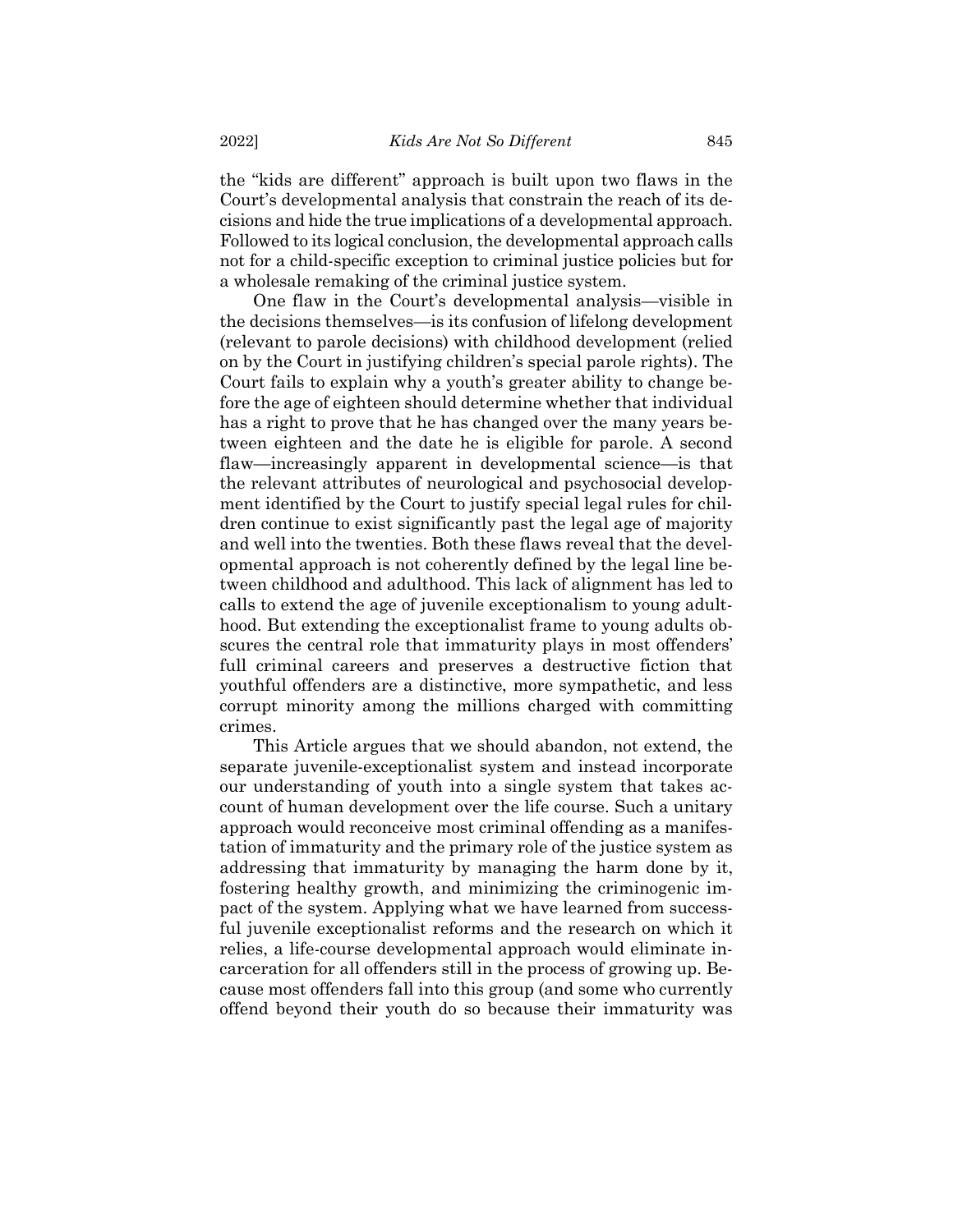mismanaged under our current system), a life-course developmental approach can be understood as a form of abolitionist vision.

Part I of this Article describes the twenty-first-century juvenile-exceptionalist movement in criminal law and the developmental analysis on which it is grounded. It discusses *Roper v. Simmons* and the other Supreme Court cases that followed, and it describes the broad impact that these cases—particularly their reliance on developmental science—have had on states' responses to juvenile crime. While the Supreme Court's developmental analysis has been limited to cases applying the Eighth Amendment to the most serious sentences—capital punishment and life without parole—for offenses committed by those under eighteen, this analysis has been applied by state courts, legislatures, and policy makers to implement reforms in all aspects of the juvenile justice system. These reforms have included dramatically limiting the authority of prosecutors to transfer juveniles to adult court, sharply cutting the number of juveniles brought into court at all, and shifting sentences imposed for offenses away from incarceration and toward community-based programming designed to support a healthy transition to adulthood. Notably, these reforms have been correlated with reduced recidivism and cost. As significant, these changes in juvenile justice policy have produced a dramatic reduction in the incarceration of Black and Brown youth. Although they are still disproportionately represented in the system, the dramatic reductions in the use of incarceration overall have produced substantial reductions for those disproportionately represented.

Part II describes the increasingly apparent lack of alignment between the age line drawn by law and our understanding of human development. One aspect of this misalignment is demonstrated in the Court's decisions in *Graham v. Florida*<sup>3</sup> and *Miller v. Alabama*, <sup>4</sup> where the Court conflated youths' special ability to change (which justifies a future opportunity for parole) with adults' ongoing ability to change (which is actually assessed at parole). Put another way, the Court identified a relevant aspect of development in childhood to justify affording an opportunity to demonstrate a distinct course of development that occurs well into adulthood. The Court's jarring suggestion that crimes committed by minors reflect either the "transient immaturity of

<sup>3</sup> 560 U.S. 48 (2010).

<sup>4</sup> 567 U.S. 460 (2012).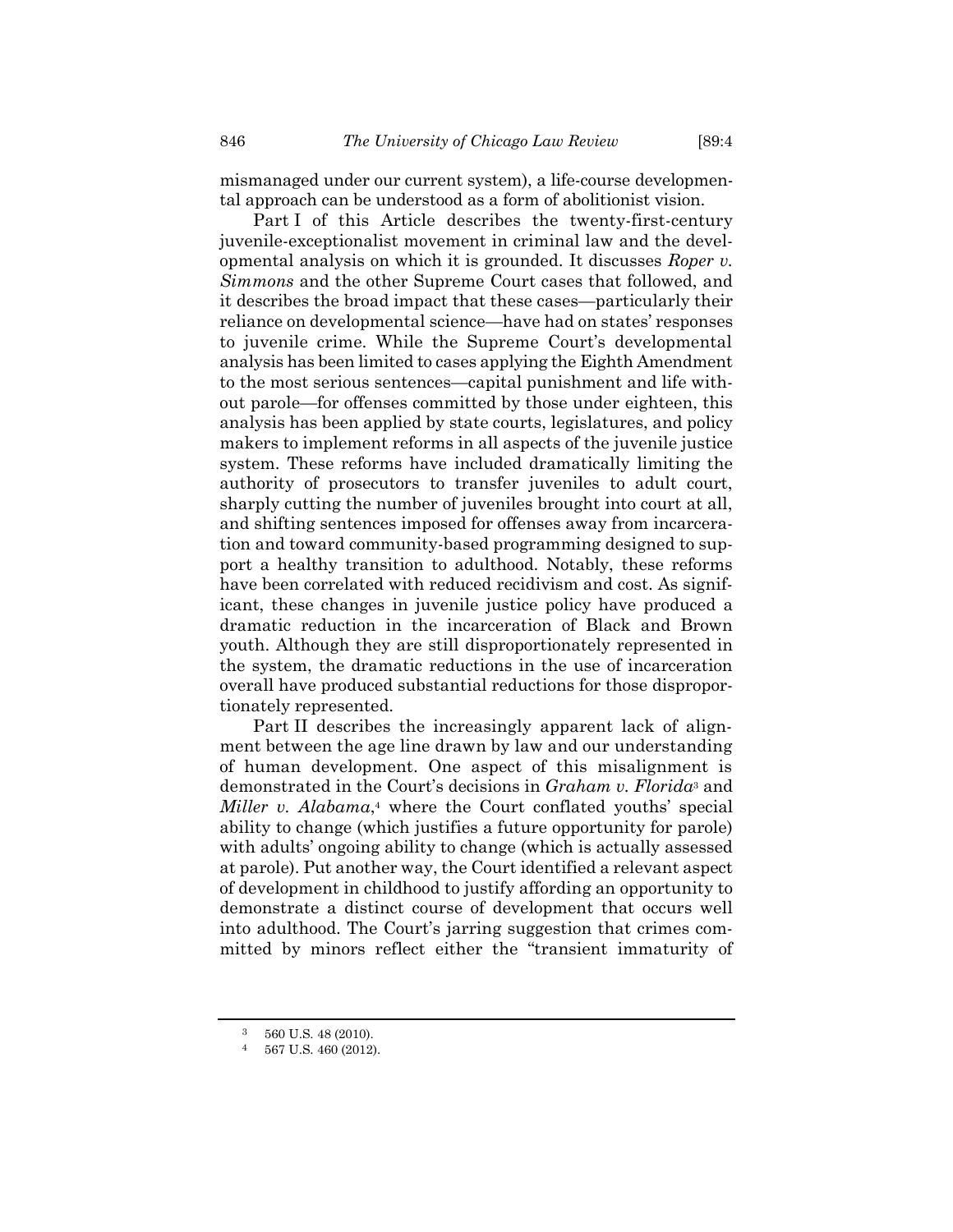youth"<sup>5</sup> or "irreparable corruption"<sup>6</sup> underscores this developmental lacuna, and the Court's recent decision in *Jones v. Mississippi*<sup>7</sup> buried the issue without addressing it. The other aspect of the misalignment of law and development has been highlighted by advances in developmental science. Psychological studies and, more starkly, brain imaging have made clear that the attributes of young people's brains and behavior relied upon by the Court to justify special treatment of minor offenders continue to develop into young adulthood. It is now clear that developmental science cannot be relied upon to justify drawing the line for juvenile exceptionalism at eighteen.

Parts III and IV explore three possible ways of correcting for the current misalignment between the legal age line drawn for juvenile exceptionalism and its developmental rationale. Part III considers two different juvenile-exceptionalist approaches. Part III.A explores the possibility of abandoning, or at least softening, the law's reliance on developmental science and instead deferring to decades long conventions, reinforced in many other areas of the law, about when adulthood begins. There is much to be said for drawing a line for criminal law at the same point at which we draw the line for other legal rights and responsibilities. Children are afforded a significantly different package of rights and responsibilities from adults, and full-adult criminal liability can coherently be aligned with full-adult legal autonomy and citizenship. The developmental science would remain relevant, as it could help justify extending special rights and protection up to the limit of childhood—but it would ultimately be trumped by a distinct legal age line. Any consideration of development would end, as it conventionally does in law, in adulthood. Adhering to the majority–minority age line would be consistent with the Supreme Court's case outcomes but would require an abandonment of the primary rationale upon which those outcomes rely. With that could come the loss of political support for the extension to young adults of improvements in justice policies for adolescents that have been inspired by the developmental approach.

Part III.B considers correcting the misalignment in the opposite direction—remaining faithful to the developmental logic and therefore moving the line for juvenile exceptionalism up, perhaps as far as age twenty-five. Advocates are increasingly calling for this approach, and some policy makers are beginning to adopt it.

<sup>5</sup> Montgomery v. Louisiana, 577 U.S. 190, 208 (2016).

<sup>6</sup> *Miller*, 567 U.S. at 479–80 (quoting *Roper*, 543 U.S. at 573).

<sup>7</sup> 141 S. Ct. 1307 (2021).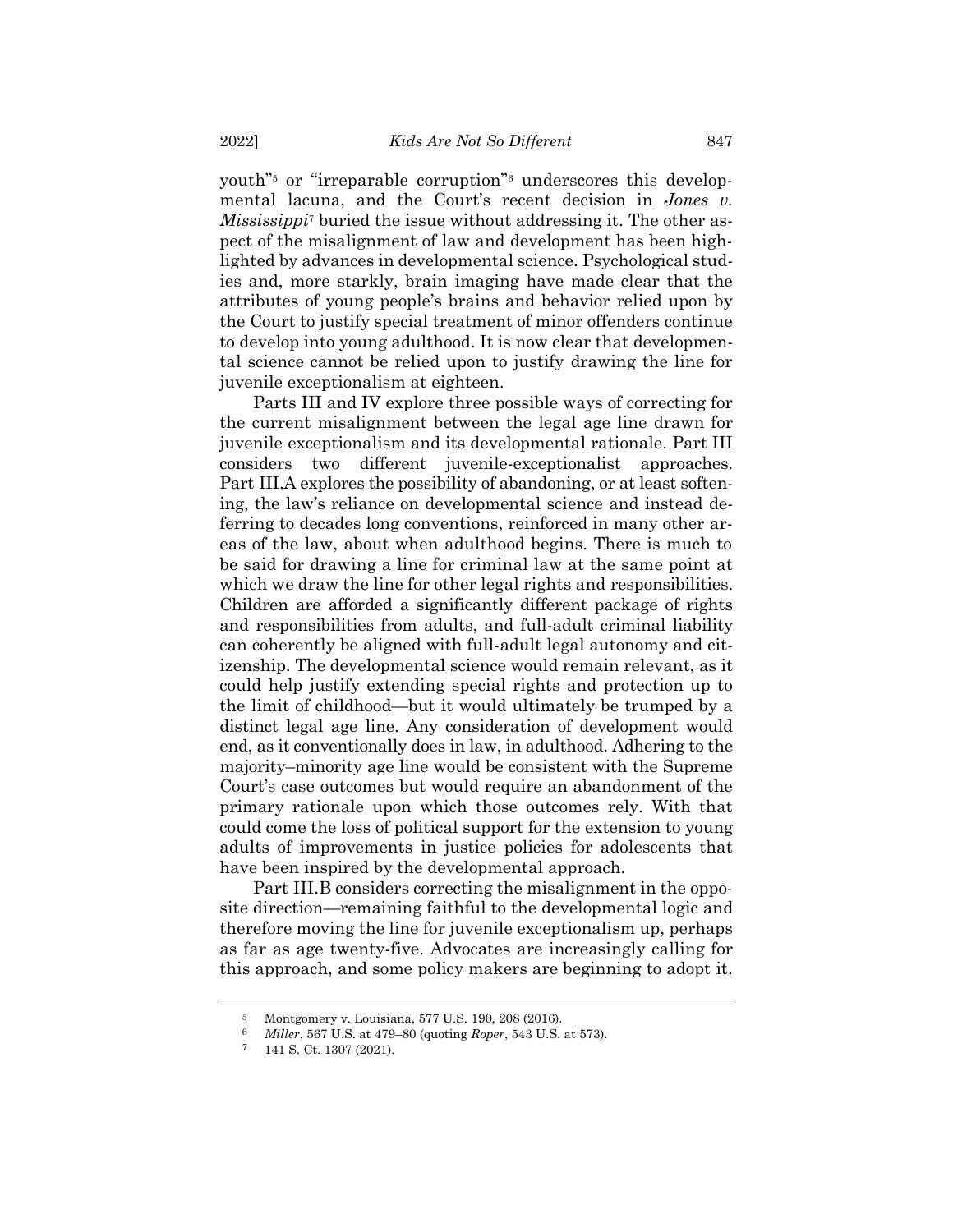This approach has the advantage of being most true to the analysis in the Supreme Court's cases (but not its holdings) and the rationale underlying subsequent reforms throughout the juvenile justice system. There is reason to expect that extending these reforms to age twenty-five will extend the crime-reduction benefits of these reforms significantly and produce similar benefits for minority youth in this age group. The primary limitation of this approach, however, is in its conception as an extended "exception." Because much offending occurs in adolescence and young adulthood—and most offenders offend *only* in adolescence and young adulthood—expanding juvenile exceptionalism to include young adults would belie its exceptional status. A criminal justice system that extends its juvenile justice approach to most offenders for their full criminal careers should be understood for what it is: the primary, baseline system.

Part IV suggests that our emerging understandings of development argue for an abandonment of juvenile exceptionalism altogether and an embrace of a unitary system that takes account of human development over the life course. Part IV.A addresses the costs associated with preserving two distinct systems—a favored "exceptional" system and a disfavored standard system. Maintaining two distinct systems comes at a cost to system coherence and accountability and invites sorting that disproportionally harms Black and Brown people.

Part IV.B sketches out a vision of a unitary system that incorporates our understanding of development rather than relying on that understanding to exclude. Because most offending is a manifestation of immaturity, the core focus of this unitary criminal justice system would be on managing immaturity, that is, facilitating rather than undermining healthy growth and minimizing the harm done—to either the offender or others—during that maturation process. Reforms in the juvenile justice system have taught us a lot about how our response to immature offending can support or undermine young people's maturation out of crime, and these lessons could be extended into the midtwenties, to the full reach of the normal maturation process. Such an approach would dramatically reduce our reliance on incarceration and, if the developmental logic holds, would lead to a significant decrease in those who continue to offend into middle age. If this approach were implemented comprehensively through young adulthood, ongoing criminal conduct beyond the midtwenties would not be attributable to normal psychosocial immaturity or the state's destructive interference with the maturation process and would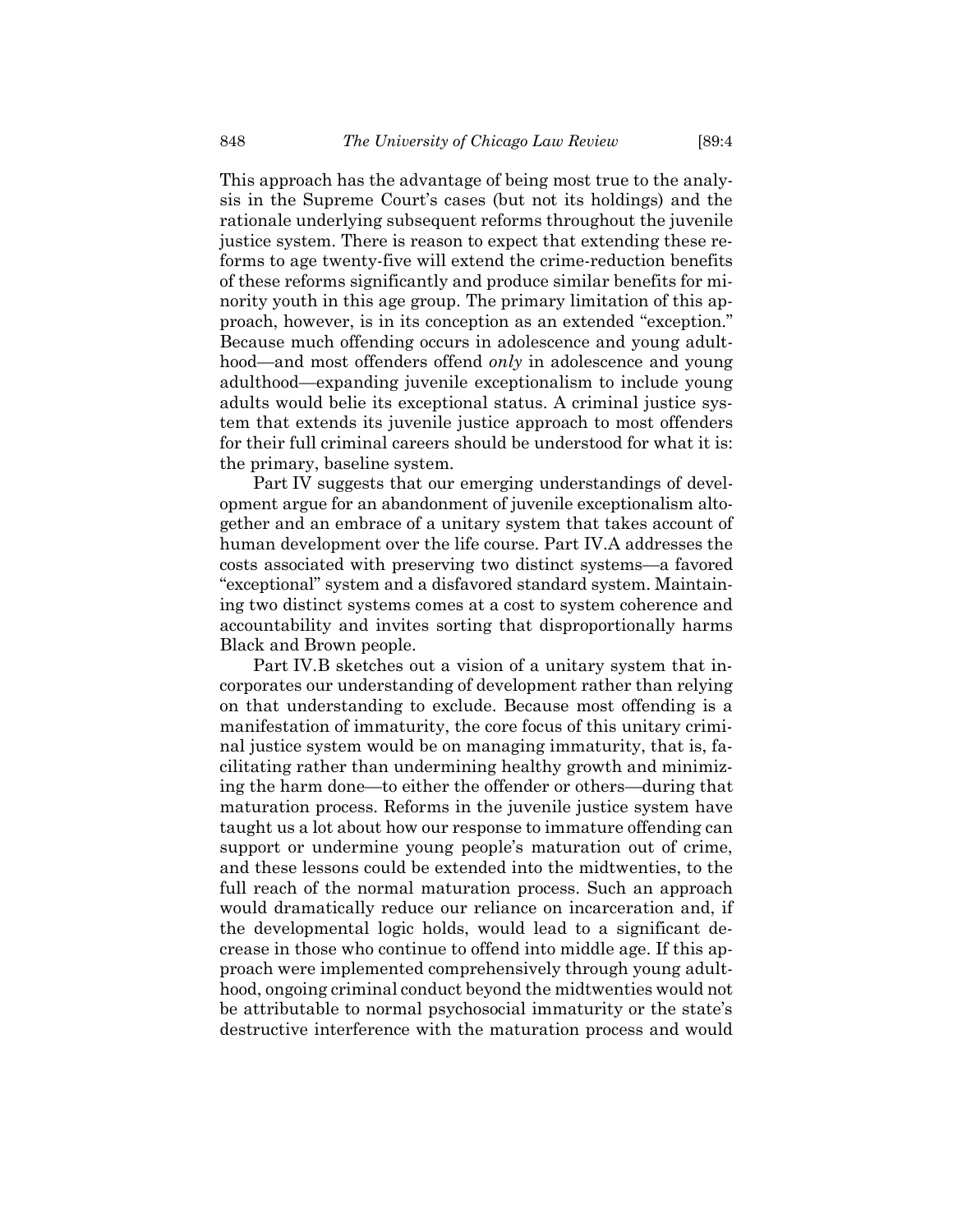call for distinct responses that could not rely as directly on the juvenile-exceptionalist reformers' experience. In Part IV.B, I tentatively explore how a system's response to these aberrant persisters might be coherently integrated into a unitary system that accounts for development across the life course.

Of the three options explored, this last option is most true to the logic first set in motion in the juvenile exceptionalist context and, relatedly, offers considerable promise in promoting more just and effective crime control. The strongest argument against this third approach is pragmatic. Popular opinion is increasingly ready, it seems, to embrace youth-specific departures—even significant departures—from our draconian system of criminal justice, but similar changes in the adult system, especially when cast as prison abolition, are widely perceived as radical and dangerous. This suggests that the best path forward may well be to begin with children and extend the logic into young adulthood, as youth advocates are doing with considerable success. The third option might best be understood as a logical future step along the current path, allowing for the introduction of the reforms championed by abolitionists through a relatively unthreatening evolution. But if this is the vision, advocates and lawmakers should be alert to the risk that their exceptionalist approach will entrench the status quo for all those deemed unexceptional. Solidifying gains around the "kids are different" motto—however "kids" are defined—may come at the unjust expense of their older selves.

#### I. JUVENILE EXCEPTIONALISM IN CRIMINAL LAW

## A. A Brief History of Juvenile Exceptionalism Through the Twentieth Century

The law has long treated children accused of committing crimes differently than it treats adults. Since the seventeenth century, English (and then U.S.) common law recognized the infancy defense which—based on the law's conclusion that young children lacked the mental capacity required for the commission of a crime—barred any child under seven at the time of the alleged offense from being prosecuted and recognized a rebuttable presumption against the prosecution of children between the ages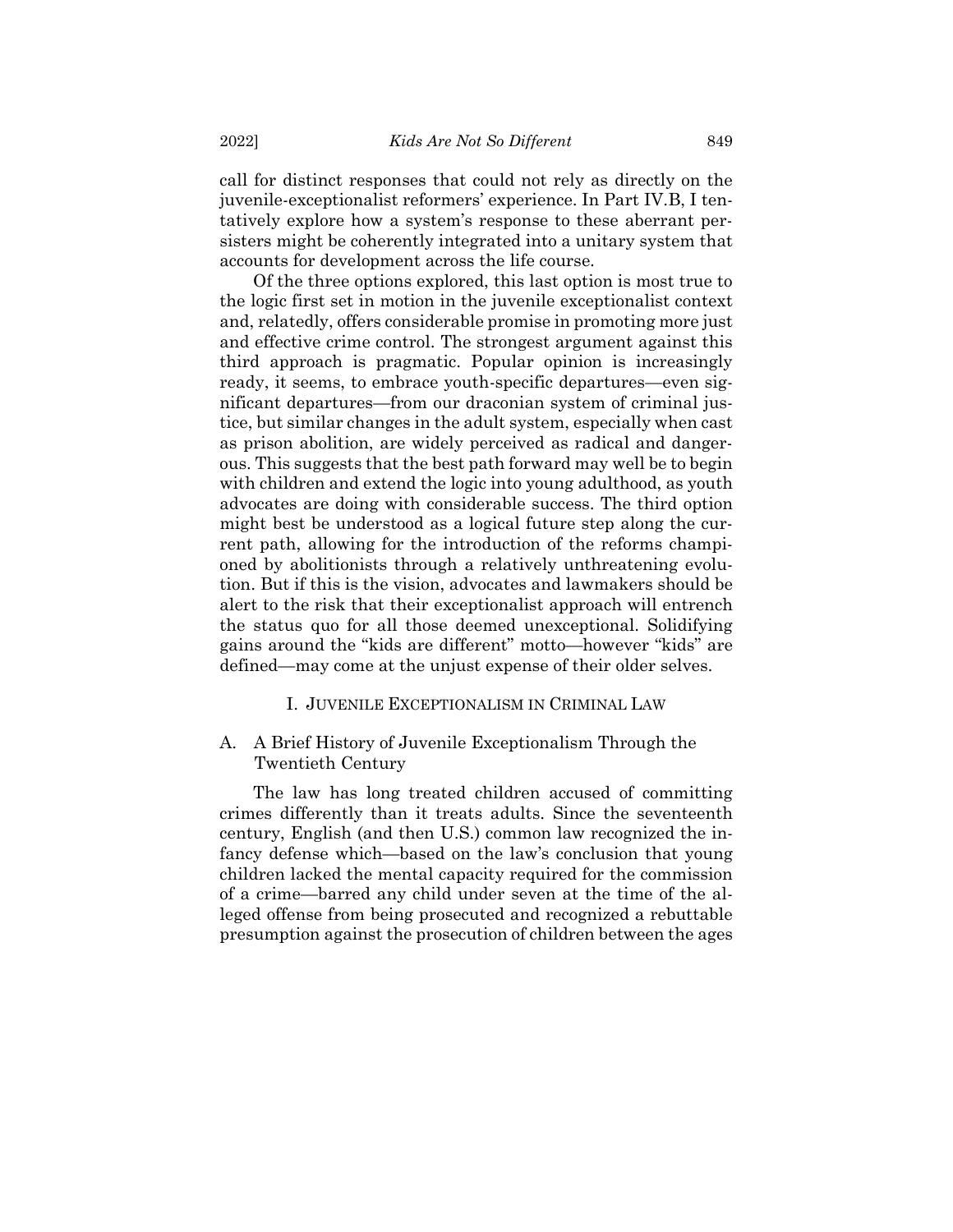<span id="page-7-0"></span>of seven and fourteen.<sup>8</sup> For those not protected by the defense, the state could (and did) prosecute and sentence minors<sup>9</sup> as adults.

<span id="page-7-1"></span>Growing concern for the harm done to children subject to the same harsh sanctions as the adults with whom they were imprisoned, and optimism that children could be helped through rehabilitative interventions, led progressives at the turn of the twentieth century to create a separate system altogether for youth under age sixteen. <sup>10</sup> The aims of these separate juvenile systems, first codified in Illinois's Juvenile Court Act,<sup>11</sup> were twofold: first, to separate juveniles from the negative influence of older offenders and, second, to rehabilitate rather than punish.<sup>12</sup> Within twenty-five years of Illinois's enactment of its Juvenile Court Act, nearly every state had established a juvenile justice system through legislation.<sup>13</sup> These systems suffered immediately and deeply from a lack of attention and resources.<sup>14</sup> As a result, juve-

10 By 1909, a plurality of states with juvenile courts included youth up through age sixteen. By 1919, a plurality of the then-forty-six states had juvenile court systems that included youth up to age eighteen. *See* JUVENILE COURT LAWS IN THE UNITED STATES: A SUMMARY BY STATES 4–118 (Hastings H. Hart ed., 1910); Arthur W. Towne, *Shall the Age Jurisdiction of Juvenile Courts Be Increased?*, 10 J. AM. INST. CRIM. L. & CRIMINOLOGY 493, 514–15 (1919).

13 *See* ROBERT M. MENNEL, THORNS AND THISTLES: JUVENILE DELINQUENTS IN THE UNITED STATES, 1825–1940, at 132 (1973) (reporting that ten states and the District of Columbia had juvenile courts by 1909, all but two states had separate juvenile courts by 1925, and Wyoming created the last juvenile court in 1945). Maine authorized municipal courts to act occasionally as juvenile courts in 1931. James A. MacKeen, *Maine*, *in* 3 CRIME & DELINQUENCY 431, 431 (1957).

14 *See* Theodore N. Ferdinand, *History Overtakes the Juvenile Justice System*, 37 CRIME & DELINQUENCY 204, 214–15 (1991) (noting that state juvenile courts were established without any centralized state support for treatment programs and that they instead

<sup>8</sup> Andrew Walkover, *The Infancy Defense in the New Juvenile Court*, 31 UCLA L. REV. 503, 510–11 (1984); State v. Nickleson, 14 So. 134, 135 (La. 1893); State v. Adams, 76 Mo. 355, 357 (1882); *see also* A.W.G. Kean, *The History of the Criminal Liability of Children*, 53 LAW Q. REV. 364, 369–70 (1937).

<sup>9</sup> *See* Walkover, *supra* note [8,](#page-7-0) at 510–11. Throughout this period, individuals were treated as minors—that is, they were treated as under the control of their parents and not afforded full adult rights—until age twenty-one. *See* T.E. James, *The Age of Majority*, 4 AM. J. LEGAL HIST. 22, 30 (1960); 1 WILLIAM BLACKSTONE, COMMENTARIES \*452 ("[T]he power of a father, I say, over the persons of his children ceases at the age of twenty-one: for they are then enfranchised by arriving at years of discretion."); 42 AM. JUR. 2D *Infants* § 5 (2021) ("At a minimum, absent some clear exception to the contrary, a person reaches the age of majority, and is considered emancipated by an act of law, when that person reaches the age of 21.").

<sup>11</sup> 1899 Ill. Laws 131.

<sup>12</sup> Franklin E. Zimring, *The Common Thread: Diversion in the Jurisprudence of Juvenile Courts*, *in* A CENTURY OF JUVENILE JUSTICE 143, 143–45 (Margaret K. Rosenheim et al. eds., 2002) (noting that the creation of the juvenile justice system had two aims diversion and rehabilitation—and arguing that diversion, i.e., the separation of children from adult criminals, was the more important of the two rationales).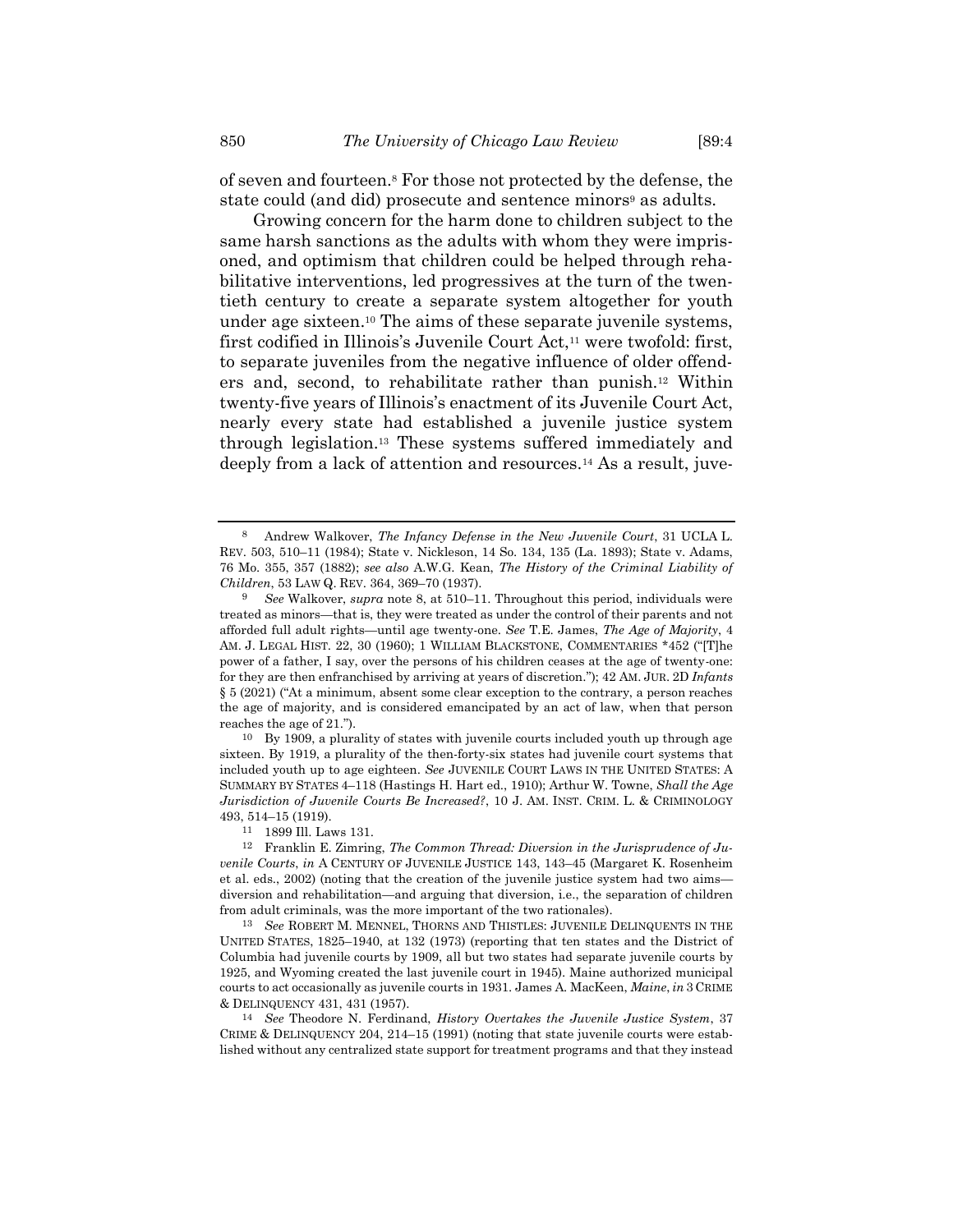nile justice systems were widely perceived as failures, and recidivism rates—intended to be reduced by a caring, needs-focused response to juvenile crime—showed no sign of going down.<sup>15</sup>

<span id="page-8-0"></span>In the latter half of the twentieth century, criticism of the operation and outcomes of the juvenile justice system led to two significant steps back from juvenile exceptionalism in criminal law, the first step procedural and the second step substantive. In a procedural move away from juvenile exceptionalism driven by fairness concerns, the Supreme Court ruled in *In re Gault*<sup>16</sup> and subsequent cases that defendants in juvenile court were entitled to most of the criminal procedural protections afforded in adult criminal court.<sup>17</sup> In subsequent years, "tough on crime" movements—fueled by a spike in juvenile crime and warnings from social scientists that a mass of juvenile "super-predators" would soon be on the streets<sup>18</sup>—led to substantive reforms by legislatures that sharply harshened states' responses to juvenile crime.<sup>19</sup> As a result of these reforms, individuals tried in juvenile court

15 In 1967, the Task Force on Juvenile Delinquency of the President's Commission on Law Enforcement and Administration of Justice concluded:

TASK FORCE REPORT: JUVENILE DELINQUENCY AND YOUTH CRIME 7 (1967). 16 387 U.S. 1 (1967).

depended on community programs and treatment institutions, which were often underfunded or short term, provided by private philanthropy, religious groups, social welfare agencies, and the federal government); *see also* Lenore R. Kupperstein & Ralph M. Susman, *The Juvenile Court Process*, 10 J. OFFENDER THERAPY 66, 77–78 (1966) (describing weaknesses within the juvenile courts, including high caseloads, lack of staff, and low professional competence).

Studies conducted by the Commission, legislative inquiries in various States, and reports by informed observers compel the conclusion that the great hopes originally held for the juvenile court have not been fulfilled. It has not succeeded significantly in rehabilitating delinquent youth, in reducing or even stemming the tide of juvenile criminality, or in bringing justice and compassion to the child offender. . . . One reason for the failure of the juvenile courts has been the community's continuing unwillingness to provide the resources—the people and facilities and concern—necessary to permit them to realize their potential.

<sup>17</sup> *Id.* at 31–57 (holding that, in delinquency proceedings that may result in incarceration, the Due Process Clause entitles juveniles to a right to counsel, a right to notice of charges, a right to subpoena and cross-examine witnesses, and a right to avoid self-incrimination); *In re* Winship, 397 U.S. 358, 368 (1970) (holding that facts supporting a juvenile adjudication need to be proved beyond a reasonable doubt); Breed v. Jones, 421 U.S. 519, 541 (1975) (applying the prohibition against double jeopardy to juvenile adjudications). *But see* McKeiver v. Pennsylvania, 403 U.S. 528, 545 (1971) (plurality opinion) (declining to find a right to a jury trial in a juvenile adjudication); Schall v. Martin, 467 U.S. 253, 281 (1984) (allowing preventive detention of juveniles under terms disallowed in the adult system).

<sup>18</sup> *See, e.g.*, John DiLulio, *The Coming of the Super -- Predators*, WEEKLY STANDARD (Nov. 27, 1995), https://perma.cc/E25A-YFER.

<sup>19</sup> *See, e.g.*, Shelly S. Schaefer & Christopher Uggen, *Blended Sentencing Laws and the Punitive Turn in Juvenile Justice*, 41 LAW & SOC. INQUIRY 435, 435–36 (2016).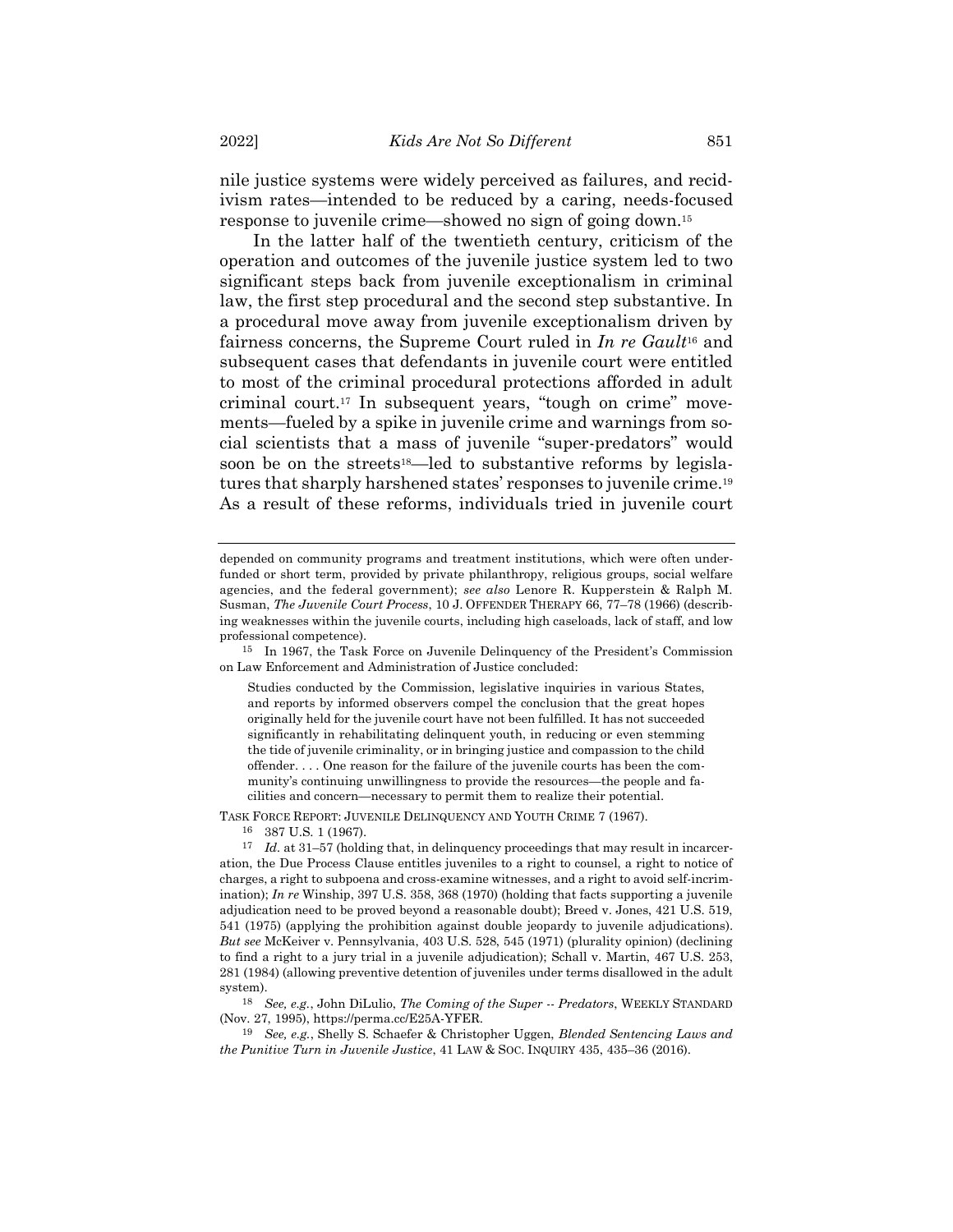were subject to increasingly harsh sanctions for longer periods and to blended sentences that dangled the prospect of future adult sentences over those adjudicated delinquent.<sup>20</sup> At the same time, more juvenile offenders were carved out of the juvenile justice system altogether and subjected to trial and sentencing as adults.<sup>21</sup> By the end of the twentieth century, juvenile exceptionalism in criminal law was in serious decline.

## B. The Supreme Court's Rejuvenation of Juvenile Exceptionalism Through Developmental Science

<span id="page-9-0"></span>The harshening of the states' response to juvenile crime, coupled with growing worldwide opposition to the juvenile death penalty, inspired a collaboration between lawyers, developmental psychologists, and criminologists<sup>22</sup> to press for a more sophisticated, scientifically supported case for juvenile exceptionalism. Their approach, transformed into a set of amicus briefs, found a willing ear in the Supreme Court. In a series of cases beginning with *Roper* in 2005, the Court embraced the argument that adolescents' developmental immaturity, particularly their psychosocial immaturity, justified special constitutional protections.

In *Roper*, building on both precedent and developmental science, the Court identified three "general differences between juveniles under 18 and adults" that renders juvenile offenders less culpable than adults.<sup>23</sup> First, their psychosocial immaturity causes them to act impetuously and recklessly, without being constrained by a consideration of the consequences of their actions.<sup>24</sup> Second, they are more susceptible to negative influences, including antisocial peer pressure, and this is, in part, because they have less control over their own environment and "lack the [legal]

<sup>20</sup> *See, e.g.*, *id.* at 436.

<sup>21</sup> *See, e.g.*, *Juvenile Justice Reform Initiatives in the States, 1994–1996*, OFF. OF JUV. JUST. & DELINQ. PREVENTION, https://perma.cc/G8L2-MPVL. *See generally* THE CHANGING BORDERS OF JUVENILE JUSTICE: TRANSFER OF ADOLESCENTS TO THE CRIMINAL COURT (Jeffrey Fagan & Franklin E. Zimring eds., 2000) (analyzing the evolution and proliferation of juvenile transfer policies, effects of transfer on juvenile behavior, and policy implications based on developmental psychology).

<sup>22</sup> *See generally, e.g.*, Laurence Steinberg & Elizabeth S. Scott, *Less Guilty by Reason of Adolescence: Developmental Immaturity, Diminished Responsibility, and the Juvenile Death Penalty*, 58 AM. PSYCH. 1009 (2003) (arguing that research in developmental psychology indicates multiple mitigating factors for adolescents that lessens their culpability and argues against imposition of harsh adult sanctions including the death penalty).

<sup>23</sup> *Roper*, 543 U.S. at 569.

<sup>24</sup> *Id.*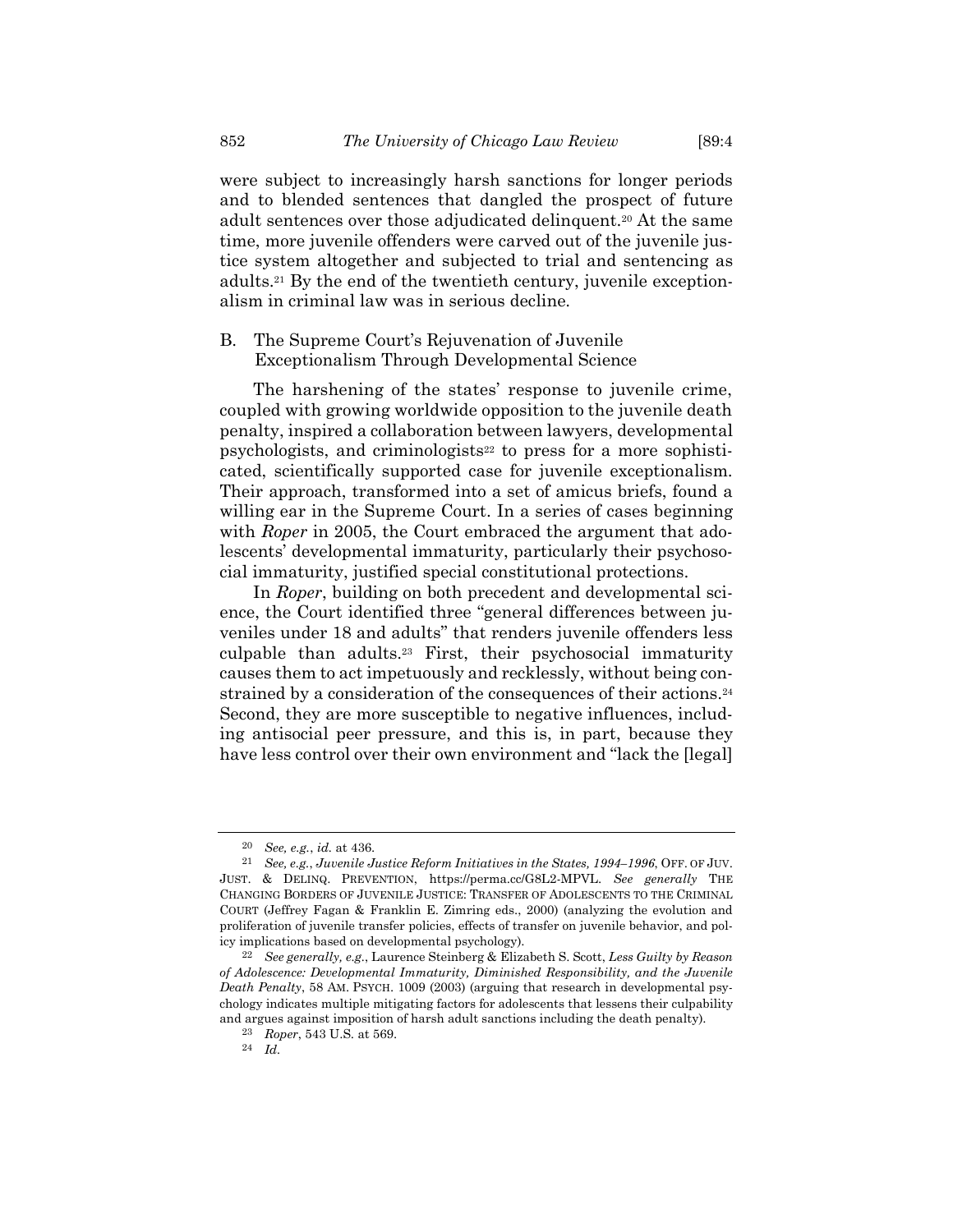freedom that adults have to extricate themselves from a criminogenic setting."<sup>25</sup> And, third, the character of juvenile offenders is "less fixed" than that of adults.<sup>26</sup> "The reality," the court explained, "that juveniles still struggle to define their identity means it is less supportable to conclude that even a heinous crime committed by a juvenile is evidence of irretrievably depraved character."<sup>27</sup> These three factors led the *Roper* Court to conclude that "juvenile offenders cannot with reliability be classified among the worst offenders"<sup>28</sup> and that, therefore, imposition of the death penalty, intended to be reserved for those worst offenders, is a disproportionate sanction for juveniles, qualifying as cruel and unusual punishment under the Eighth Amendment.<sup>29</sup>

In drawing the line at eighteen, the Court conceded that "[t]he qualities that distinguish juveniles from adults do not disappear when an individual turns 18[, and by] the same token, some under 18 have already attained a level of maturity some adults will never reach." It concluded, however, that "a line must be drawn" at some age, and the "age of 18 is the point where society draws the line for many purposes between childhood and adulthood."<sup>30</sup> Thus, the Court suggested that drawing the line for juvenile exceptionalism at eighteen was justified by some combination of developmental science and legal convention. While the Court recognized that no age line offered a perfect fit with every individual's development, the strong suggestion in *Roper* was that the legal line of eighteen correlates well, if imperfectly, with the developmental line. The differences between those under and over eighteen, the Court explained, were so "marked and well understood"<sup>31</sup> that they justified a categorical line distinguishing the treatment of minor and adult offenders.

In the subsequent cases of *Graham* and *Miller*, addressing the imposition of life-without-parole sentences on juvenile offenders, the Supreme Court expanded its analysis in two important ways: First, the Court added neuroscience to its developmental account of children's differences.<sup>32</sup> Where developmental psychologists could study only changes in juvenile behavior, with all

<sup>25</sup> *Id.* (quoting Steinberg & Scott, *supra* not[e 22,](#page-9-0) at 1014).

<sup>26</sup> *Id.* at 570.

<sup>27</sup> *Id.*

<sup>28</sup> *Roper*, 543 U.S. at 569.

<sup>29</sup> *Id.* at 568–69.

<sup>30</sup> *Id*. at 574.

<sup>31</sup> *Id.* at 572.

<sup>32</sup> *See Graham*, 560 U.S. at 68 (referring to "developments in psychology and brain science" to justify a continued difference in the legal treatment of juvenile offenders and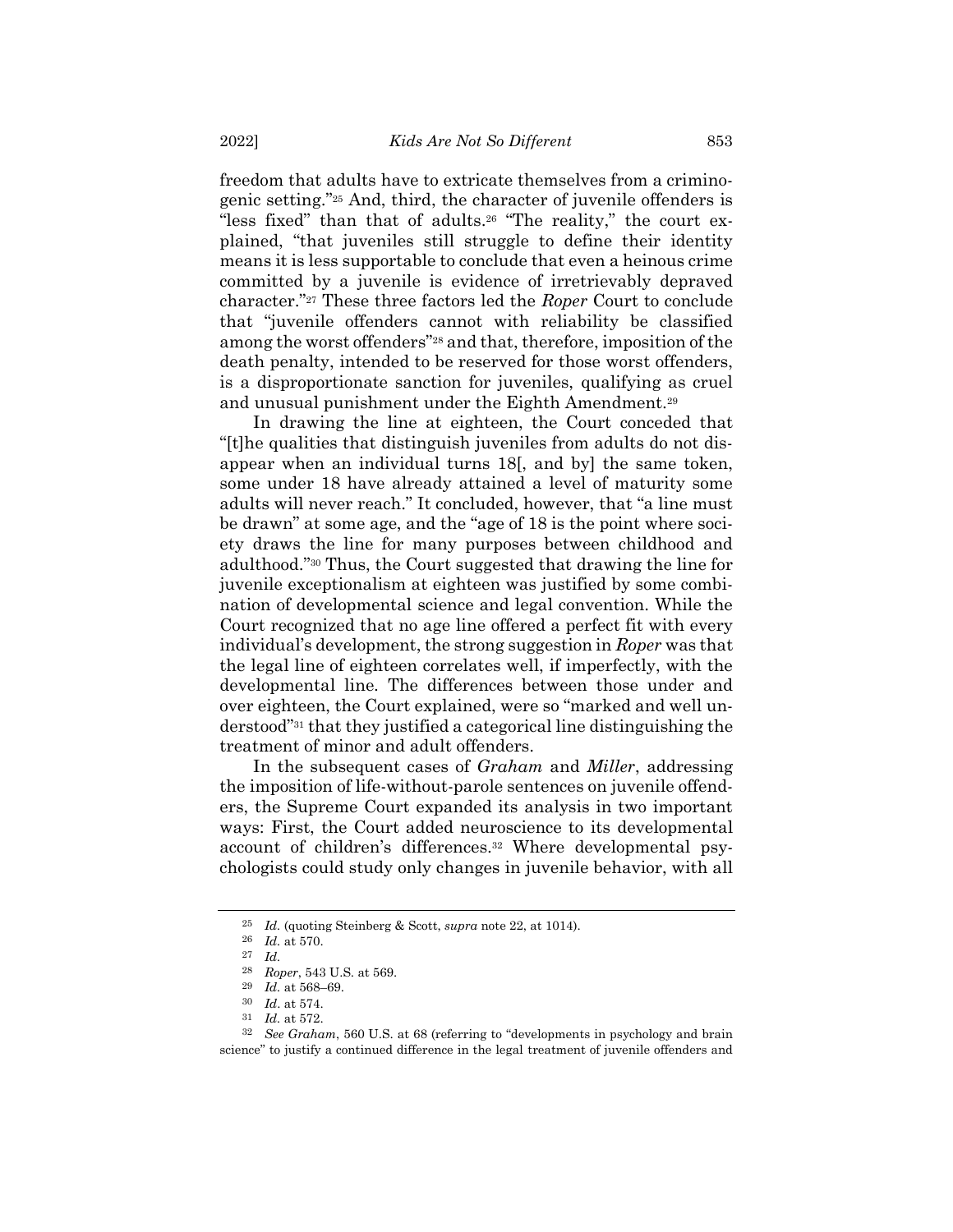the limitations associated with that research as it applied to juveniles' conduct in contexts that could not be replicated in a laboratory, neuroscientists could chart (and illustrate) concrete physical and related operational changes in the human brain between adolescence and adulthood.<sup>33</sup> Second, spurred by the focus on access to parole in these cases, the Court identified juveniles' greater capacity for change as a distinct developmental difference justifying juvenile exceptionalism, rather than simply a factor bearing on the culpability assessment.<sup>34</sup>

<span id="page-11-0"></span>The neurological research relied on in *Graham* revealed that the brain, and particularly the prefrontal cortex, continued to develop in important ways through adolescence. These physiological differences between adolescent and adult brains tracked behavioral differences that had been relied upon by developmental psychologists to argue that juvenile offending was an attribute of immaturity. The Court opined in *Graham* that:

No recent data provide reason to reconsider the Court's observations in *Roper* about the nature of juveniles. As petitioner's *amici* point out, developments in psychology and brain science continue to show fundamental differences between juvenile and adult minds. For example, parts of the brain involved in behavior control continue to mature through late adolescence.<sup>35</sup>

This embrace of neuroscience was reinforced two years later in *Miller*, where the Court noted that "[t]he evidence presented to us in these cases indicates that the science and social science supporting *Roper*'s and *Graham*'s conclusions have become even stronger."<sup>36</sup> The *Miller* Court cited the amicus brief of the American Psychological Association, which reported that "an ever-growing body of research in developmental psychology and neuroscience continues to confirm and strengthen the Court's conclusions" and that "[i]t is increasingly clear that adolescent brains are not yet fully mature in regions and systems related to

adult offenders); *Miller*, 567 U.S. at 472 n.5 (referring to the "science and social science" that supported the Court's conclusions in *Roper* and *Graham*).

<sup>33</sup> *See, e.g.*, František Váša et al., *Conservative and Disruptive Modes of Adolescent Change in Human Brain Functional Connectivity*, 117 PROC. NAT'L ACAD. SCIS. 3248, 3251 (2020), (showing changes in cortical connectivity in the age range of fourteen to twentysix years using fMRI data of healthy human brains).

<sup>34</sup> *See Graham*, 560 U.S. at 74 (identifying "capacity for change and limited moral culpability" as two different reasons why it was inappropriate to deny juvenile nonhomicide offenders an opportunity to demonstrate their entitlement to parole).

<sup>35</sup> *Id.* at 68.

<sup>36</sup> *Miller*, 567 U.S. at 472 n.5.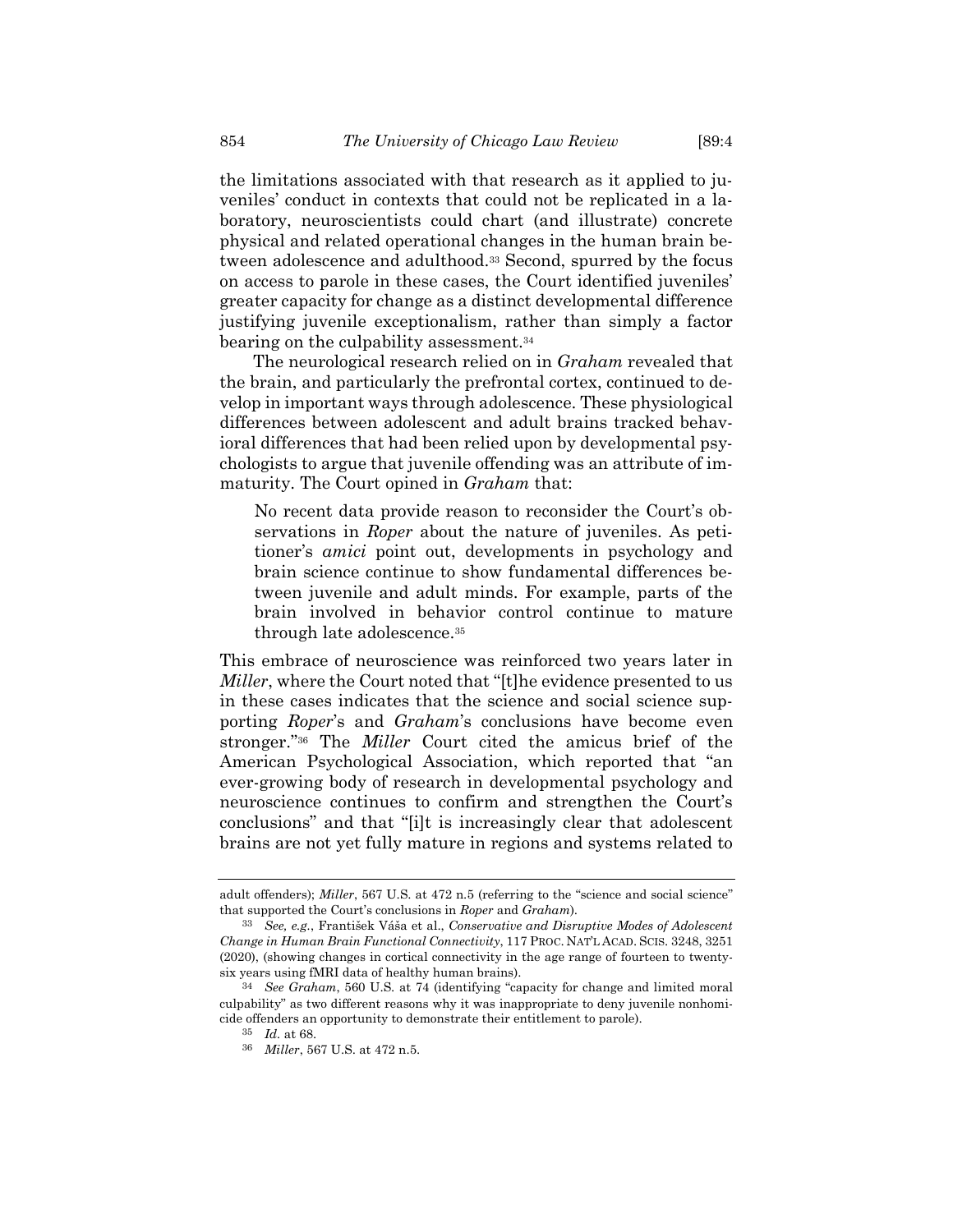higher-order executive functions such as impulse control, planning ahead, and risk avoidance."<sup>37</sup>

The other important developmental contribution of *Graham* and *Miller* was the identification of ability to change as a feature of youth distinct from their reduced culpability. In *Roper*, juveniles' "less fixed" nature constituted one of three factors justifying their lesser blameworthiness: offenders, the argument goes, should be blamed less for offenses that do not manifest a fixed criminal character. When the Court turned its attention to juveniles' access to an opportunity for parole, however, the Court suggested that juveniles' greater ability to be reformed constituted a second, independent justification for juvenile exceptionalism.<sup>38</sup> Adolescents' special ability to change, the Court reasoned, justified imposing severe constraints on a state's ability to impose a sentence that deprived them of the opportunity to demonstrate change.

Between *Graham* and *Miller*, the Supreme Court decided one case addressing the relevance of youth to criminal law that fell outside the Eighth Amendment context. In *J.D.B. v. North Carolina*, <sup>39</sup> the Court held that a suspect's young age must be taken into account in determining whether the suspect felt "free to leave"<sup>40</sup> an interrogation setting and therefore was not "in custody"<sup>41</sup> for purposes of law enforcement's obligations. This sent a clear message that the Court's developmental accounting was not limited to its assessment of culpability and related modifications to sentencing and invited reformers to remake their entire juvenile justice systems to account for adolescents' ongoing development. 42

C. The Broad Impact of the Supreme Court's Developmental

<sup>37</sup> *Id.* (quoting Brief for American Psychological Association et al. as Amici Curiae in Support of Petitioners at 3–4, *Miller*, 567 U.S. 460 (No. 10-9646)).

<sup>38</sup> *See id.* at 471 (identifying "diminished culpability and greater prospects for reform" as two relevant qualities that distinguish children from adults).

<sup>39</sup> 564 U.S. 261 (2011).

<sup>40</sup> *Id.* at 265.

<sup>41</sup> *Id.* at 268.

<sup>42</sup> *See id.* at 273 n.5 ("Although citation to social science and cognitive science authorities is unnecessary to establish these commonsense propositions, the literature confirms what experience bears out.").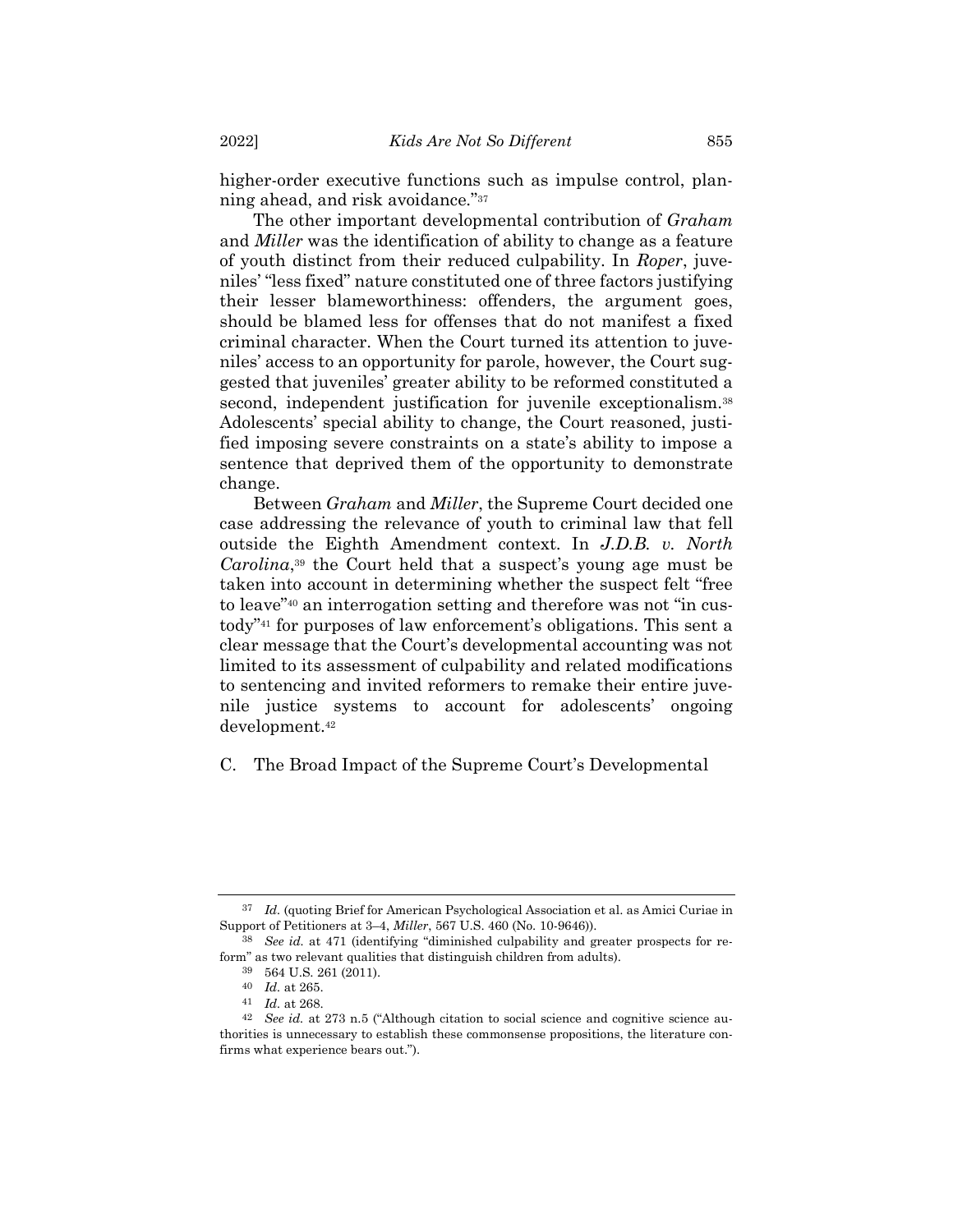<span id="page-13-1"></span><span id="page-13-0"></span>*Roper* and the cases that followed, heralded as the new "'developmental approach,"<sup>43</sup> have spurred dramatic, ongoing reforms in some states' juvenile and criminal justice systems that reach well beyond the Supreme Court's holdings. Supported by the Supreme Court's recognition that juvenile offenders are less culpable and more amenable to change, <sup>44</sup> states have amended their laws to reduce the number of juveniles subject to transfer to adult court for their crimes<sup>45</sup> and have decreased their rates of discretionary transfer in individual cases.<sup>46</sup> Several states have raised the end age of juvenile court jurisdiction, previously set in those states at seventeen or even sixteen, to eighteen, and similar legislation has been introduced in the three remaining states with lower jurisdictional age limits.<sup>47</sup>

At the same time, *J.D.B.* has motivated important procedural reforms. Recognizing the high rate of false confessions<sup>48</sup> and developmental limitations on juveniles' ability to knowingly waive

45 Within a few years of the Court's decision in *Miller*, some states that previously had statutes providing for mandatory waiver for certain offenses eliminated mandatory waiver, some that previously had statutes providing for presumptive waiver for certain offenses eliminated presumptive waiver, and some reduced the number of offenses for which their courts have the discretion to waive juveniles to adult court. *See Jurisdictional Boundaries*, JUV. JUST. GEOGRAPHY, POL'Y, PRAC. & STAT., https://perma.cc/367C-EBNH.

<sup>43</sup> *See, e.g.*, COMM. ON ASSESSING JUV. JUST. REFORM, COMM. ON L. & JUST., DIV. ON BEHAV. & SOC. SCIS. & EDUC., NAT'L RSCH. COUNCIL OF THE NAT'L ACADS., REFORMING JUVENILE JUSTICE: A DEVELOPMENTAL APPROACH 44 (Richard J. Bonnie et al. eds., 2013).

<sup>44</sup> *See* KAREN U. LINDELL & KATRINA L. GOODJOINT, RETHINKING JUSTICE FOR EMERGING ADULTS: SPOTLIGHT ON THE GREAT LAKES REGION 3 (2020) (reporting significant reforms in the juvenile justice system inspired by the *Roper* line of cases); Joy Radice, *The Juvenile Record Myth*, 106 GEO. L.J. 365, 389 (2018) ("A quartet of recent Supreme Court decisions has played a major role in the revival of rehabilitation as a central goal for juveniles charged with even the most serious crimes."); *see also* COMM. ON ASSESSING JUV. JUST. REFORM ET AL., *supra* note [43,](#page-13-0) at 32–33.

<sup>46</sup> Nationally, the number of cases judicially waived to criminal court decreased from 7,200 in 2006 to 4,200 in 2014—a nearly 42% decrease. *Id.*

<sup>47</sup> *See* Anne Teigen, *Juvenile Age of Jurisdiction and Transfer to Adult Court Laws*, NAT'L CONF. OF STATE LEGISLATURES (Apr. 8, 2021), https://perma.cc/2N9R-Q2WX; John Kelly, *Michigan Raise the Age Law on Track to Pass, Leaving Three States with Juvenile Age Under 18*, THE IMPRINT (June 4, 2019), https://perma.cc/L86L-3JGE. At the time of this writing, the three remaining states that end jurisdiction in juvenile court at seventeen have all introduced legislation that would raise the age to eighteen if enacted. H.B. 272, 156th Gen. Assemb., Reg. Sess. (Ga. 2021) (passed the House of Representatives but failed to receive a floor vote in the Senate before the end of the legislative session); H.B. 967, 87th Leg., Reg. Sess. (Tex. 2021) (failed to receive a floor vote in either chamber before the end of the legislative session); S.B. 111, 105th Leg., Reg. Sess. § 3189 (Wis. 2021) (including a "raise the age" provision as part of the state budget proposal).

<sup>48</sup> *See* Brandon L. Garrett, *Contaminated Confessions Revisited*, 101 VA. L. REV. 395, 400 (2015) (finding that, of all persons exonerated by DNA evidence from 1989 to 2014, over one-third of those who falsely confessed were minors); Steven A. Drizin & Richard A.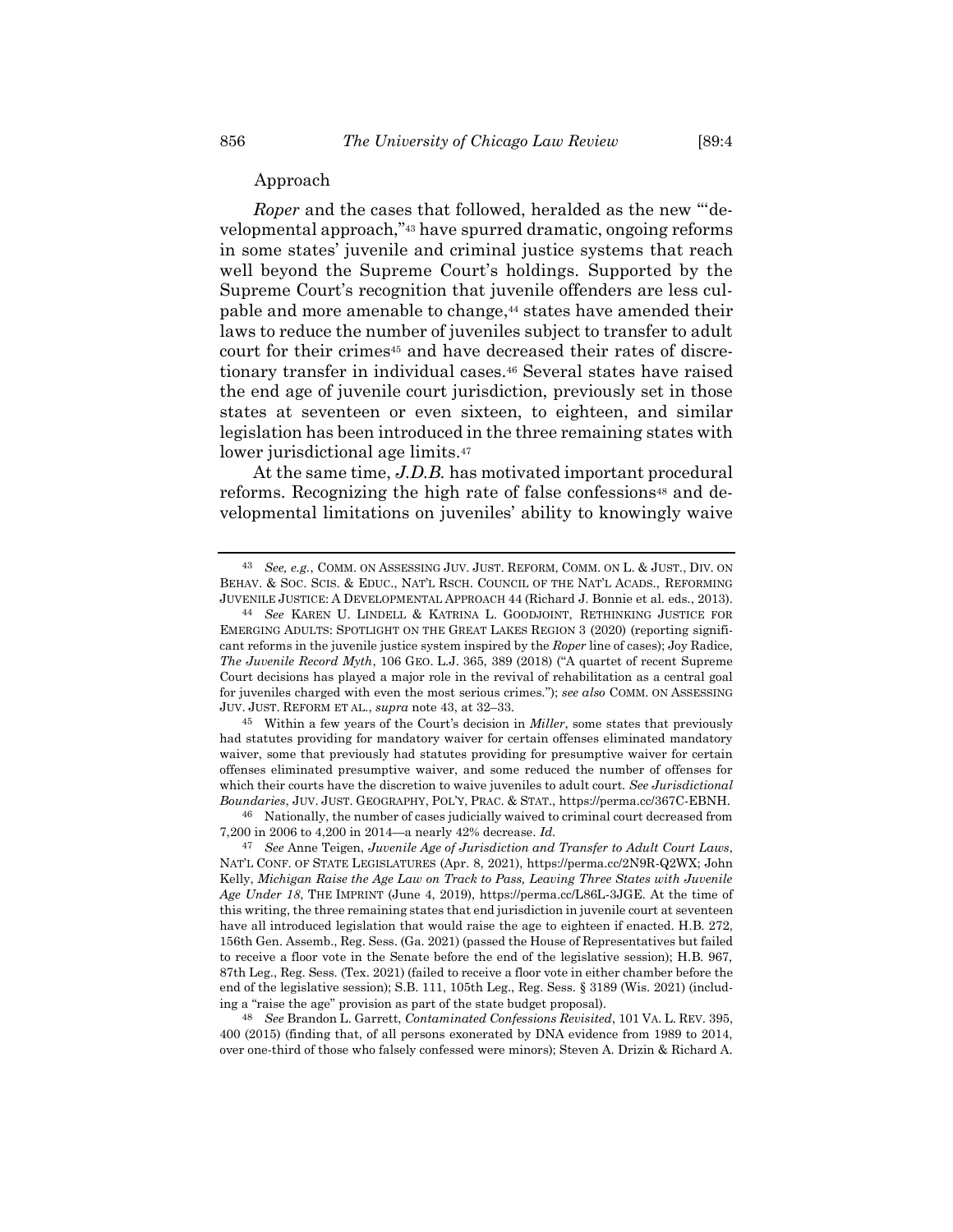their rights,<sup>49</sup> states have begun to alter their interrogation policies for juveniles, sometimes requiring the presence of a lawyer or another concerned adult or requiring the videotaping of the interrogation.<sup>50</sup> States have also created special procedures for evaluating juveniles' competence to stand trial<sup>51</sup> and have expanded the definition of "competence" to include social and cognitive development. 52

<span id="page-14-0"></span>Most significantly, the reforms have dramatically reduced the involvement of juveniles in the system. Large numbers of juvenile offenders are being kept out of the justice system

50 *See* Laurel LaMontagne, *Children Under Pressure: The Problem of Juvenile False Confessions and Potential Solutions*, 41 W. ST. U. L. REV. 29, 51–53 (2013) (summarizing various reforms designed to protect youth in the interrogation setting). Parallel developments in law enforcement and legal representation have been inspired by the Supreme Court's developmental approach generally and *J.D.B.* in particular.

Since 2005, at least twenty-three states and the District of Columbia have either started to require videotaping for interrogations regarding some offenses or expanded videotaping requirements to more offenses; at least three states added videotaping requirements for juveniles suspected of certain offenses but not for adults suspected of the same offenses. *See* THOMAS P. SULLIVAN, A COMPENDIUM OF THE LAW RELATING TO ELECTRONIC RECORDING OF CUSTODIAL INTERROGATIONS 7 (2019), https://perma.cc/UDG6-YLJD; Brandon L. Bang, Duane Stanton, Craig Hemmens & Mary K. Stohr, *Police Recording of Custodial Interrogations: A State-by-State Legal Inquiry*, 20 INT'L J. POLICE SCI. & MGMT. 3, 11–12 (2018).

51 COMM. ON ASSESSING JUV. JUST. REFORM ET AL., *supra* not[e 43,](#page-13-0) at 47. The Court in *Graham* also pointed to "difficulties encountered by counsel in juvenile representation," including that "[j]uveniles mistrust adults and have limited understandings of the criminal justice system and the roles of the institutional actors within it," as one of the justifications for rejecting a case-by-case approach in determining whether nonhomicide offenders could be sentenced to life without parole. 560 U.S. at 78.

52 SARAH ALICE BROWN, NAT'L CONF. OF STATE LEGISLATURES, TRENDS IN JUVENILE JUSTICE STATE LEGISLATION 2011-2015, at 8 (2015), https://perma.cc/L6DG-WEFA.

Leo, *The Problem of False Confessions in the Post-DNA World*, 82 N.C. L. REV. 891, 944– 45 (2004) (noting that minors were overrepresented in their sample of 113 false-confession cases).

<sup>49</sup> *See* JENNIFER WOOLARD, NAT'L INST. FOR JUST., WAIVER OF COUNSEL IN JUVENILE COURT 26 (2019) (finding that young people understand the role of a lawyer less completely than adults do and that young people identify fewer risks of waiving the right to counsel than adults do); Barry C. Feld, *Juveniles' Competence to Exercise* Miranda *Rights: An Empirical Study of Policy and Practice*, 91 MINN. L. REV. 26, 41 (2006) ("[D]evelopmental and social psychologists strongly question whether a typical juvenile has the capacity to make 'knowing, intelligent, and voluntary' waiver decisions."); Thomas Grisso, *Juveniles' Capacities to Waive* Miranda *Rights: An Empirical Analysis*, 68 CALIF. L. REV. 1134, 1166 (1980) ("[Y]ounger juveniles as a class do not understand the nature and significance of their *Miranda* rights to remain silent and to counsel.").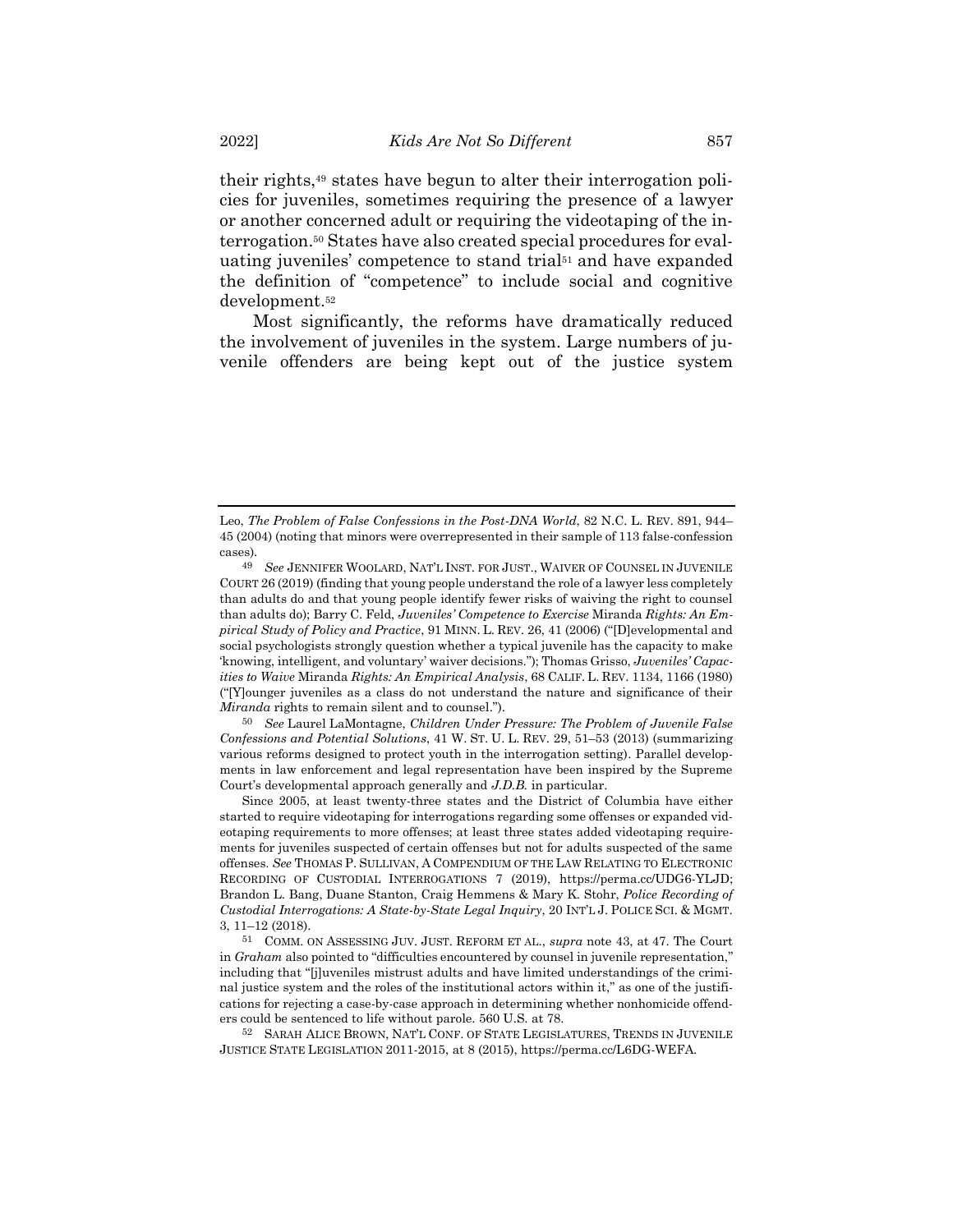altogether—some diverted to other programs<sup>53</sup> and some not subject to any state intervention at all.<sup>54</sup> Those who do enter the juvenile justice system are being detained and incarcerated less often and for less long,<sup>55</sup> increasingly in smaller community-based placements closer to the families, schools, and other potential systems of support.<sup>56</sup> Most notably, some states have begun shutting down their youth prisons altogether.<sup>57</sup>

<span id="page-15-0"></span>Although motivated and justified by the Court's developmental reasoning, states would not have been so ambitious in their reforms had they not had reason to believe that the reforms would

<sup>53</sup> *See, e.g.*, Diane Geraghty, *Bending the Curve: Reflections on a Decade of Illinois Juvenile Justice Reform*, 36 CHILD LEGAL RTS. J. 71, 78 (2016) ("[S]ince its inception Redeploy Illinois has reduced overall commitments to secure confinement by fifty-three percent and diverted over 1,200 youth away from the Illinois Department of Juvenile Justice, saving nearly \$60 million in unnecessary incarceration costs."); LINCOLN/LANCASTER CNTY. HUM. SERVS., JUVENILE DIVERSION, https://perma.cc/9N6T-7U8U; *Youth Diversion Program*, CITY OF CHARLOTTE: CHARLOTTE-MECKLENBURG POLICE DEP'T, https://perma.cc/A27M-BWV7.

<sup>54</sup> *See, e.g.*, Ben Chapman, *NYPD Arrests of Teens Drop Under 'Raise the Age' Law*, WALL ST. J. (June 19, 2019), https://perma.cc/GD4W-J9AZ (noting that the New York Police Department has increasingly been using internal records instead of arrests and summonses when juveniles are caught in possession of marijuana or are accused of lowlevel assault); Eileen Grench, *'Raise the Age' Observers Find Progress and Pain in Courts Following Juvenile Justice Reforms*, THE CITY (Sept. 13, 2020), https://perma.cc/3WJZ-EER9 (citing lower rates of youth arrests in New York City following New York State's passage of legislation to raise the age of eligibility for prosecution in adult courts).

<sup>55</sup> *See* JOSHUA ROVNER, THE SENT'G PROJECT, DECLINES IN YOUTH COMMITMENTS AND FACILITIES IN THE 21ST CENTURY 1–4 (2015), https://perma.cc/ZF48-BWX7; *see also* JUV. SENT'G PROJECT, ENDING MANDATORY MINIMUM SENTENCES FOR CHILDREN 2–3 (2020), https://perma.cc/8CPY-YQ5G.

<sup>56</sup> *See, e.g.*, Jamie Munks, *Gov. J.B. Pritzker Lays Out Plan to Overhaul State's Juvenile Justice System, Shift to Smaller, 'Community-Based' Regional Facilities*, CHI. TRIB. (July 31, 2020), https://perma.cc/LCT3-C6YU; Associated Press, *Wisconsin Gov. Walker to Close Troubled Juvenile Prison, Open 5 Regional Teen Prisons*, CHI. TRIB. (Jan. 4, 2018), https://perma.cc/T6B3-SEZ7; CTR. FOR CHILD.'S L. & POL'Y, IMPLEMENTATION OF NEW YORK'S CLOSE TO HOME INITIATIVE: A NEW MODEL FOR YOUTH JUSTICE 9-10 (2018), https://perma.cc/9CAZ-YGTS; Patrick McCarthy, Vincent Schiraldi & Miriam Shark, *The Future of Youth Justice: A Community-Based Alternative to the Youth Prison Model*, NAT'L INST. OF JUST. 20–27 (2016) (listing examples of community-based reforms in Texas, California, New York, Virginia, Missouri, Washington, D.C., and Ohio).

<sup>57</sup> *See, e.g.*, Munks, *supra* note [56](#page-15-0) (reporting Illinois's plans to close all juvenile facilities and replace them with smaller regional centers); Holly Ramer, *States Grapple with Closing Youth Detention Centers*, AP NEWS (June 23, 2021), https://perma.cc/8ZAL-A53W (reporting on New Hampshire's consideration of a proposal to eliminate its juvenile facility and noting a similar trend in other states); James Rainey, *California Plans to Close Troubled Youth Prisons After 80 Years. But What Comes Next?*, L.A. TIMES (Feb. 15, 2021), https://perma.cc/3ANG-A8A6; *Youth Prison and Juvenile Detention Facility Closures During Covid19*, YOUTHFIRST (June 16, 2020), https://perma.cc/8BBX-ASCJ (reporting that the COVID-19 outbreak has led several states to finalize plans to close facilities); *Advances in Juvenile Justice Reform: Facility Closures and Downsizing*, NAT'L JUV. JUST. NETWORK (2013), https://perma.cc/53LQ-V24E (reporting on moves to close or reduce the size of facilities in numerous states).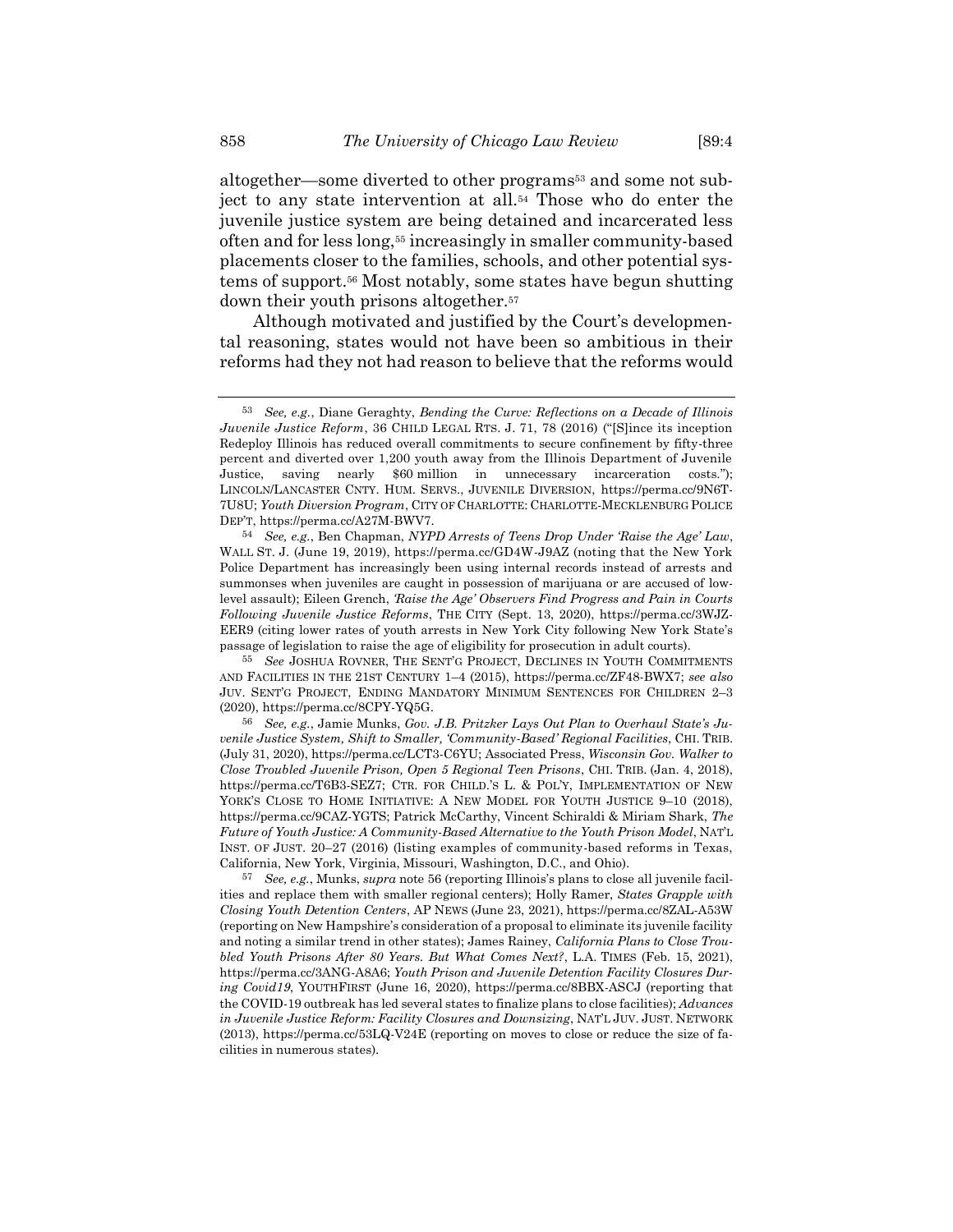serve their interests in crime control and cost savings. There is considerable and growing empirical support for the conclusion that a reduced reliance on incarceration, and an increased reliance on community-based programming, in responding to juvenile crime, serves both of these ends. Studies can be divided into those that demonstrate the ineffectiveness, and even harmfulness, of incarceration and those that identify the most effective among the community-based alternatives.

<span id="page-16-0"></span>Numerous studies demonstrate the ineffectiveness of incarceration in reducing recidivism among youth. Other research associates incarceration with an increase in recidivism risk.<sup>58</sup> A

The correlation between transfer (the trial and sentencing of juveniles as adults) and recidivism has been particularly well documented. *See, e.g.*, JAMES C. HOWELL, BARRY C. FELD, DANIEL P. MEARS, DAVID P. FARRINGTON, ROLF LOEBER & DAVID PETECHUK,

<sup>58</sup> *See, e.g.*, ED MULVEY, CAROL SCHUBERT & ALEX PIQUERO, PATHWAYS TO DESISTANCE 12–14 (2014) (finding that, in a comprehensive longitudinal study, most adolescents outgrew their offending, regardless of intervention, and that periods of incarceration longer than six months did not reduce recidivism); Emilie Phillips Smith, Angela M. Wolf, Dan M. Cantillon, Oseela Thomas & William S. Davidson, *The Adolescent Diversion Project: 25 Years of Research on an Ecological Model of Intervention*, 27 J. PREVENTION & INTERVENTION CMTY. 29, 38–39 (2004) (finding that diversion with programming leads to lower recidivism than both diversion with no programming and incarceration); PEW CHARITABLE TRS., RE-EXAMINING JUVENILE INCARCERATION 2 (2015) ("[D]iversion programs demonstrated lower recidivism rates compared with more restrictive options[,] and [ ] out-of-home placement was associated with the highest recidivism rates."); McCarthy et al., *supra* note [56,](#page-15-0) at 13 ("Mounting evidence from the best statistical analyses suggests that incarceration of youth may actually increase the likelihood of recidivism.") (first citing STEVE AOS, ROXANNE LIEB, JIM MAYFIELD, MARNA MILLER & ANNIE PENNUCCI, THE WASH. INST. ON PUB. POL'Y, BENEFITS AND COSTS OF PREVENTION AND EARLY INTERVENTION PROGRAMS FOR YOUTH (2004), https://perma.cc/7LAJ-NSU3; then citing Michael T. Baglivio, *The Assessment of Risk to Recidivate Among a Juvenile Offending Population*, 37 J. CRIM. JUST. 596 (2009); then citing PETER W. GREENWOOD, KARYN E. MODEL, C. PETER RYDELL & JAMES CHIESA, DIVERTING CHILDREN FROM A LIFE OF CRIME: MEASURING COSTS AND BENEFITS (1996); and then citing Mark W. Lipsey, *The Effect of Treatment on Juvenile Delinquents: Results from Meta-Analysis*, *in* PSYCHOLOGY AND LAW: INTERNATIONAL PERSPECTIVES 131, 131 (Friedrich Lösel et al. eds., 1992)); Francis T. Cullen, Michael L. Benson & Matthew D. Makarios, *Developmental and Life-Course Theories of Offending*, *in* THE OXFORD HANDBOOK OF CRIME PREVENTION 23, 35 (David P. Farrington & Brandon C. Welsh eds., 2012) ("[S]everal longitudinal studies have shown that imprisonment has a criminogenic rather than a deterrent effect."); BARRY HOLMAN & JASON ZIEDENBERG, JUST. POL'Y INST., THE DANGERS OF DETENTION: THE IMPACT OF INCARCERATING YOUTH IN DETENTION AND OTHER SECURE FACILITIES 4–6 (2006), https://perma.cc/727H-4ULX (summarizing studies finding that commitment to youth facilities can dramatically increase the chances of recidivism and impede the aging-out process that normally diminishes criminal behavior); David P. Farrington, Rolf Loeber & James C. Howell, *Young Adult Offenders: The Need for More Effective Legislative Options and Justice Processing*, 11 CRIMINOLOGY & PUB. POL'Y 729, 735 (2012) ("It seems unlikely that desistance is caused by justice processing because convictions were followed by an increase in self-reported offending in this sample."); PEW CHARITABLE TRS., *supra*, at 1 (citing meta-analyses finding that placement in correctional facilities may increase the likelihood of juvenile recidivism in some cases).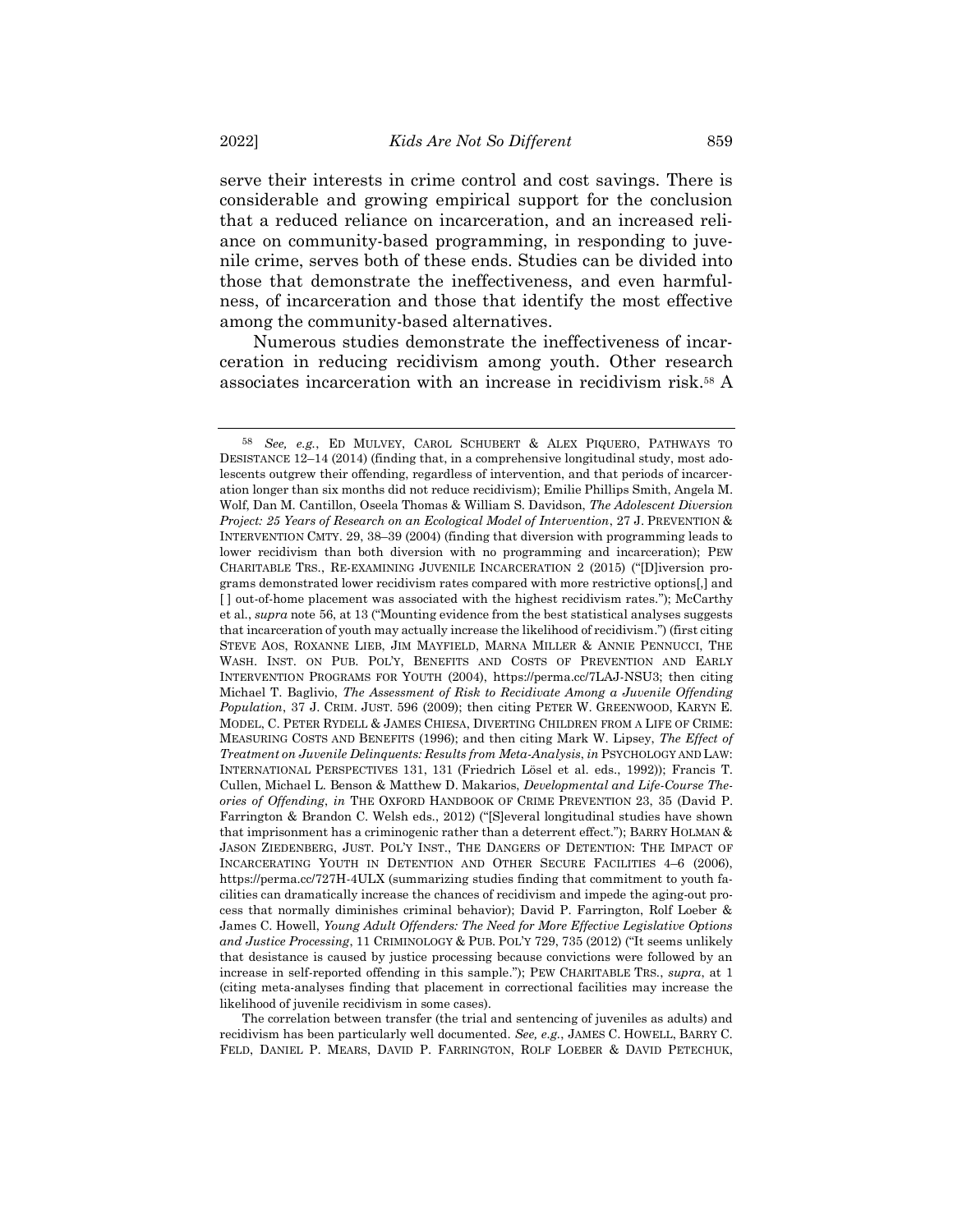<span id="page-17-0"></span>related body of research focuses on the harm done to individuals by their periods of incarceration. Incarceration impairs youths' ability to engage in activities and develop skills and relationships associated with a successful transition to adulthood.<sup>59</sup> Studies focused on pathways to desistance note the importance of young people's opportunities to assume adult roles, classically in work and family, which in turn require access to education, prosocial peers, housing, job training, and stable community supports.<sup>60</sup> In-

BULLETIN 5: YOUNG OFFENDERS AND AN EFFECTIVE RESPONSE IN THE JUVENILE AND ADULT JUSTICE SYSTEMS: WHAT HAPPENS, WHAT SHOULD HAPPEN, AND WHAT WE NEED TO KNOW 10–11 (2013), https://perma.cc/2VNG-W85B; James C. Howell, *Juvenile Transfers to the Criminal Justice System: State of the Art*, 18 LAW & POL'Y 17, 49 (1996); *see also* Robert Hahn et al., *Effects on Violence of Laws and Policies Facilitating the Transfer of Youth from the Juvenile to the Adult Justice System: A Report on Recommendations of the Task Force on Community Preventive Services*, MORBIDITY & MORTALITY WKLY. REP., Nov. 30, 2007, at 1, 9 ("The findings in this report indicate that transfer policies have generally resulted in increased arrest for subsequent crimes, including violent crime . . . . To the extent that transfer policies are implemented to reduce violent or other criminal behavior, available evidence indicates that they do more harm than good."); *cf.* James C. Howell & Megan Q. Howell, *Violent Juvenile Delinquency: Changes, Consequences, and Implications*, *in* THE CAMBRIDGE HANDBOOK OF VIOLENT BEHAVIOR AND AGGRESSION 501, 507 (Daniel J. Flannery et al. eds., 2007) ("The few available comparative studies suggest that transferred juveniles are more likely to re-offend, to re-offend more quickly and at a higher rate, and perhaps to commit more serious offenses after they are released from prison than juveniles retained in the juvenile justice system.").

<sup>59</sup> Barry C. Feld, *Competence and Culpability: Delinquents in Juvenile Courts, Youths in Criminal Courts*, 102 MINN. L. REV. 473, 545–46 (2017) ("Prisons are developmentally inappropriate places for youths to form an identity, acquire social skills, or make a successful transition to adulthood. Imprisoning them . . . disrupts normal development . . . and ground lost may never be regained."); James C. Howell, Barry C. Feld & Daniel P. Mears, *Young Offenders and an Effective Justice System Response: What Happens, What Should Happen, and What We Need to Know*, *in* FROM JUVENILE DELINQUENCY TO ADULT CRIME 200, 220 (Rolf Loeber & David Farrington eds., 2012); *see also* Laurence Steinberg, He Len Chung & Michelle Little, *Reentry of Young Offenders from the Justice System: A Developmental Perspective*, 2 YOUTH VIOLENCE & JUV. JUST. 21, 32 (2004); ELIZABETH S. SCOTT & LAURENCE STEINBERG, RETHINKING JUVENILE JUSTICE 208–10 (2008) (describing how placement in out-of-home facilities impairs young people's opportunities to develop prosocial skills and relationships).

<sup>60</sup> *See* Sonja E. Siennick & D. Wayne Osgood, *A Review of Research on the Impact on Crime of Transitions to Adult Roles*, *in* THE LONG VIEW OF CRIME: A SYNTHESIS OF LONGITUDINAL RESEARCH 161, 162–63 (Akiva M. Liberman ed., 2008) (discussing how the transition to adult roles like marriage, work, and parenthood might affect offending); *see also* Franklin E. Zimring, *Toward a Jurisprudence of Youth Violence*, 24 CRIME & JUST. 477, 492 (1998) ("Related to the hope for natural processes of remission over time is the tendency for persons who view youth crime policy as a branch of youth development policy to worry that drastic countermeasures that inhibit the natural transition to adulthood may cause more harm than they are worth."); MULVEY ET AL., *supra* note [58,](#page-16-0) at 14.

We might be hopeful that detention and incarceration would offer an opportunity to compel students, many of whom have records of poor attendance, to attend school. But the education provided to most students in state custody is extremely poor. Effective job prep-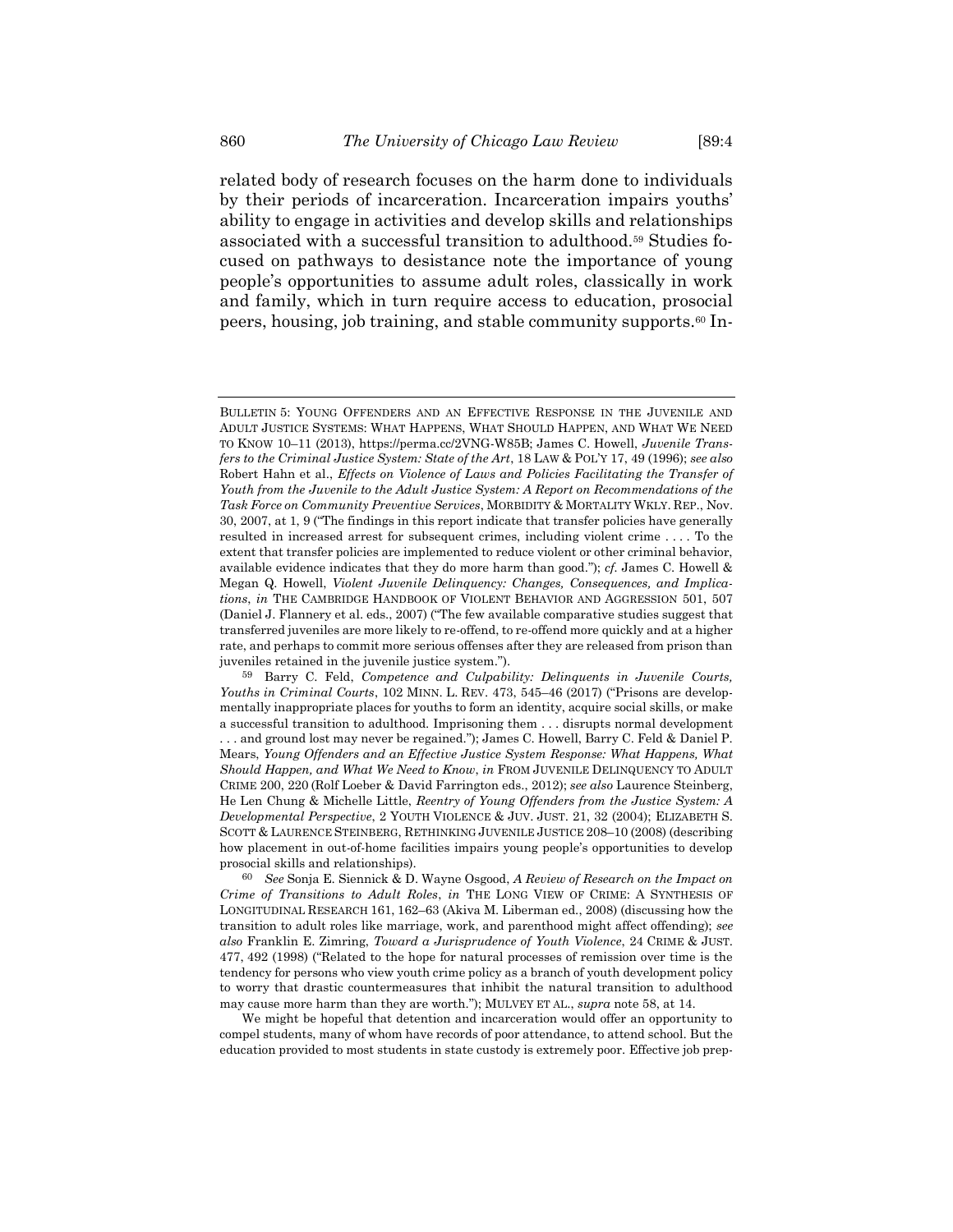carceration, which disrupts access to these opportunities, undermines offenders' chance for the successful prosocial maturation that allows them to grow out of, in the words of the Supreme Court, the "unfortunate yet transient immaturity"<sup>61</sup> that led to their offending.<sup>62</sup>

In addition to cutting off pathways to this normal, healthy maturation process, incarceration has also been shown to affirmatively promote antisocial development in a number of ways.<sup>63</sup> Even in well-run and nonabusive environments, young offenders will be housed with other offenders, maximizing the negative influence of antisocial peers.<sup>64</sup> And where juveniles are incarcerated, they are exposed to high rates of trauma, including brutal physical discipline, sexual assault, and solitary confinement.<sup>65</sup>

65 *See* ANDREA J. SEDLAK, KARLA S. MCPHERSON & MONICA BASENA, OFF. OF JUST. PROGRAMS, NATURE AND RISK OF VICTIMIZATION: FINDINGS FROM THE SURVEY OF YOUTH IN RESIDENTIAL PLACEMENT 6–8 (2013), https://perma.cc/6LJ3-UFLF; McCarthy et al., *supra* note [56,](#page-15-0) at 6–7 (documenting endemic abuse in juvenile facilities throughout the United States). Juveniles transferred to adult court have significantly higher rates of prison victimization. SCOTT & STEINBERG, *supra* note [59,](#page-17-0) at 209–10 ("[F]ive times as many youths in prison report sexual assaults as do youths in juvenile facilities.").

In addition to reducing their use of confinement altogether, states have attempted to minimize harms associated with incarceration by prohibiting the use of solitary confinement, *see* Anne Teigen, *States that Limit or Prohibit Juvenile Shackling and Solitary Confinement*, NAT'L CONF. OF STATE LEGISLATURES (Aug. 30, 2021), https://perma.cc/N8C7-

aration programs and supports within facilities are equally absent, and some job preparation programs in the community will not accept juvenile offenders until their period of probation is complete. *See* Katherine Twomey, *The Right to Education in Juvenile Detention Under State Constitutions*, 94 VA. L. REV. 765, 807–09 (2008) ("[I]nsufficient instruction time, lack of a curriculum, unqualified teachers, and sub-standard facilities—highlight some of the gravest deficiencies in the current education provided in juvenile detention."); *see also* Karen Sullivan, *Education Systems in Juvenile Detention Centers*, 2018 BYU EDUC. & L.J. 71, 91–92 (2018) (reporting on studies and instructor estimates which suggest clear majorities of incarcerated students do not advance a full grade level per year, do not earn a GED or high school diploma after release, and read at or below a sixth-grade reading level).

<sup>61</sup> *Roper*, 543 U.S. at 573.

<sup>62</sup> *See, e.g.*, Anna Aizer & Joseph J. Doyle, Jr., *Juvenile Incarceration, Human Capital and Future Crime: Evidence from Randomly-Assigned Judges* 28 (Nat'l Bureau of Econ. Rsch., Working Paper No. 19102, 2013) (finding that a period of incarceration was extremely disruptive to school progress, greatly reducing the likelihood that a youth would finish high school).

<sup>63</sup> Holman & Ziedenberg, *supra* note [58,](#page-16-0) at 5.

<sup>64</sup> *See* Uberto Gatti, Richard E. Tremblay & Frank Vitaro, *Iatrogenic Effect of Juvenile Justice*, 50 J. CHILD PSYCH. & PSYCHIATRY 991, 991–92 (2009) ("Any intervention that places youths within a deviant group therefore risks exacerbating and consolidating their antisocial behavior."); Holly Nguyen, Thomas A. Loughran, Ray Paternoster, Jeffrey Fagan & Alex R. Piquero, *Institutional Placement and Illegal Earnings: Examining the Crime School Hypothesis*, J. QUANT. CRIMINOLOGY 207, 211 (2016) (discussing research suggesting that correctional institutions and interventions could promote longer and more successful criminal careers); COMM. ON ASSESSING JUV. JUST. REFORM ET AL., *supra* note [43,](#page-13-0) at 126.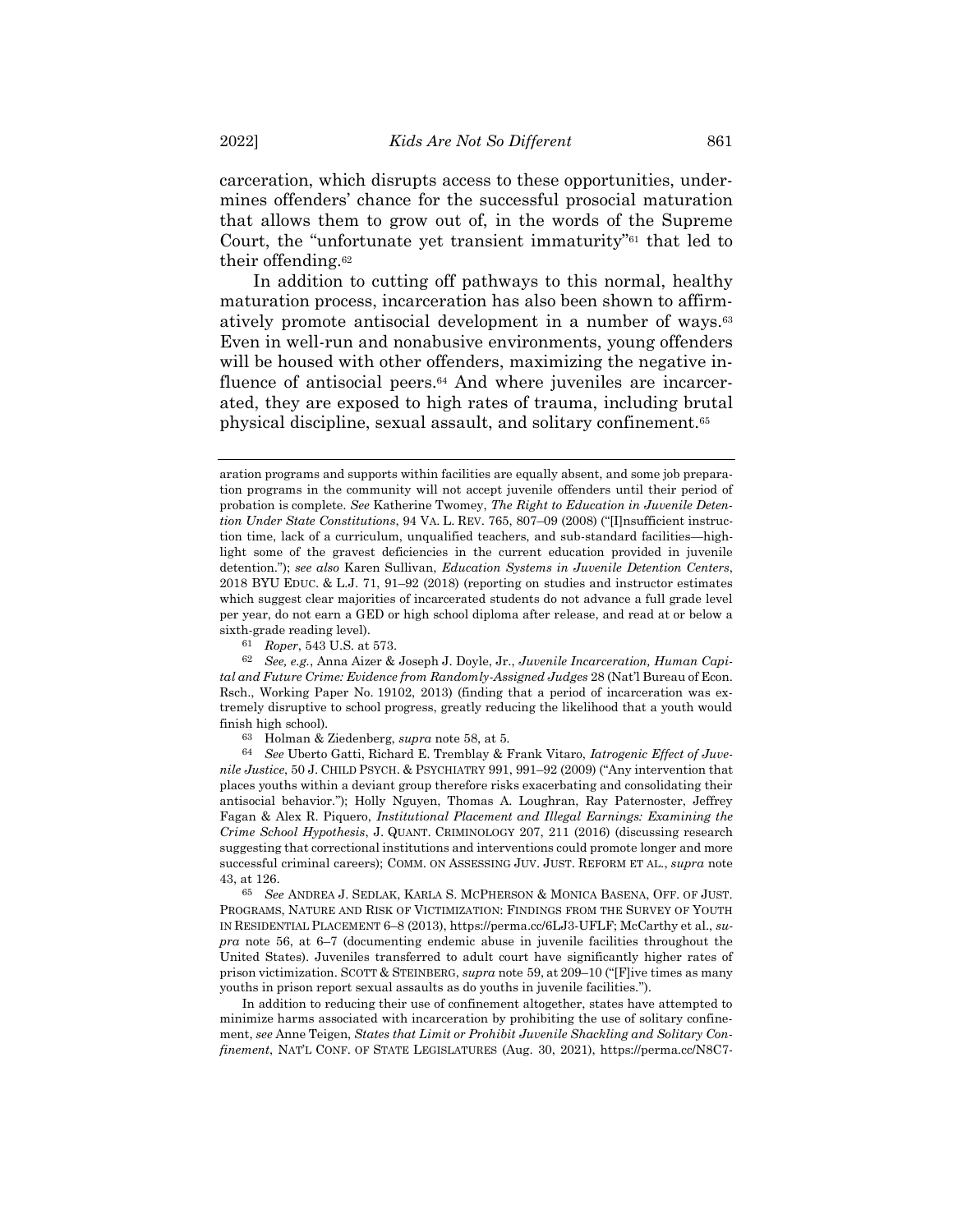<span id="page-19-0"></span>States' developmentally inspired reforms have been further facilitated by a growing understanding of the relative efficacy of the range of programs offered to address youthful offending. In a series of meta-analytic studies conducted at the turn of the twenty-first century, social scientists began to isolate intervention factors that were effective in reducing recidivism.<sup>66</sup> These studies, in addition to demonstrating the ineffectiveness of punitive responses, identified aspects of community-based programming that were most strongly correlated with promoting desistance. These researchers found that interventions that involved "counseling and skills training," particularly where focused on criminogenic factors such as antisocial attitudes and peer relationships and lack of prosocial skills, were more effective than those based on "strategies of control or coercion."<sup>67</sup> Familybased interventions, support in schools, and the employment context have all been identified as important elements of successful community-based programming.<sup>68</sup> After a century of wellinformed pessimism about the potential for rehabilitation in the

<span id="page-19-1"></span>NP2R (noting that seven states that have recently passed laws limiting or prohibiting the use of solitary confinement in juvenile detention facilities); *see also* Juliet Eilperin, *Obama Bans Solitary Confinement for Juveniles in Federal Prisons*, WASH. POST (Jan. 26, 2016), https://www.washingtonpost.com/politics/obama-bans-solitary-confinement-for-juvenilesin-federal-prisons/2016/01/25/056e14b2-c3a2-11e5-9693-933a4d31bcc8\_story.html, and shackling, *see* BROWN, *supra* not[e 52,](#page-14-0) at 11 (reporting that from 2012 to 2015, five states ended the indiscriminate, automatic shackling of juveniles, and two states eliminated the shackling of juveniles entirely); Teigen, *supra* ("Laws, court decisions or rules in 32 states and the District of Columbia prohibit the use of unnecessary restraints."), reducing the disadvantages associated with a criminal record by protecting the confidentiality of juvenile records, BROWN, *supra* not[e 52](#page-14-0) (reporting that, between 2004 and 2011, sixteen states enacted measures to protect the confidentiality of juvenile records) and increasing the ease with which records can be expunged. *Id.* (describing changes in expungement and related policies, some of which provide for the automatic sealing or expungement of juvenile records and some of which provide for procedures for juveniles to apply to have their records sealed or expunged).

<sup>66</sup> *See, e.g.*, Mark. W. Lipsey, *The Primary Factors That Characterize Effective Interventions with Juvenile Offenders: A Meta-Analytic Overview*, 4 VICTIMS & OFFENDERS 124, 139 (2009).

<sup>67</sup> *Id.* at 143. For a description of some of the most successful therapeutic and skills training programs, including functional family therapy, multisystemic therapy, and multidimensional treatment foster care, and the studies documenting their effectiveness, see Christopher Slobogin & Mark R. Fondacaro, *Juvenile Justice: The Fourth Option*, 95 IOWA L. REV. 1, 28–30 (2009).

<sup>68</sup> *See* COMM. ON ASSESSING JUV. JUST. REFORM ET AL., *supra* not[e 43,](#page-13-0) at 152–53.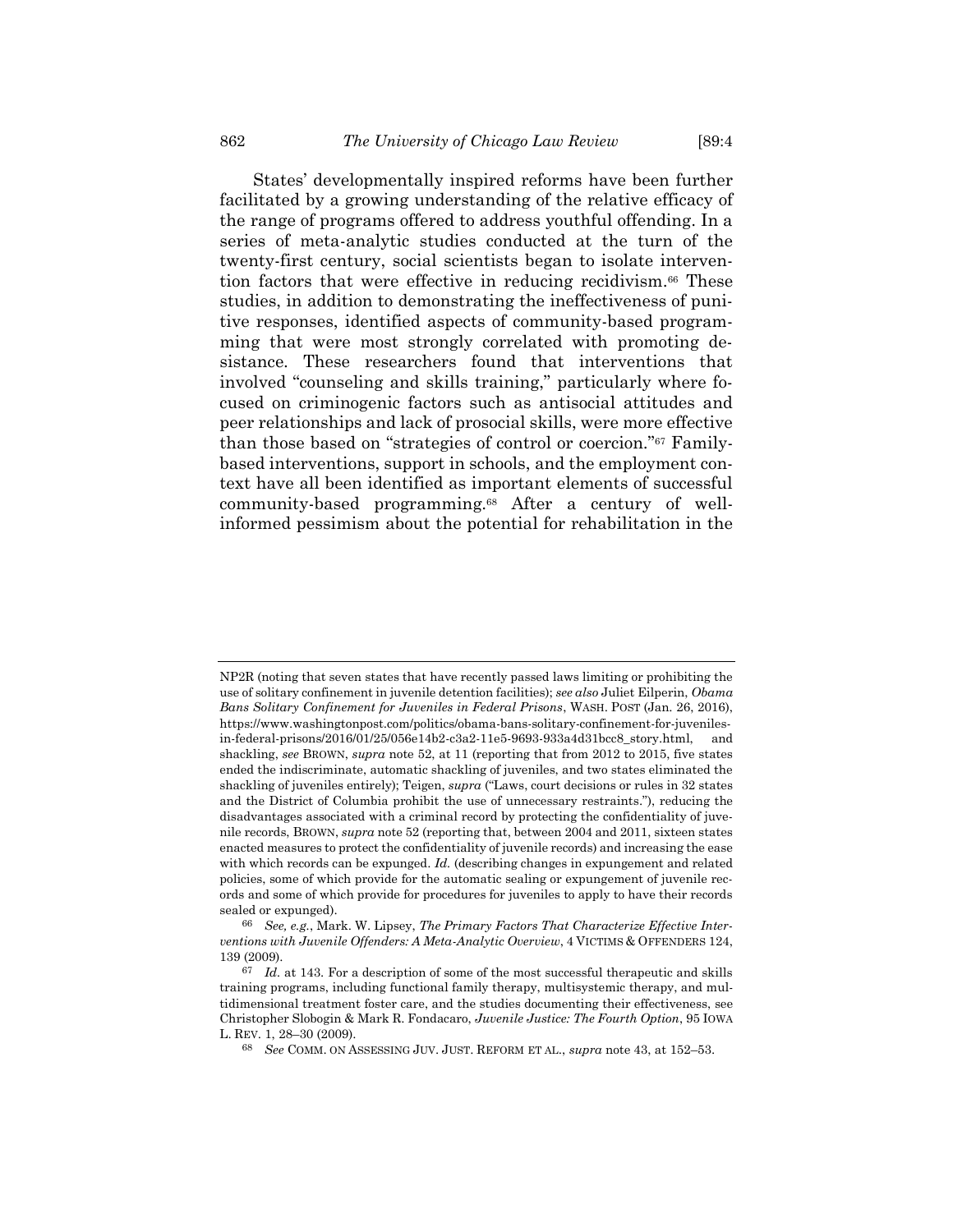<span id="page-20-1"></span>juvenile and adult criminal justice systems alike,<sup>69</sup> social scientists and policy makers began to demonstrate that some interventions can work, at least for juveniles.

<span id="page-20-2"></span><span id="page-20-0"></span>The skeptics' fear that the reforms would lead to an increase in youth crime by those no longer incapacitated or deterred has not materialized. In fact, youth crime rates have plummeted alongside the dramatic drops in incarceration and the shift to supportive community interventions.<sup>70</sup> This is not to say that the drop can be credited to the reforms. Crime rates have dropped throughout the country, whether or not reforms have been implemented. There is some reason to think rates may have dropped more in jurisdictions that have instituted reforms,<sup>71</sup> but a causal connection has been only thinly studied to date, and recent pandemicrelated increases in some crime will complicate the data further. What is clear is that the drop in crime made it easier to close juvenile prisons faster, and the cost savings realized and dollars diverted increase the chance that the reforms will endure.<sup>72</sup> Moreover, the fact that reforms have been accomplished in harmony

<sup>69</sup> *See* Mark R. Fondacaro, Stephen Koppel, Megan J. O'Toole & Joanne Crain, *The Rebirth of Rehabilitation in Juvenile and Criminal Justice: New Wine in New Bottles*, 41 OHIO N.U. L. REV. 697, 701–03 (2015).

<sup>70</sup> *See* STEVE AOS, POLLY PHIPPS, ROBERT BARNOSKI & ROXANNE LIEB, WASH. ST. INST. FOR PUB. POL'Y, THE COMPARATIVE COSTS AND BENEFITS OF PROGRAMS TO REDUCE CRIME 8 (2001). From 2005 to 2018, arrests for violent crimes committed by juveniles decreased by 48%, and arrests for property crimes committed by juveniles decreased by 67.5%. *See Juvenile Arrest Rate Trends*, OFF. OF JUV. JUST. & DELINQ. PREVENTION (Nov. 16, 2020), https://perma.cc/7D74-7WL8 (charting a decrease in juvenile arrest rates for violent crimes); *Juvenile Arrest Rate Trends*, OFF. OF JUV. JUST. & DELINQ. PREVENTION (Nov. 16, 2020), https://perma.cc/6VJT-PB73 (charting a decrease in juvenile arrest rates for property crimes); *see also* Radice, *supra* note [44,](#page-13-1) at 388–89 ("Since 1994, juvenile crimes, particularly violent crimes, have dropped dramatically."); Franklin E. Zimring & Stephen Rushin, *Did Changes in Juvenile Sanctions Reduce Juvenile Crime Rates; A Natural Experiment*, 11 OHIO ST. J. CRIM L. 57, 58 (2013) ("[B]etween 1993 and 2010, national violent crime rates amongst juveniles declined substantially.").

<sup>71</sup> *See, e.g.*, Shannon M. Sliva & Mark Plassmeyer, *Effects of Restorative Justice Prefile Diversion Legislation on Juvenile Filing Rates: An Interrupted Time-Series Analysis*, 20 CRIMINOLOGY & PUB. POL'Y 19, 29–34 (2020) (finding both immediate and sustained statistically significant declines in juvenile filing rates in some districts that instituted diversion reforms compared to control districts without such reforms); *see also* JUST. POL'Y INST., RAISING THE AGE: SHIFTING TO A SAFER AND MORE EFFECTIVE JUVENILE JUSTICE SYSTEM 53 (2017) (showing that crime in the "first generation" of raise-the-age states— Illinois, Connecticut, and Massachusetts—declined at a higher rate than the national average for both property and violent crime between 2005 and 2015).

<sup>72</sup> *See* LINDELL & GOODJOINT, *supra* not[e 44,](#page-13-1) at 13–14 (noting that the costs incurred in the juvenile justice systems of states that recently raised the jurisdictional age have, in some cases contrary to expectations, actually dropped); JUST. POL'Y INST., *supra* note [71,](#page-20-0)  at 39 (finding that the estimated increased costs of raise-the-age laws in various states never materialized).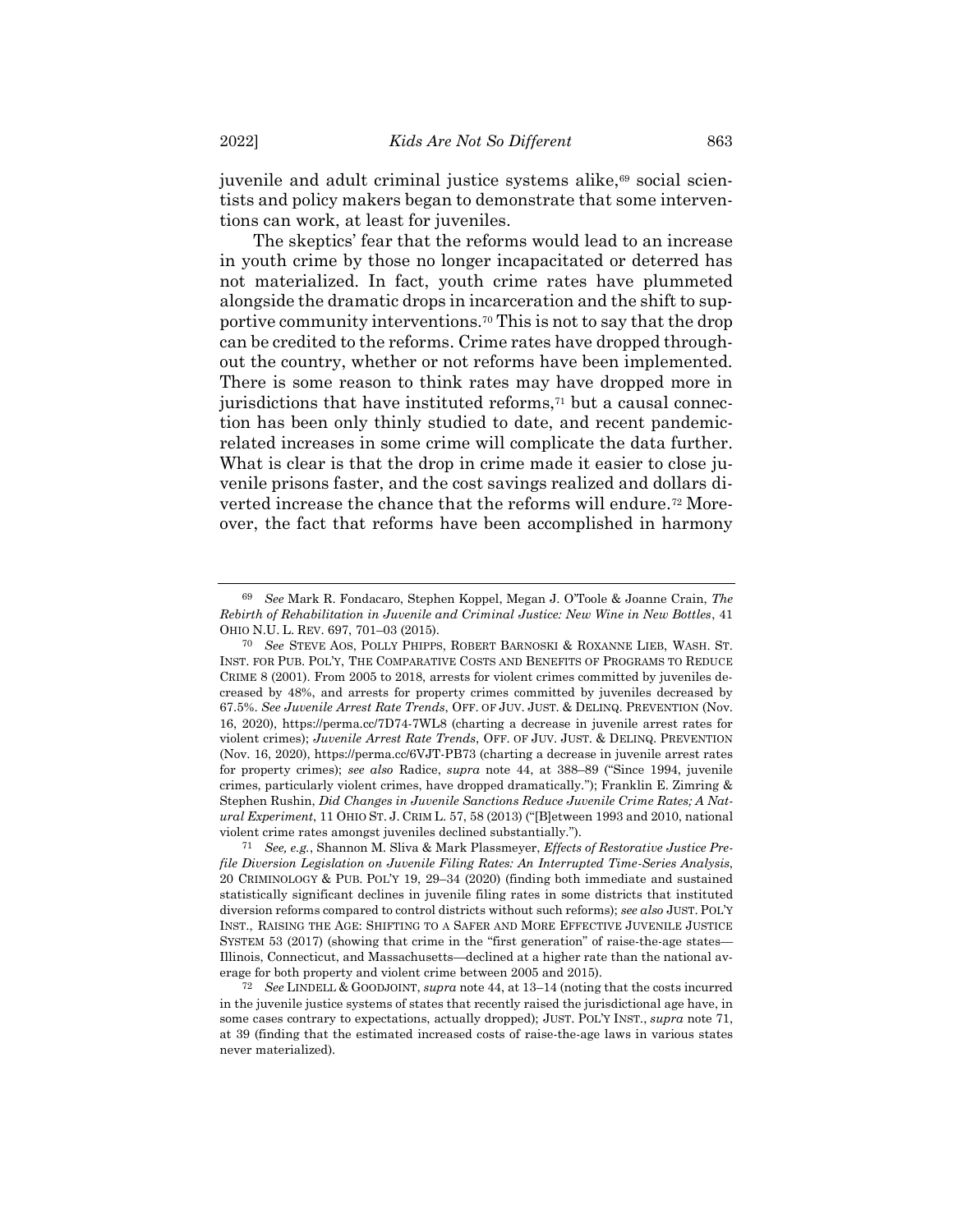with reductions in crime and cost has inspired other states to undertake similarly bold reforms.<sup>73</sup>

Wherever these reforms are championed, the twin developmental differences of youth identified by the Supreme Court their lesser culpability and greater capacity for change—are highlighted, but the role played by the two is distinct. The message of reduced culpability, now tied to neurological fact, has played an important role in developing political support for reforms. The public, persuaded that they should blame teens less, will be more comfortable punishing them less. But it is youths' greater capacity to change—and, importantly, both the negative and positive side of that malleability—that has given shape to the reforms. The capacity for change, recognized by the Court as a virtue of youth,<sup>74</sup> and the vulnerability to negative influences, recognized by the Court as a hazard of youth,<sup>75</sup> are two sides of the same developmental coin. The reforms aim to provide the supports necessary to develop important opportunities for growth, while protecting youth from the destructive influence of the state in its carceral garb.<sup>76</sup>

The recognition of the harm done to youth—and, through them, to society—by prisons is especially important for youth of color because they have been disproportionately the victims of that harm. And although their disproportionate involvement in the juvenile justice system has long been identified as a concern by policy makers, attempts to address the problem of disproportionality have been unsuccessful.<sup>77</sup> In contrast, while doing nothing to address the serious problems of disproportionality, reforms that have shifted the entire juvenile justice system away from prisons have given thousands of youth of color their freedom and created new opportunities for them to grow out of their offending and into a prosocial adulthood.<sup>78</sup>

<sup>73</sup> *See, e.g.*, *Our Transformation*, VA. DEP'T OF JUV. JUST., https://perma.cc/9XSY-BCMX.

<sup>74</sup> *Roper*, 543 U.S. at 570.

<sup>75</sup> *Id.* at 569.

<sup>76</sup> For youth, prison can be seen as the sort of "criminogenic setting" from which they have less "freedom [than] adults have to extricate themselves." *Id.* at 569 (quoting Steinberg & Scott, *supra* note [22,](#page-9-0) at 1014).

<sup>77</sup> *See* JAMES BELL & LAURA JOHN RIDOLFI, W. HAYWOOD BURNS INST., ADORATION OF THE QUESTION: REFLECTIONS ON THE FAILURE TO REDUCE RACIAL AND ETHNIC DISPARITIES IN THE JUVENILE JUSTICE SYSTEM 11–14 (Shadi Rahimi ed., 2008).

<sup>78</sup> *See* M. Sickmund, T.J. Sladky, C. Puzzanchera & W. Kang, *Easy Access to the Census of Juveniles in Residential Placement*, OFF. OF JUV. JUST. & DELINQ. PREVENTION (2021), https://perma.cc/L7SS-24W2 (showing that the number of Black and Hispanic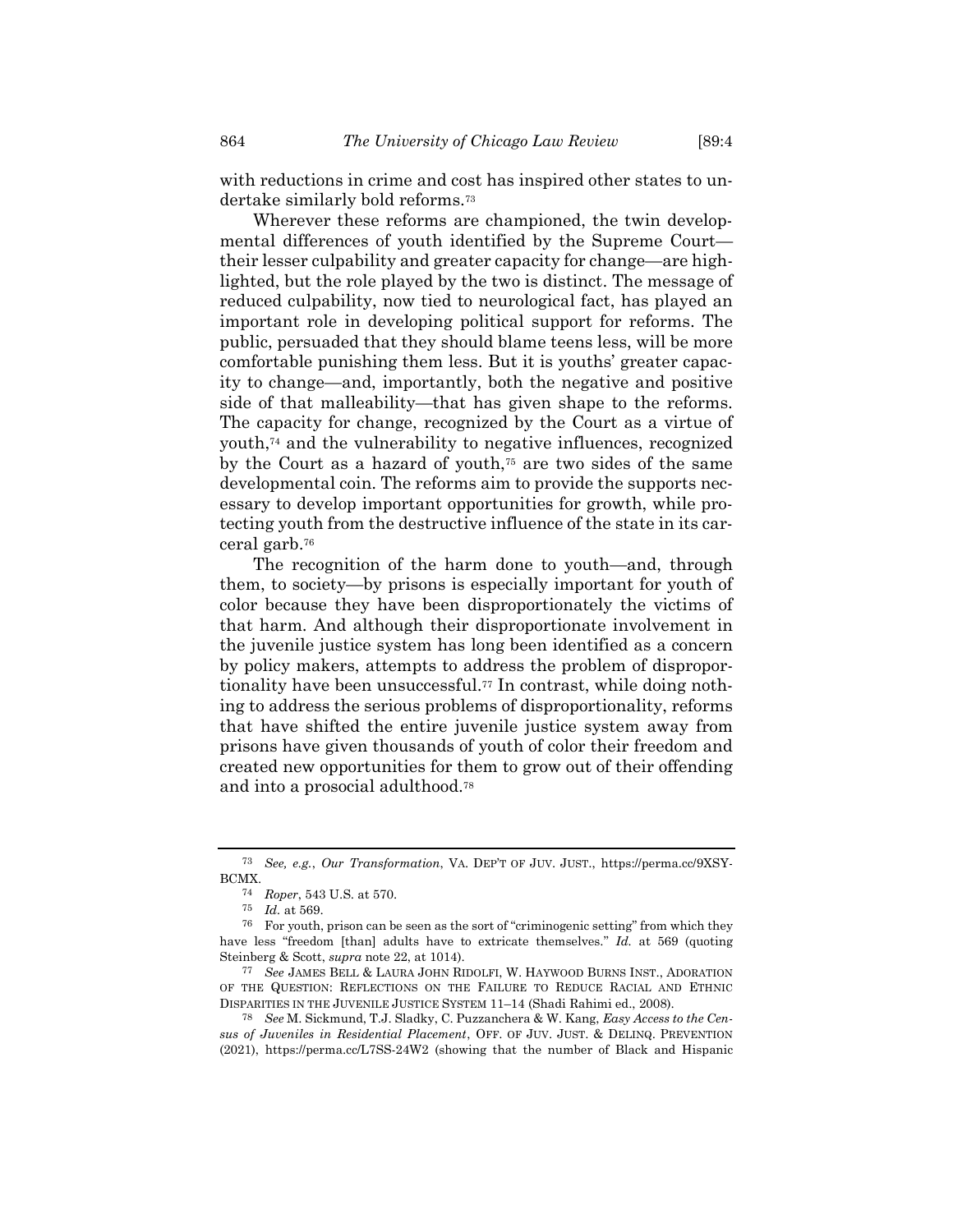#### II. THE INCREASINGLY EVIDENT MISALIGNMENT BETWEEN LEGAL AND DEVELOPMENTAL AGE LINES

Fueled by the Supreme Court's new "developmental approach," state efforts to support young people's successful maturation and to minimize harmful interventions have led to dramatic and continuing juvenile-exceptionalist reforms best understood as a prison-abolitionist movement. These reforms, built on young people's developmental distinctiveness, have been tied to the age of eighteen—the age at which the law divides childhood from adulthood for most purposes. This is the line drawn throughout *Roper* and its progeny, and in *Miller*, Justice Elena Kagan added emphasis to this distinction by frequently referring to the offenders in question as "children," rather than "juveniles."<sup>79</sup> But the fit between the legal and developmental age lines has proved awkward. I consider first the misalignment between developmental and legal age lines reflected in the Court's own analysis, an analysis that confounds development in childhood with lifelong development. I then consider the misalignment highlighted by the very science upon which the Court's developmental approach relies.

#### A. The Misalignment Reflected in the Court's Reasoning

As noted in Part I, the Court in *Graham* and *Miller* acknowledged capacity to change as a developmental attribute of adolescents that was distinct from their lesser culpability.<sup>80</sup> This attention to adolescents' capacity to change stemmed from the Court's focus in these cases on the right to parole. Access to parole allows

youth committed to long-term secure confinement—including training schools, reformatories, and juvenile correction facilities—has declined from over 19,000 to about 6,000 youth from 2001 to 2019); THE ANNIE E. CASEY FOUND., REDUCING YOUTH INCARCERATION IN THE UNITED STATES 2 (2013), https://perma.cc/PU39-2YLW (showing that youth confinement declined among all racial groups from 1997 to 2010).

<sup>79</sup> In *Roper* and *Graham*, Justice Anthony Kennedy, writing for the Court, generally used the term "juvenile" to refer to a juvenile offender and "child" and "children" only a handful of times each—primarily in sections discussing international human rights and the "Rights of the Child" or quoting another case. *See generally Roper*, 543 U.S 551; *Graham*, 560 U.S. 48. In *Miller*, Justice Kagan used "children" or "child" interchangeably with "juveniles" or "juvenile" thirty-three times, excluding citations to Louisiana's Child Code. *See generally Miller*, 567 U.S. 460. After *Miller*, Justice Kennedy used "child" or "children" twenty-four times in *Montgomery v. Louisiana*, 577 U.S. 190 (2016), both in his discussion of *Miller* and separately. *See generally Montgomery*, 577 U.S. 190. Justice Antonin Scalia criticized this language in dissent and exclusively used "juvenile." *Id.* at 225 n.2 (Scalia, J., dissenting) ("The majority presumably regards any person one day short of voting age as a 'child.'").

<sup>80</sup> *See supra* not[e 34](#page-11-0) and accompanying text.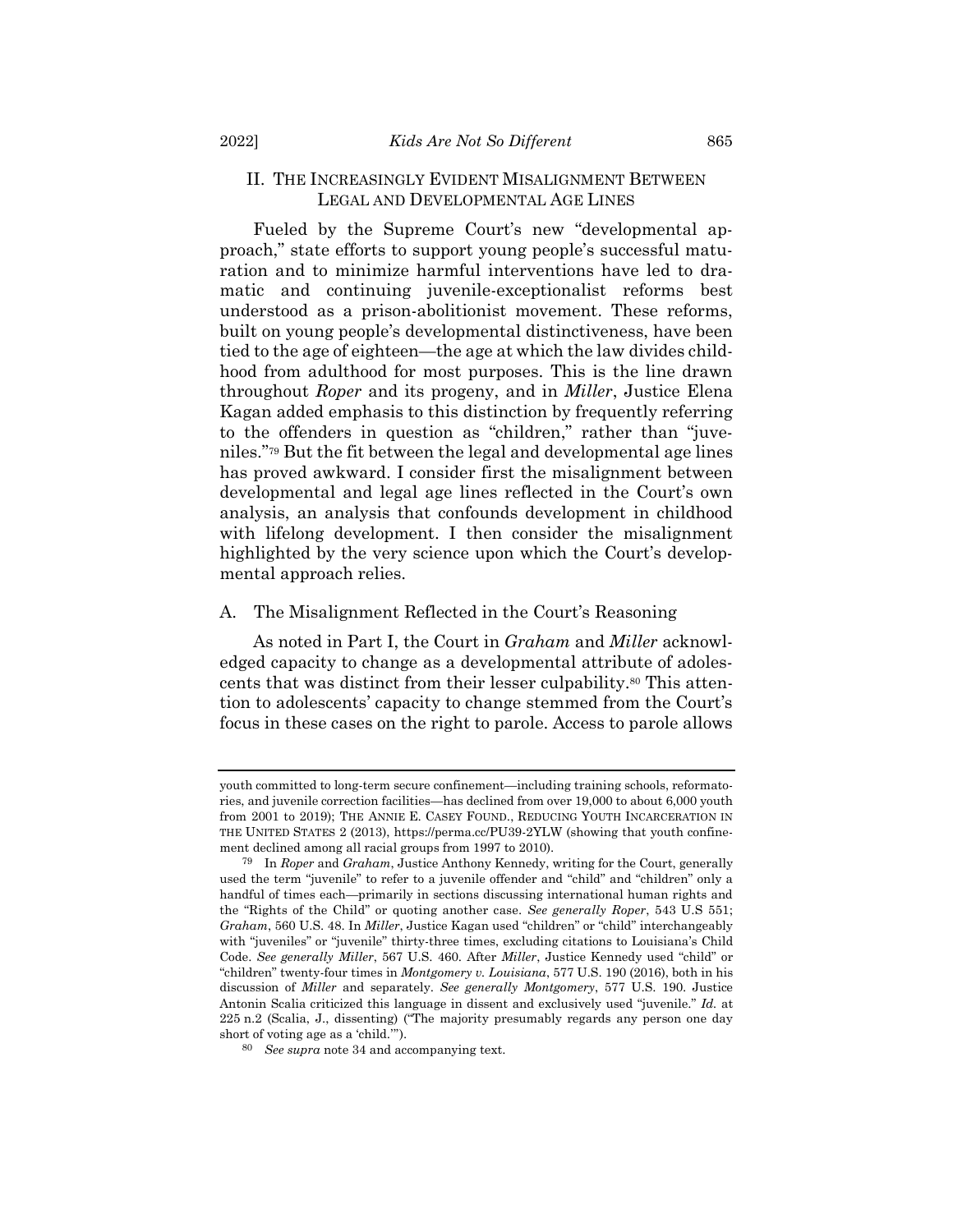offenders to demonstrate that they have mended their ways and thus is most justified for those most likely to change. There is a noteworthy developmental disconnect, however, between the special attribute that adolescents are said to possess and the nature of the special protection that they are afforded in *Graham* and *Miller*. By the time these individuals are convicted and sentenced for crimes that subject them to a possible life-without-parole sentence, they are often no longer minors, and for those individuals, any change associated with their minority will already have occurred. For most others, the window for reform during minority will be closing fast.<sup>81</sup> More significantly, by the time they are eligible for parole, the behavior and character they manifest will likely reflect years of change that emerged over decades, not just the change that may have occurred in those most malleable years of youth. Drawing a sharp line at eighteen makes sense if the system is simply designed to give special protections to children, but it makes less sense if the system claims to take account of the human development that continues from the time of sentencing to the time of parole.

This developmental disconnect shows up again in *Miller*, which concludes that juvenile homicide offenders should only be sentenced to life without parole if their crimes "reflect[ ] irreparable corruption."<sup>82</sup> In essence, sentencers are directed to look multiple decades into juvenile offenders' futures to determine whether they might someday be worthy of parole and, if so, to ensure that they will have the opportunity to demonstrate their worthiness. The development that matters in answering the question of irreparability is future development that extends well into adulthood and will eventually be achieved by most offenders,<sup>83</sup> but the development that matters in determining whether that future-looking question even gets asked is only the development associated with youth.

<sup>81</sup> Based on data from the Federal Bureau of Prisons and forty of the forty-two states in which youth offenders may be sentenced to life without parole, in 2004, 52.2% of juveniles serving life-without-parole sentences committed the offense at age seventeen, 32% at sixteen, 13.3% at fifteen, 2.2% at fourteen, and 0.5% at thirteen. AMNESTY INT'L & HUM. RTS. WATCH, THE REST OF THEIR LIVES: LIFE WITHOUT PAROLE FOR CHILD OFFENDERS IN THE UNITED STATES, 25–26 (2005).

<sup>82</sup> *Miller*, 567 U.S. at 479–80 (quoting *Roper*, 543 U.S. at 573).

<sup>83</sup> *See* SHADD MARUNA, MAKING GOOD: HOW EX-CONVICTS REFORM AND REBUILD THEIR LIVES 6 (2001) ("The pessimistic notion of the irredeemable criminal simply does not fit one of the best established empirical findings in criminology: Almost everyone who is labeled as a superpredator eventually 'goes straight'—or desists—from crime.").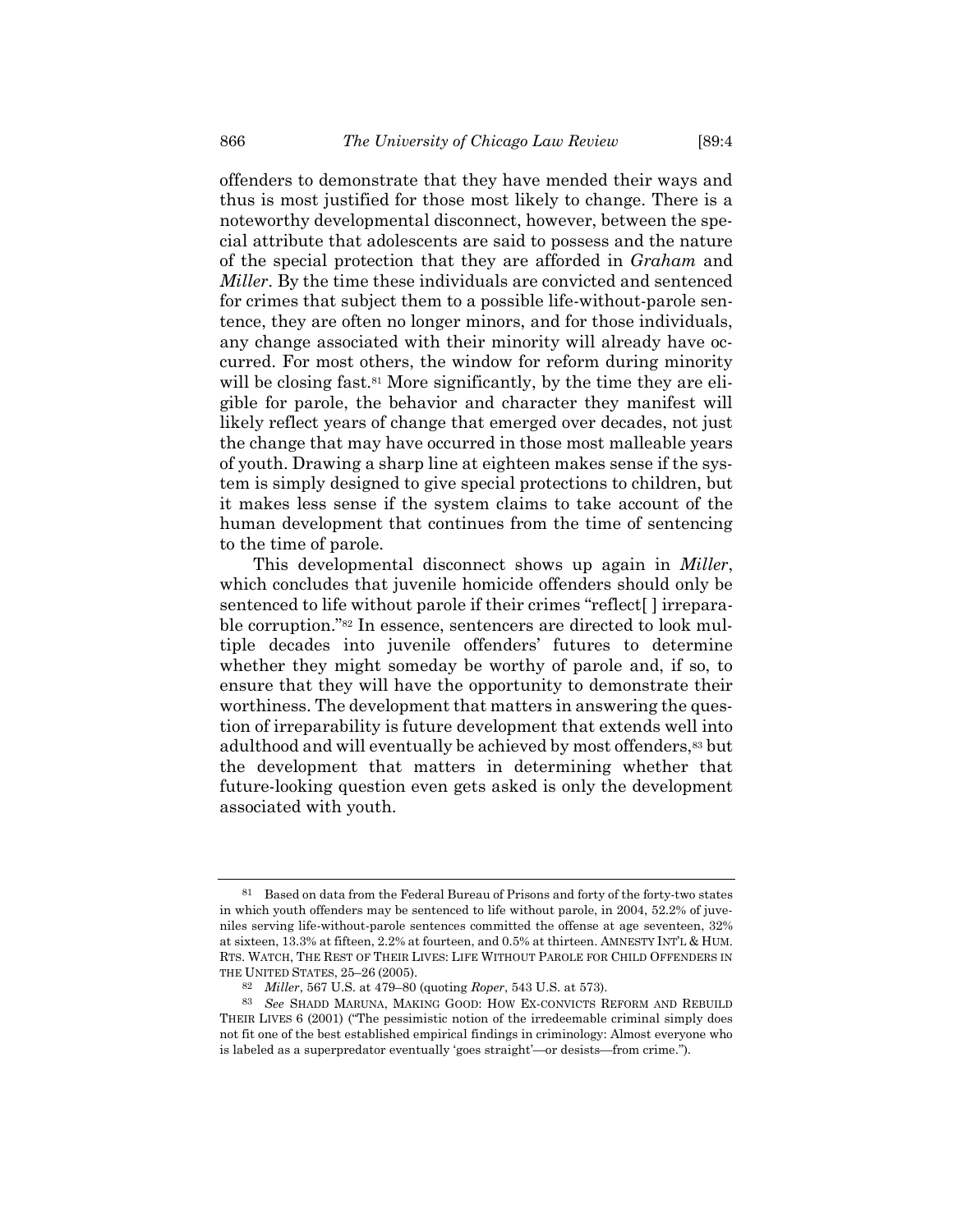The awkwardness of this fit was highlighted after the Court ruled in *Montgomery v. Louisiana*<sup>84</sup> that *Miller* was to be applied retroactively. This meant that those sentenced to categorical life without parole for offenses committed when they were minors, even decades earlier, were entitled to a resentencing hearing to determine whether they should have been found, in their youth, to be irredeemably corrupt. In his dissenting opinion in *Montgomery*, Justice Antonin Scalia noted that, despite the *Montgomery* Court's dicta to the contrary,<sup>85</sup> the logical implication of the Court's reasoning was that the resentencing hearings should be limited to the evidence that was available at the time of sentencing. "Under *Miller*," he argued, "the inquiry is whether the inmate was seen to be incorrigible when he was sentenced [half a century ago]—not whether he has proven corrigible and so can safely be paroled today."<sup>86</sup>

Based on this logic, there was uncertainty after *Montgomery* was decided about whether evidence of a prisoner's *actual* redemption years into his sentence could be introduced in a resentencing hearing required to assess his *potential* for redemption at the time of the original sentencing.<sup>87</sup> In many resentencing hearings that have occurred, including in states with the highest numbers of juveniles serving life without parole, courts have, in fact,

<sup>84</sup> 577 U.S. 190 (2016).

<sup>85</sup> *Id.* at 212–13 (stating that "[t]hose prisoners who have shown an inability to reform will continue to serve life sentences. The opportunity for release will be afforded to those who demonstrate the truth of *Miller*'s central intuition—that children who commit even heinous crimes are capable of change" and offering, as a relevant fact to be considered at resentencing, petitioner's "evolution from a troubled, misguided youth to a model member of the prison community").

<sup>86</sup> *Id.* at 226 (Scalia, J., dissenting).

<sup>87</sup> *See, e.g.*, Thomas Grisso & Antoinette Kavanaugh, *Prospects for Developmental Evidence in Juvenile Sentencing Based on* Miller v. Alabama, 22 PSYCH., PUB. POL'Y & L. 235, 239 (2016).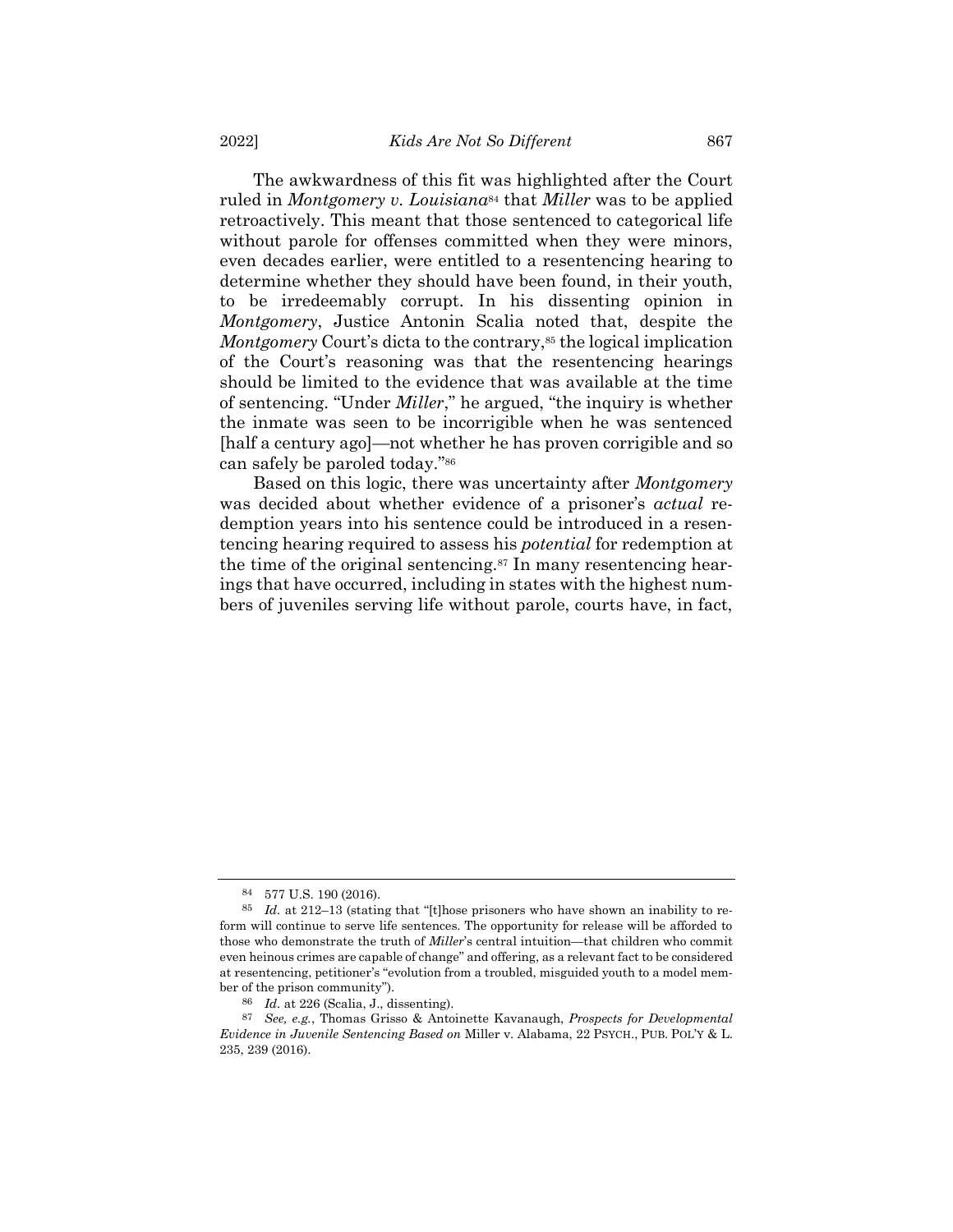disregarded Justice Scalia's interpretation and accepted contemporary evidence of redemption. <sup>88</sup> This is a sensible and just solution to be sure,<sup>89</sup> but it is one that extends *Miller*'s adolescencelimited developmental analysis to the full reach of a prisoner's lifelong development up to the time that the resentencing occurs.

In *Jones v. Mississippi*, the Court obscured this difficulty by eliminating any requirement that resentencers make any finding at all about a defendant's incorrigibility, whether viewed at the time of the original sentencing or at the resentencing hearing.<sup>90</sup> That said, *Jones* did not alter the *Graham* and *Miller* rulings and analysis,<sup>91</sup> and therefore the logical gap between the capacity for change in youth and the right to establish change in middle age remains.

B. The Misalignment Revealed Through Neuro- and Social Science

Ongoing developments in psychology and neuroscience have also surfaced another gap between the legal and developmental age lines addressed in the cases, calling into question the appropriateness of drawing the line between childhood and adulthood at eighteen. The "brain science" first embraced by the Court in *Graham* had an especially powerful impact on political support for juvenile exceptionalism, as it represented "hard" science that offered concrete proof that juveniles were different from adults in ways deemed to matter in assessing the appropriate response to

<sup>88</sup> *See, e.g.*, People v. Lozano, 197 Cal. Rptr. 3d 257, 265 (Cal. Ct. App. 2016) (requiring trial courts to consider postconviction behavior in a *Miller* resentencing hearing); State v. Hauser, 317 So. 3d 598, 622 (La. Ct. App. 2019) (resentencing defendant to life with the possibility of parole based on postconviction behavior reflecting rehabilitation); People v. Bennett, No. 350649, 2021 WL 220035, at \*11 (Mich. Ct. App. Jan. 21, 2021) (vacating a life-without-parole sentence based in part on postconviction behavior reflecting rehabilitation); Commonwealth v. Lekka, 210 A.3d 343, 352–53 (Pa. Super. Ct. 2019) (finding that the trial court correctly considered postconviction behavior in resentencing). *But see* State v. McCleese, 215 A.3d 1154, 1171–73 (Conn. 2019) (citing Justice Scalia's *Montgomery* dissent to conclude, in dicta, that postconviction behavior could not be considered in a *Miller* resentencing hearing).

<sup>89</sup> A different injustice sometimes comes with the consideration of the prisoner's prison record in assessing redeemability. Henry Montgomery himself—who was considered for parole after serving fifty-four years in prison—was denied parole at seventy-one because his list of completed prison courses was somewhat limited, despite the fact that he was prevented from participating in many prison programs because of his life-withoutparole sentence. *See* Ashley Nellis, *For Henry Montgomery, a Catch-22*, THE MARSHALL PROJECT (Feb. 28, 2018), https://perma.cc/R8XA-FS2H.

<sup>90</sup> *Jones*, 141 S. Ct. at 1311.

<sup>91</sup> *Id.* at 1321 ("Today's decision does not disturb [*Miller*'s] holding.").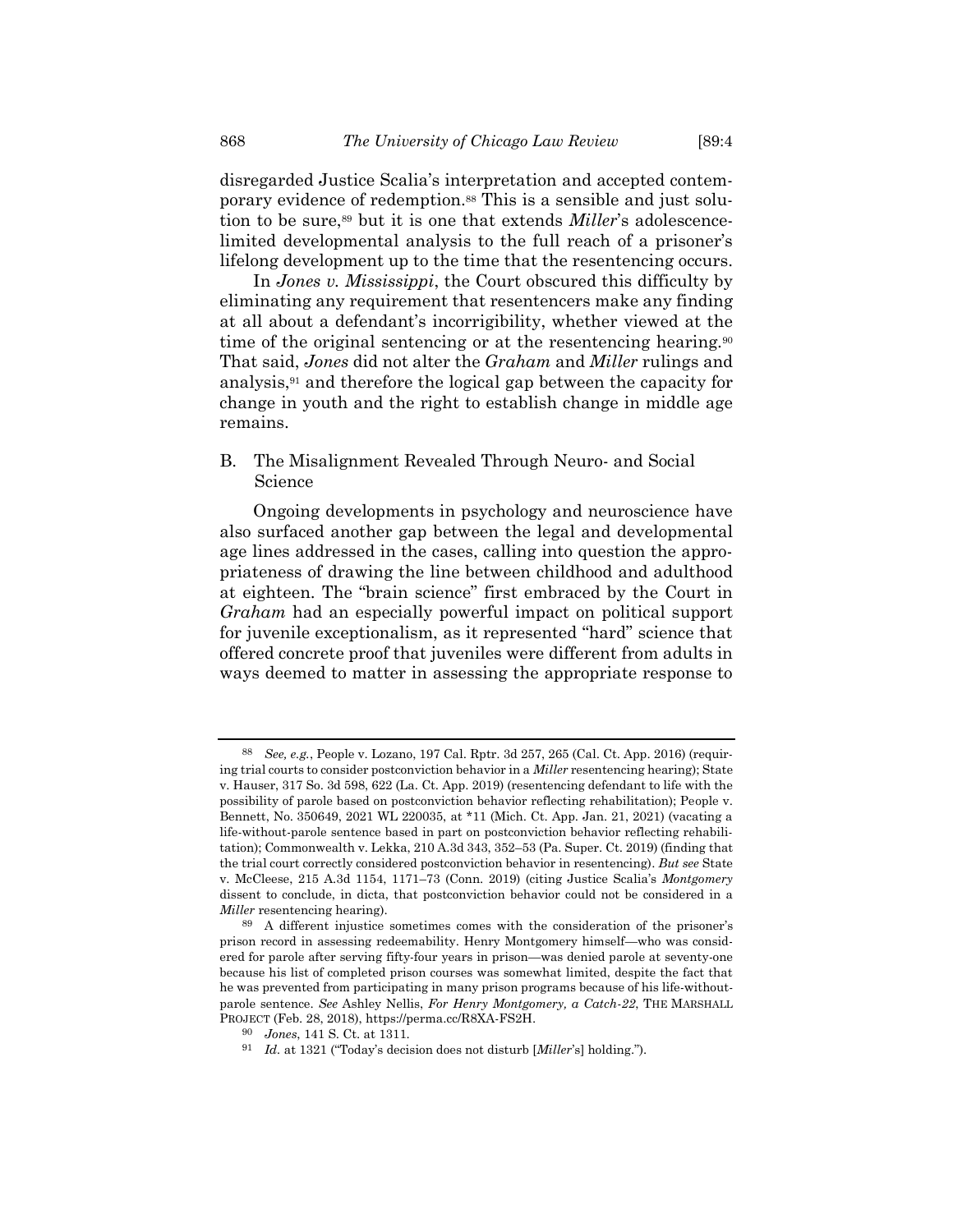their offenses.<sup>92</sup> Early research focused on the late development of the prefrontal cortex, which controls the brain's executive functions, including planning, weighing consequences before acting, and controlling impulses. Subsequent imaging studies have emphasized an asymmetry between the slow maturation of this region of the brain, particularly its interconnections with other brain regions, and the earlier full maturation of brain regions associated with emotional arousal, sensation seeking, and sensitivity to social stimuli. The different pace of maturation of these two brain regions is now understood by developmental scientists to create a "maturity gap," <sup>93</sup> between cognitive and psychosocial development that accounts for the impulsivity and vulnerability to peer influence identified by the Court in the *Roper* line of cases. Most significant for our focus, these imaging studies, which have now been conducted on individuals across the globe,<sup>94</sup> demonstrate that this maturity gap persists well into the twenties,<sup>95</sup> closing gradually as the brain matures.

We all make mistakes, young and old, but it's one thing scientifically has been proven, is that the brain is not fully developed until after twenty-one years old. This is a good start. This is a good beginning to see our children, to see juveniles, as still children until the brain development catches up. It's an opportunity for us.

93 *See generally* Grace Icenogle et al., *Adolescents' Cognitive Capacity Reaches Adult Levels Prior to Their Psychosocial Maturity: Evidence for a "Maturity Gap" in a Multinational, Cross-Sectional Sample*, 43 LAW & HUM. BEHAV. 69 (2019).

94 *Id.* at 79–80 (reporting on the worldwide presence of the maturity gap and a common pattern of brain development into the midtwenties).

<span id="page-26-0"></span><sup>92</sup> *See* Richard J. Bonnie & Elizabeth S. Scott, *The Teenage Brain: Adolescent Brain Research and the Law*, 22 CURRENT DIRECTIONS PSYCH. SCI. 158, 160 (2013); *see also, e.g.*, CAMPAIGN FOR YOUTH JUST., RAISE THE AGE: NATIONAL POLICY STATEMENTS, https://perma.cc/8GZS-53Z5 (listing the policy statements of multiple organizations who advocate for raising the juvenile age in light of research and data); ILL. JUV. JUST. COMM'N, RAISING THE AGE OF JUVENILE COURT JURISDICTION: THE FUTURE OF 17-YEAR-OLDS IN ILLINOIS' JUSTICE SYSTEM 17 (2013), https://perma.cc/ES79-CSU6 ("There is a reason that a teenager may at times seem blithely unaware of sensible decision-making: . . . even at seventeen, [the brain is] still deep into the process of remodeling itself and maturing toward adulthood. Modern brain scanning technology has enabled scientists to understand how the brain changes over time."); Audiotape: N.C. House Debate on HB 280, 152d Leg. (May 17, 2017) (on file with the N.C. State Legislature) (statement of Rep. Carla Cunningham at 1:23:25) (available at https://perma.cc/KG2V-52ZR):

<sup>95</sup> *See* Laurence Steinberg, Elizabeth Cauffman, Jennifer Woolard, Sandra Graham & Marie Banich, *Are Adolescents Less Mature than Adults? Minors' Access to Abortion, the Juvenile Death Penalty, and the Alleged APA "Flip-Flop"*, 64 AM. PSYCH. 583, 590–91 (2009) (summarizing study results revealing significant psychosocial maturity differences between those sixteen to seventeen and those twenty-two and older as well as between those eighteen to twenty-one and those twenty-six and older, indicating that significant psychosocial maturation occurs in the twenties); Alexandra O. Cohen, Richard J. Bonnie, Kim Taylor-Thompson & BJ Casey, *When Does a Juvenile Become an Adult? Implications*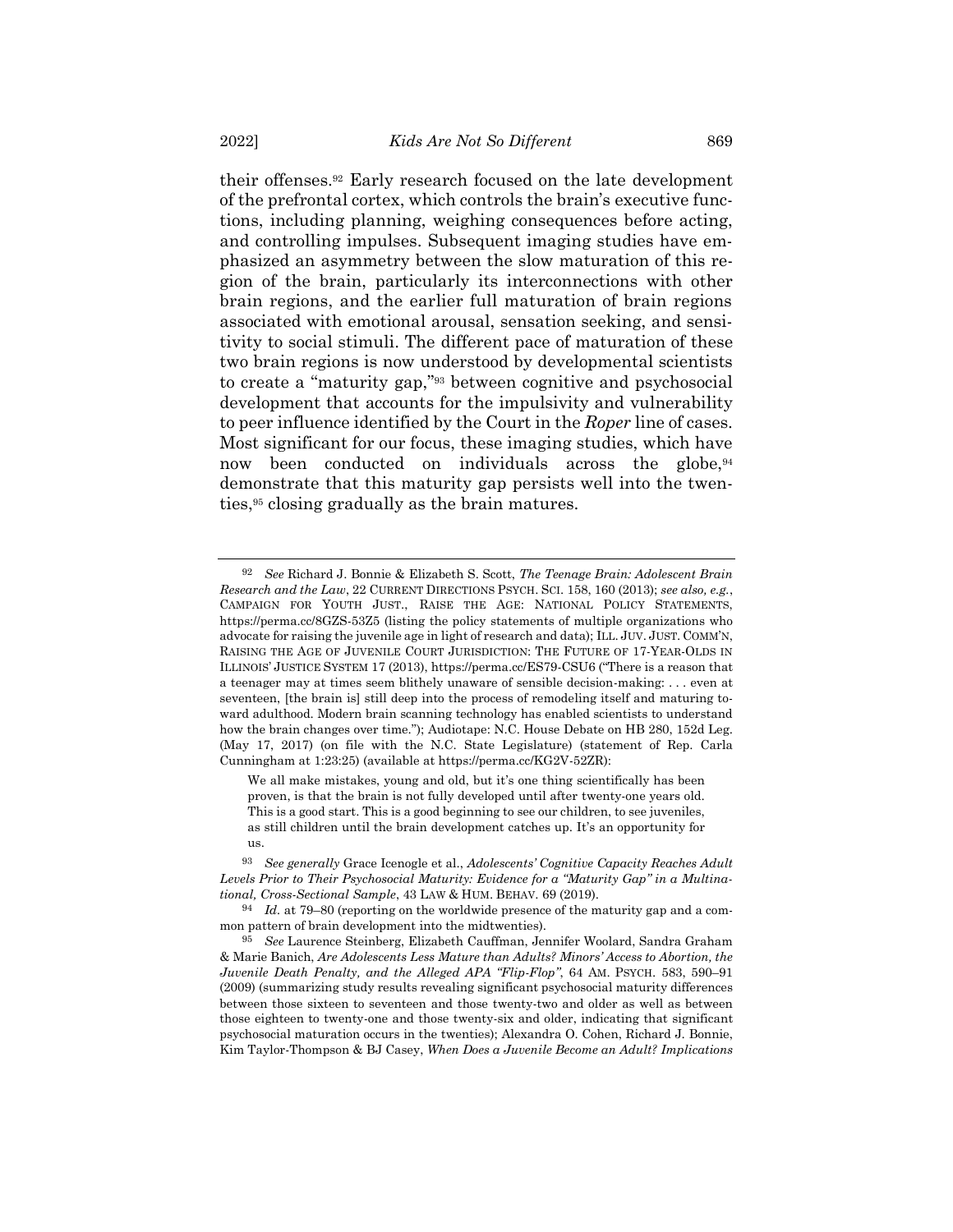Accompanying this neuroscientific recognition that the relevant brain and related behavioral maturation continues into the midtwenties is a parallel sociological recognition that individuals' achievement of the markers of adulthood correlated with desistance now extend into the midtwenties. Sociologists note that these markers of adulthood (financial independence, employment, the establishment of an independent family household), which once were largely achieved by the early twenties, are now coming later.<sup>96</sup>

This trend led developmental psychologist Jeffrey Arnett to coin the term "emerging adulthood" to describe a new developmental stage during which individuals transition from dependence on parents and others for supervision, financial support, and guidance, into mature adults who engage independently in work, community, and the development and maintenance of new family relationships.<sup>97</sup> During this transition, individuals have acquired adult rights and responsibilities under the law and legal independence from their parents,<sup>98</sup> while not yet functioning as adults

*for Law and Policy*, 88 TEMP. L. REV. 769, 788 (2016) (describing findings from neuroscience and psychological experiments that "provide empirical support for extending the juvenile court's dispositional age to twenty-one or older and for reconsideration of sentencing statutes for young adult offenders").

<sup>96</sup> *See* Frank F. Furstenberg Jr., *On a New Schedule: Transitions to Adulthood and Family Change*, 20 FUTURE CHILDREN 67, 72 (2010).

<sup>97</sup> *See* Jeffrey Jensen Arnett, *Emerging Adulthood: A Theory of Development from the Late Teens Through the Twenties*, 55 AM. PSYCH. 469, 469 (2000); *cf.* LAURENCE STEINBERG, AGE OF OPPORTUNITY: LESSONS FROM THE NEW SCIENCE OF ADOLESCENCE 48 (2014) (noting trends in development that lead to the prediction that "by 2020, adolescence will take almost twenty years from start to finish"). Interestingly, the term "adolescence" (a French term that derives from the Latin "adolescere," meaning "to grow up or to grow into maturity") was earlier coined to capture this same transition from youth to adulthood. *Adolescent*, OXFORD ENGLISH DICTIONARY (3d ed. 2011). The fact that developmental psychologists have identified and named a new stage, after adolescence, during which the work of becoming an adult continues captures the lengthening of this developmental process. *See* NAT'L ACADS. OF SCIS., ENG'G, & MED., THE PROMISE OF ADOLESCENCE: REALIZING OPPORTUNITY FOR ALL YOUTH 24 (2019).

Not completely, in either respect: laws limiting individuals during this transition period include the National Minimum Drinking Age Act, 23 U.S.C. § 158, the federal Gun Control Act of 1968, Pub. L. No. 90-618, 82 Stat. 1213 (1968) (codified as amended at 18 U.S.C. § 921) (prohibiting those under twenty-one from purchasing a gun other than a shotgun or rifle from a federal licensee), and the Fostering Connections to Success and Increasing Adoptions Act of 2008, Pub. L. No. 110-351, 122 Stat. 3949 (2008) (codified at 42 U.S.C. §§ 627, 679c) (allowing for continued federal support for youth ages eighteen and older who are in foster care).

Many individuals in this age group remain dependent on their parents, guardians, or other authority figures in meaningful ways. For example, they may still be on their parents' insurance plans, and in some states, a designated noncustodial parent may still be paying child support. Additionally, colleges act quasi-parentally toward students in this age range. *See Young Adult Coverage*, U.S. DEP'T OF HEALTH & HUM. SERVS. (Jan. 31,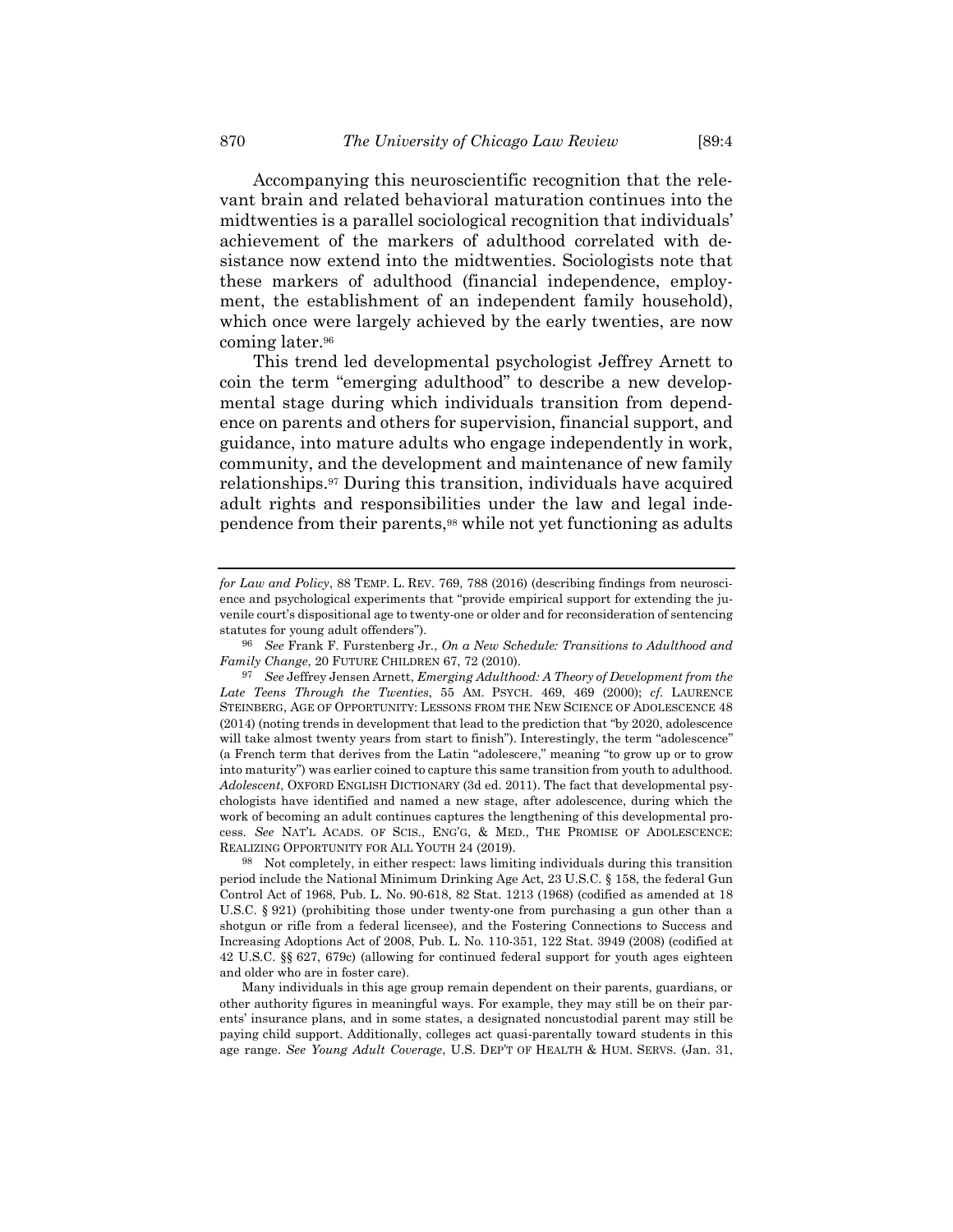in most of the ways that matter for individuals' life experience and self-perception.

<span id="page-28-1"></span><span id="page-28-0"></span>As noted, achieving these markers of adulthood strongly correlates with young people's desistance from offending, although the reason for the correlation is imperfectly understood. Perhaps the same developmental changes that inspire desistance also inspire the undertaking of adult responsibilities at home and work. Some social scientists and policy makers draw a causal connection between the achievement of adult roles and desistance,<sup>99</sup> with somewhat differing accounts of the causal mechanism.<sup>100</sup> Program evaluations that tie success in reducing recidivism to interventions that facilitate achievement of these adult markers support the causal account.<sup>101</sup> Whatever the account of the correlation, it is undisputed that offending tends to end with the achievement of the basic markers of adulthood and that, for many youth, these twin transitions do not occur until their midtwenties. Notably, brain maturation, criminal desistance, and the assumption of adult roles all occur at roughly the same age.

The increasingly evident gap between the legal age of eighteen and the achievement of the developmental milestones on which the Supreme Court grounded its rulings and policy makers have built important reforms calls into question the ongoing validity of juvenile exceptionalism in criminal law. To render the doctrine coherent, the special treatment of those under eighteen

<sup>2017),</sup> https://perma.cc/4X3Y-729C; *Termination of Child Support*, NAT'L CONF. OF STATE LEGISLATURES (Apr. 29, 2020), https://perma.cc/A9HD-QR85; Kerry Robert Brittain, Comment, *Colleges and Universities: The Demise of In Loco Parentis*, 6 LAND & WATER L. REV. 715, 724–27 (1971) (discussing the history of the quasi-parental authority of colleges and universities).

<sup>99</sup> *See, e.g.*, ROLF LOEBER, DAVID P. FARRINGTON & DAVID PETECHUK, BULLETIN 1: FROM JUVENILE DELINQUENCY TO YOUNG ADULT OFFENDING 11 (2013) ("There is also strong evidence that, for males, getting married and holding a stable job foster desistance from offending.").

<sup>100</sup> Psychologist Terrie Moffitt, for example, suggests that for most young people whose offending is transitory—a primary cause of offending is the discomfort caused by the maturity gap between their biological and social maturity, which increases the appeal of deviant behavior that makes them feel older or that gives them access to some of the trappings of adulthood. Terrie E. Moffitt, *Adolescence-Limited and Life-Course-Persistent Antisocial Behavior: A Developmental Taxonomy*, 100 PSYCH. REV. 674, 686–87 (1993). When the maturity gap closes with the assumption of adult roles, the inclination to offend dissipates. *Id.* at 690. Others focus on the shift in values and opportunities that come with these markers of adulthood. "Steady employment, in the context of a stable family," policy makers writing for the National Institute of Justice explain, "builds routines in everyday life and develops a stake in conformity that ultimately diverts youth from crime." VINCENT SCHIRALDI, BRUCE WESTERN & KENDRA BRADNER, COMMUNITY-BASED RESPONSES TO JUSTICE-INVOLVED YOUNG ADULTS 4 (2015).

<sup>101</sup> *See* Lipsey, *supra* note [66,](#page-19-0) at 141–43.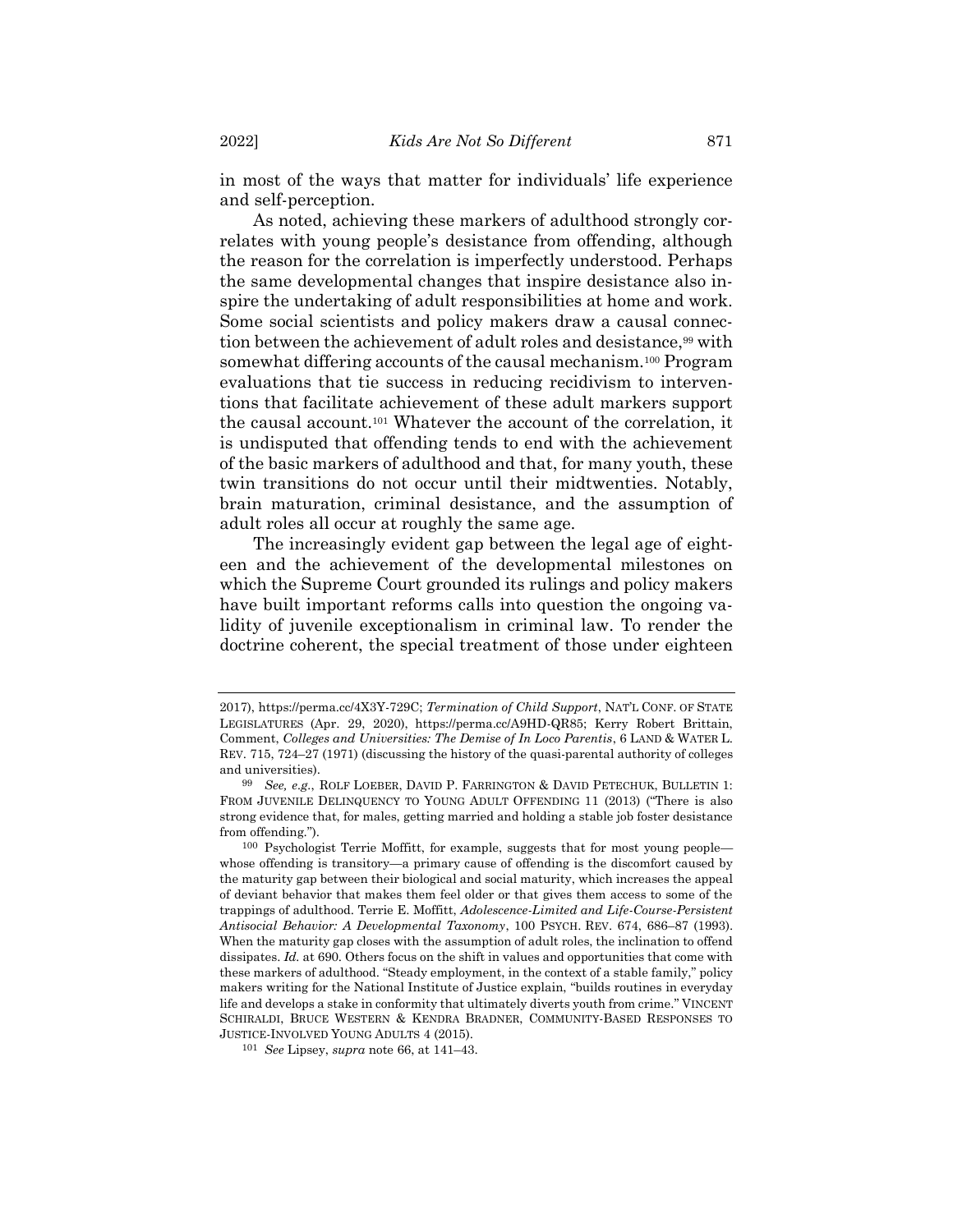could be disentangled from the Supreme Court's developmental analysis. Alternatively, young people's special treatment could be extended into their midtwenties to bring that developmental analysis in line with the science on which it relies. After considering the virtues and problems with both of these approaches, in Parts III.A and III.B respectively, I consider a third approach: the abandonment of juvenile exceptionalism altogether in favor of a unitary criminal legal system that recognizes and addresses the central roles that immaturity and the state's response to immaturity play in most criminal offending. Applying the learnings of state reform efforts to this regime would eliminate incarceration for most offenders altogether. This approach, widely viewed as radical and dangerous when cast as prison abolition, can be better understood as the logical end point of the developmental analysis and related policy reforms set in motion by the Court's decisions in *Roper*, *Graham*, and *Miller*.

## III. ADDRESSING THE MISALIGNMENT THROUGH VERSIONS OF JUVENILE EXCEPTIONALISM

# A. Qualifying the Developmental Approach to Preserve the Legal Age Line

The introduction of developmental science into criminal law began as a justification for a juvenile-exceptionalist approach that ended with legal majority. Early analysis of *Roper* and advocacy of further juvenile-exceptionalist reforms based on the decision assumed that it applied only to minors and fell within a larger set of distinct rights and constraints applied to children by the law. In their seminal work *Rethinking Juvenile Justice*, written shortly after *Roper* was decided, law professor Elizabeth Scott and developmental psychologist Laurence Steinberg explain:

[T]hose who commit crimes after their eighteenth birthday, should be dealt with as adults. Age eighteen is the presumptive marker between childhood and adulthood, the age of majority for most legal purposes, and it should also be the presumptive age of adult status for purposes of criminal adjudication. . . . Although studies of brain development indicate that continued maturation takes place until at least age twenty-five or so, policy-makers would not likely endorse treating individuals who offend in their early twenties as juveniles, nor should they. These criminals are mature enough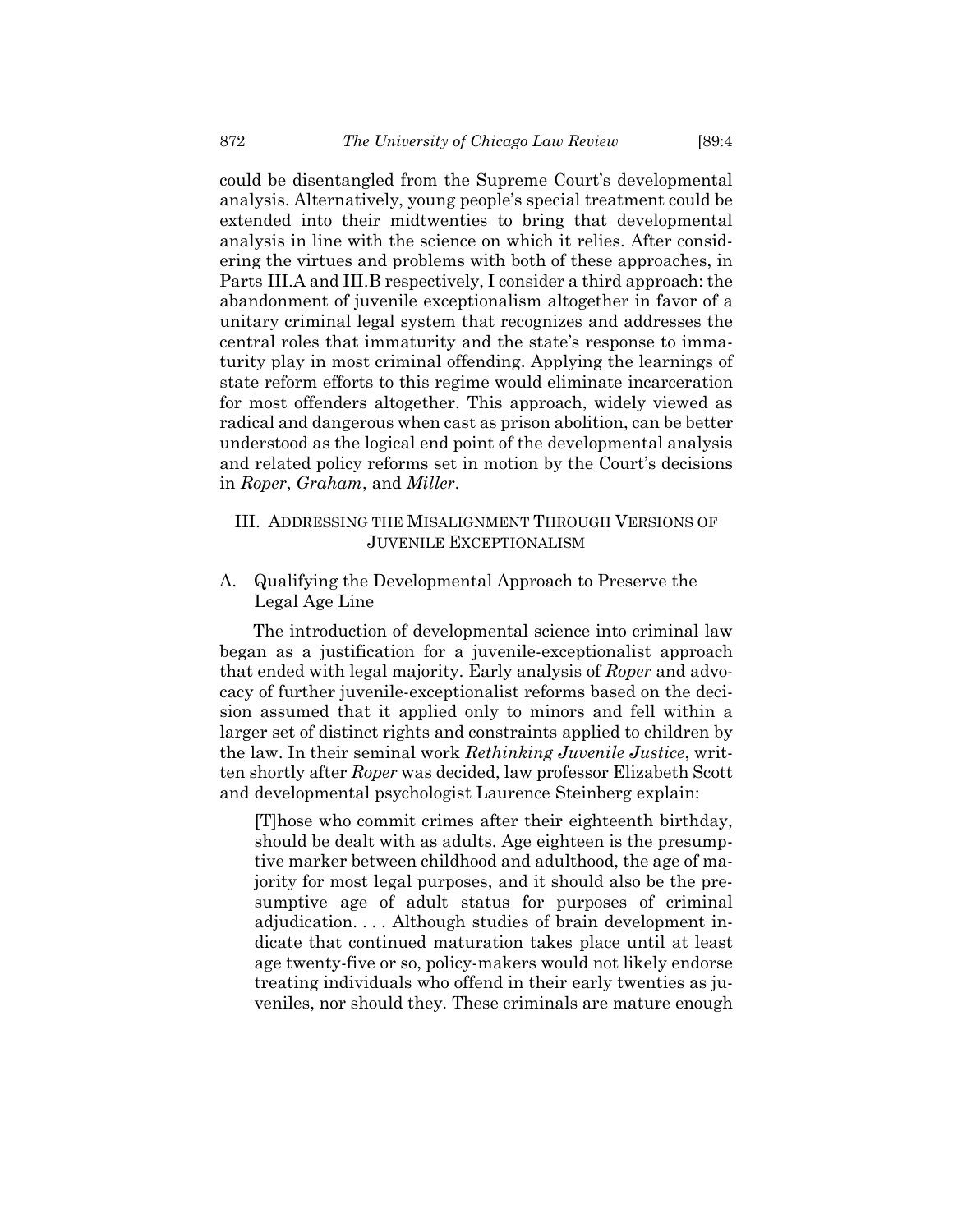to be held fully accountable, and public safety requires that they be punished as adults.<sup>102</sup>

Scott and Steinberg were ahead of their time in recognizing that the line drawn by neuroscience was several years beyond the line drawn by the law. But they were of their time in relying on the legal line to avoid considering the full significance of the Supreme Court's new developmental approach. The authors do not explain how, despite the immaturity reflected in the research on brain development, they reach the conclusion that twentyyear-olds are "mature enough to be held fully accountable." And they make assumptions about public safety and political support that have been challenged by the success of some subsequent reforms.<sup>103</sup> Before turning to those policy developments and their implications in Part III.B, I consider other justifications for keeping the line at eighteen.

<span id="page-30-1"></span><span id="page-30-0"></span>There is much to be said for tying juvenile exceptionalism in criminal law to the many other forms of juvenile exceptionalism recognized in law, most of which are tied to the minority–majority line.<sup>104</sup> We comprehensively compromise children's autonomy

<sup>102</sup> SCOTT & STEINBERG, *supra* not[e 59,](#page-17-0) at 238.

<sup>103</sup> Scott and Steinberg have more recently taken the position, in an article coauthored with Professor Richard Bonnie, that young adulthood should be treated as a "distinct, transitional category" between adolescence and older adulthood "subject to reduced sanctions for less serious crimes, special expedited parole policies, and correctional programs and settings designed to serve their developmental needs." Elizabeth S. Scott, Richard J. Bonnie & Laurence Steinberg, *Young Adulthood as a Transitional Legal Category: Science, Social Change, and Justice Policy*, 85 FORDHAM L. REV. 641, 644 (2016).

<sup>104</sup> I set out this analysis at greater length in Emily Buss, *Developmental Jurisprudence*, 88 TEMP. L. REV. 741 (2016).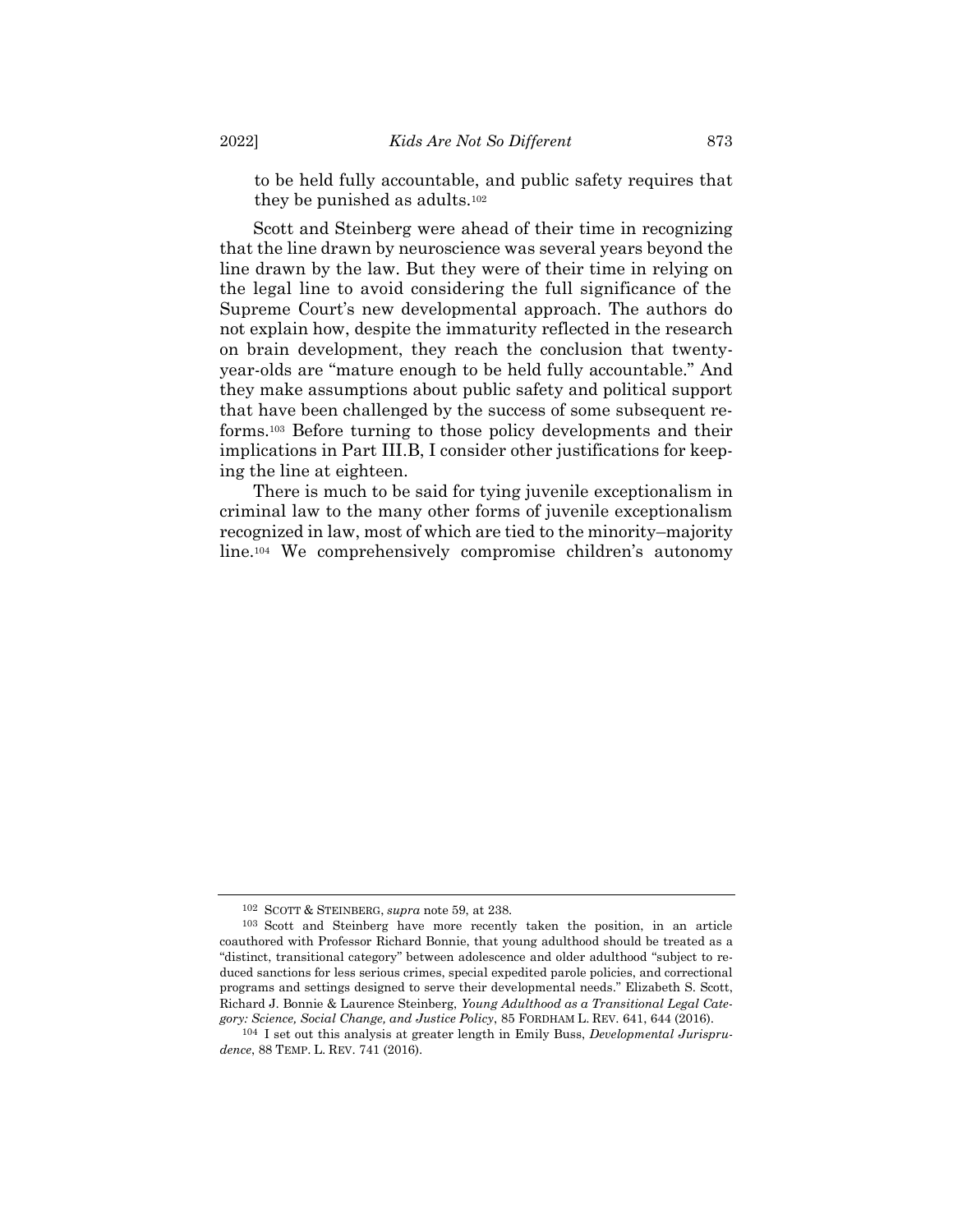rights<sup>105</sup> and afford them special benefits<sup>106</sup> as well as protections,<sup>107</sup> all with an eye to preparing them more effectively for the exercise of full rights and responsibilities in adulthood. These legal exceptions made for childhood have a developmental justification, but it is a rough one, and its scope is set by the law rather than the other way around. Consistency across rights and responsibilities is an important aspect of this legal design. For this reason, we adjudged it only fair to give young people the right to vote at the same age that they lost their protection from the draft.<sup>108</sup> Tying juvenile exceptionalism in criminal law to this legal line allows it to be grounded on a simpler logic: as part of a special package of rights and protections afforded to children to help them grow up, we shield them from the worst consequences of their mistakes during that protected childhood period.<sup>109</sup>

This approach is consistent with the Court's approach in *Roper*, and it avoids the problematic implications of *Graham* and *Miller*. As noted in Part I.B, the *Roper* Court suggested that the legal line of eighteen and the findings of developmental science

<sup>105</sup> Children cannot vote, serve on juries, enter enforceable contracts, or marry. In most circumstances, their parents' choices will trump theirs. Even in contexts in which their autonomy rights are recognized, they are circumscribed. *See, e.g.*, Bellotti v. Baird, 443 U.S. 622, 650 (1979) (recognizing a minor's' right to obtain an abortion without parental consent but imposing special substantive and procedural limitations on the exercise of that right).

<sup>106</sup> Each state's constitution provides for a free public education system, which, in most states, has been extended by statute through high school and at least the age of eighteen. *See* Trish Brennan-Gac, *Educational Rights in the States*, AM. BAR ASS'N (Apr. 1, 2014), https://perma.cc/6LJE-MTDT. Although many states extend access to education to twenty or twenty-one, this is sometimes only for those who have not yet received a high school diploma before then, and, even for this group, often only if they have been in school continuously since they were minors. *See 50-State Comparison: Free and Compulsory School Age Requirements*, EDUC. COMM'N OF THE STATES (Aug. 2020), https://perma.cc/UE88-972T; EMILY PARKER, EDUC. COMM'N OF THE STATES, 50-STATE REVIEW: CONSTITUTIONAL OBLIGATIONS FOR PUBLIC EDUCATION 1 (2016), https://perma.cc/P3Q4-3R5H.

<sup>107</sup> State child-welfare systems obligate the state to intervene to protect children from abuse and neglect and to ensure that their financial, educational, and health needs are met where parents are unable or unwilling to do so. *See, e.g.*, OKLA. STAT. tit. 10a, § 1-1- 102 (2022); WYO. STAT. ANN. § 14-3-201 (2021). Children are protected from military conscription through the age of eighteen. *See* 50 U.S.C. §§ 3802–3803.

<sup>108</sup> *See* U.S. CONST. amend. XXVI, § 1; Dante A. Ciampaglia, *How the Vietnam War Draft Spurred the Fight for Lowering the Legal Voting Age*, HISTORY (May 12, 2020), https://perma.cc/6QCD-A4AZ (noting that pressure to lower the voting age to eighteen began during World War II and increased during the Vietnam War, when roughly one-third of U.S. troops were under the voting age of twenty-one).

<sup>109</sup> *See, e.g.*, Christopher D. Berk, *Children, Development, and the Troubled Foundations of* Miller v. Alabama, 44 LAW & SOC. INQUIRY 752, 764–66 (2019) (arguing that the age of adult criminal culpability should align with adult autonomy rights).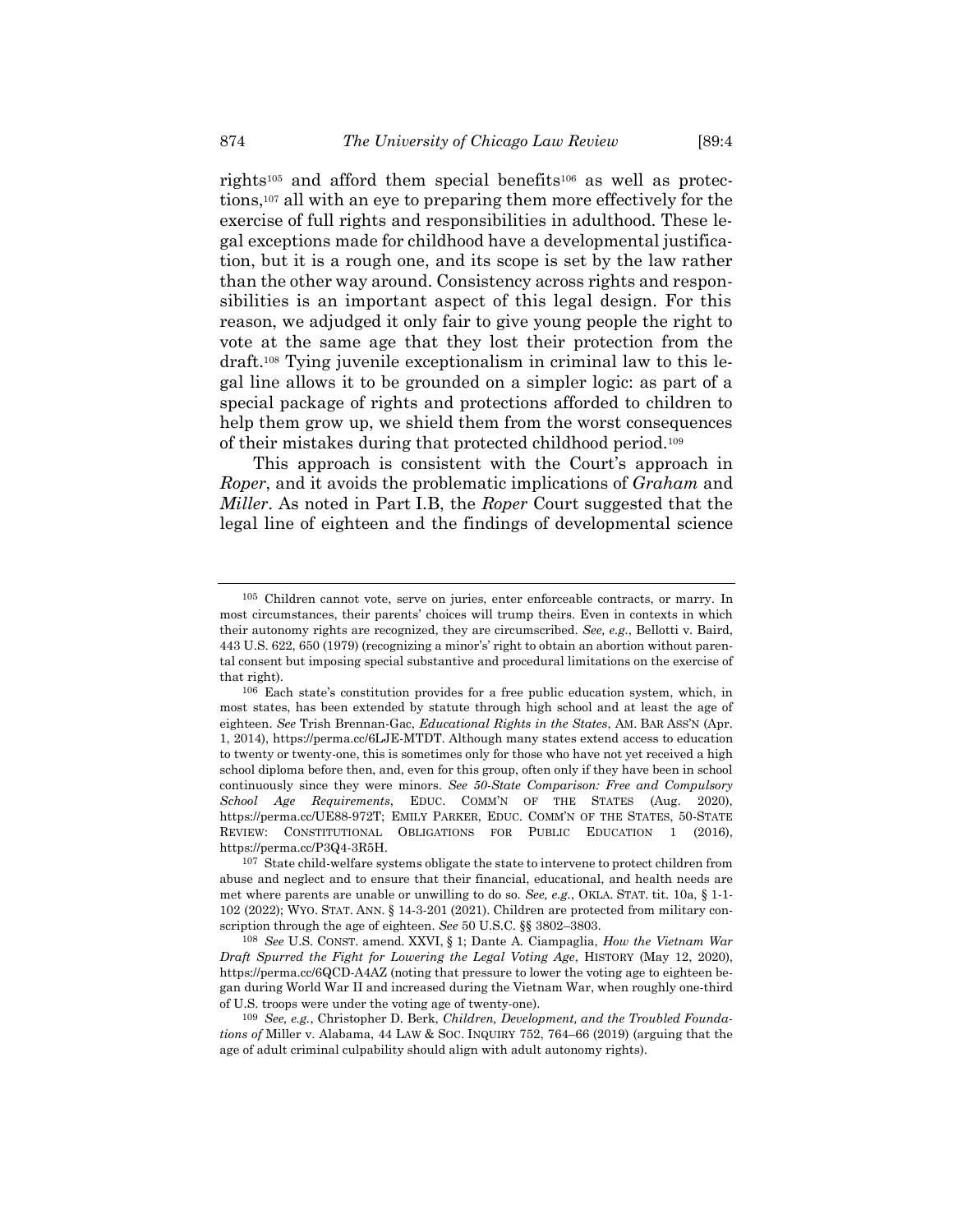were roughly, if imperfectly, correlated and stopped short of declaring which justification was paramount, should they diverge. The actual age line drawn in the cases was eighteen, and it would take a second wave of cases to extend the line beyond eighteen, however compelling the developmental advances. And the disconnect between an amenability to change in minority and the right to demonstrate change in middle age becomes less problematic if the reason for affording a right to parole to minor offenders but not to adult offenders is based, not on likely differences in their qualification for future parole, but, again, on the special breaks we afford minor offenders as part of the law's developmental package. Applying this logic, the Court can justify an abrupt end to the right to demonstrate change at the point of legal adulthood despite the ongoing nature of that change across the life course.

Although confining juvenile exceptionalism in criminal law to minors is in line with the outcomes of the Supreme Court's cases and can be coherently justified, this approach is not true to the developmental logic at the heart of the Court's decisions. An embrace of the Court's suggestion of developmental imperatives, and the successful reforms this embrace has occasioned for minors, has increasingly led advocates and policy makers to call for an extension of juvenile exceptionalism into young adulthood. In the next Section, I set out these developments and consider the benefits and limitations of taking this approach.

- B. Adjusting the Legal Age Line to Preserve the Developmental Approach
	- 1. The raise-the-age movement.

The Supreme Court pointed to three developmental distinctions between children and adults—their greater impulsivity and risk taking; their greater vulnerability to negative influences, particularly from peers and family; and their less fixed characters—to justify children's lesser culpability for their crimes and to underscore their capacity to change. As developmental science and particularly neuroscience increasingly demonstrated that these qualities continue to be present, to varying degrees, into our midtwenties,<sup>110</sup> advocates and policy makers began to argue that

<span id="page-32-0"></span><sup>110</sup> *See* Laurence Steinberg, Dustin Albert, Elizabeth Cauffman, Marie Banich, Sandra Graham & Jennifer Woolard, *Age Differences in Sensation Seeking and Impulsivity as Indexed by Behavior and Self-Report: Evidence for a Dual Systems Model*, 44 DEVELOPMENTAL PSYCH. 1764, 1774 (2008) (noting that while sensation seeking dwindles in adolescence, problems with impulse control continue into young adulthood).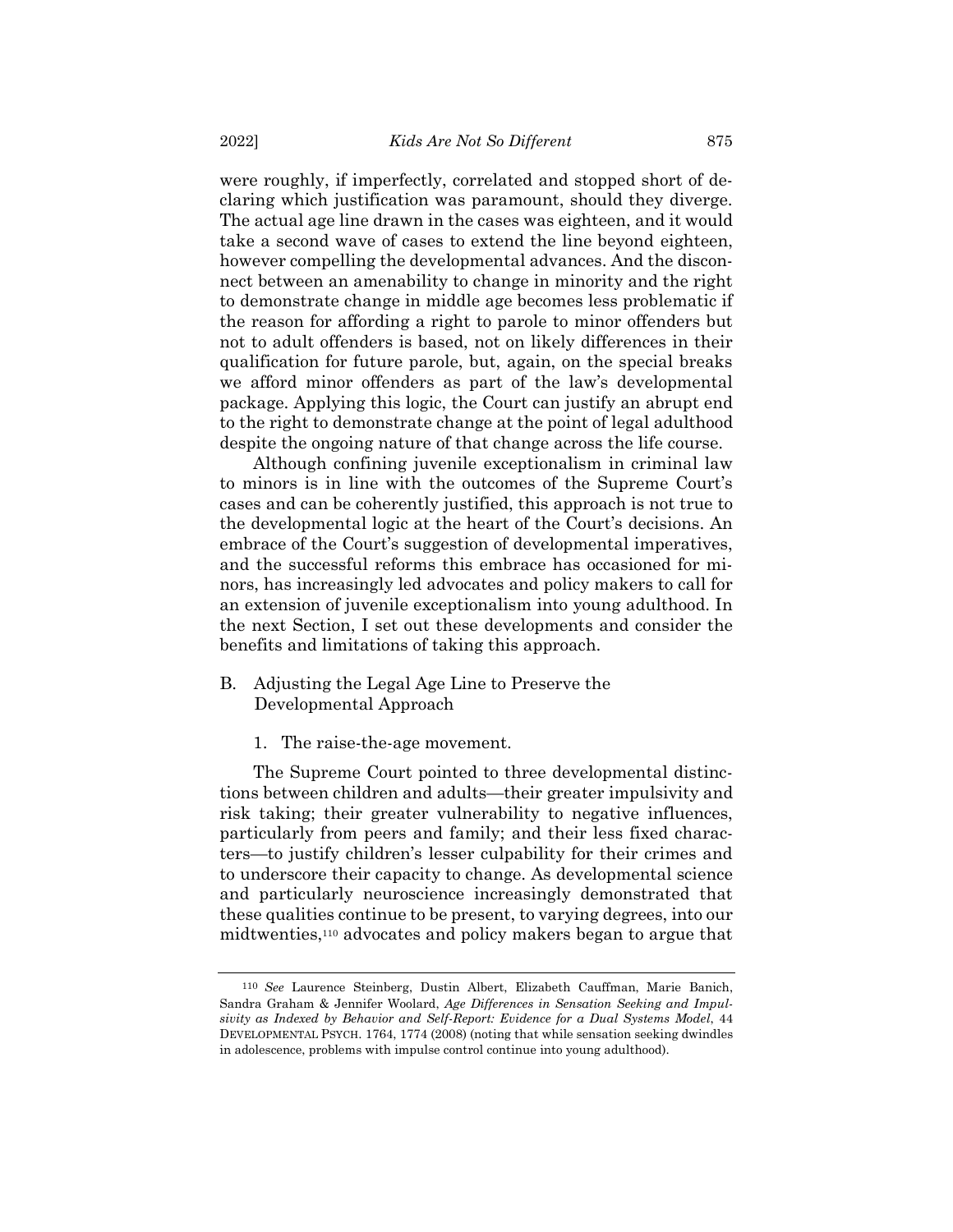individuals between the ages of eighteen and twenty-four are "more similar to juveniles than to adults"<sup>111</sup>—or, as put colloquially in *Scientific American*, that "[t]wenty-five is the new 18."<sup>112</sup> This reframing inspired a call for the extension of benefits currently limited to those who offend as minors to young adult offenders as well.<sup>113</sup> If young adults' brains and behavior are still in the process of maturing, the argument goes, then they, too, should be recognized as less culpable and more amenable to change and afforded the benefit of processes and programs shown to work well for youth.

Chief among the recommendations is the extension of juvenile court jurisdiction to at least twenty-one and, ideally, twentyfour or twenty-five. Criminologists David Farrington, Rolf Loeber, and James Howell, who oversaw an extensive study conducted through the United States National Institute of Justice on the transitions between juvenile delinquency and adult crime,<sup>114</sup> summarized their recommendation of expanded juvenile court jurisdiction:

We recommend increasing the minimum age for referral of young people to the adult court to age 21 or preferably 24 so that fewer young offenders are dealt with in the adult crimi-

<sup>111</sup> HOWELL ET AL., *supra* not[e 58,](#page-16-0) at 24; Farrington et al., *supra* not[e 58,](#page-16-0) at 741 ("We conclude that young adult offenders aged 18–24 are more similar to juveniles than to adults with respect to features such as their executive functioning, impulse control, malleability, responsibility, susceptibility to peer influence, and adjudicative competence."); *see also* LAURENCE STEINBERG, AGE OF OPPORTUNITY 5–6 (2014) (explaining that he uses the term "adolescence" to refer to the period between ten and twenty-five both because individuals often do not achieve economic and social independence from their parents until then and because the brain does not completely mature until sometime in the early twenties).

<sup>112</sup> Bret Stetka, *Extended Adolescence: When 25 is the New 18*, SCI. AM. (Sept. 19, 2017), https://perma.cc/343V-GNE3 (quoting Columbia University psychiatrist Mirjana Domakonda); *see also* Lucy Wallis, *Is 25 the New Cut-Off Point for Adulthood?*, BBC NEWS (Sept. 23, 2013), https://perma.cc/ZEU6-MUPE.

<sup>113</sup> *See, e.g.*, Alex A. Stamm, *Young Adults Are Different, Too: Why and How We Can Create a Better Justice System for Young People Age 18 to 25*, 95 TEX. L. REV. 72, 73 (2016) ("There is a chance to take the lessons of the juvenile system—lots of treatment and programming, age-limited facilities, shorter sentences, and sealed records—and apply them to the developmentally similar young adult population."); *see also Why Raise the Age to Include 18–20 Year Olds in the Juvenile Justice System?*, RAISE THE AGE MA, https://perma.cc/B382-PMYN; H.B. 1826, 192d Gen. Ct. (Mass. 2021) (currently before the Joint Judiciary Committee); *cf.* Andrew Michaels, *A Decent Proposal: Exempting Eighteento Twenty-Year-Olds from the Death Penalty*, 40 N.Y.U. REV. L. & SOC. CHANGE 139, 142– 43 (2016).

<sup>114</sup> *See generally Transitions Between Juvenile Delinquency and Adult Crime - NIJ Publications Update*, U.S. DEP'T OF JUST., OFF. OF JUST. PROGRAMS (July 24, 2013), https://perma.cc/XK9Y-5DLG.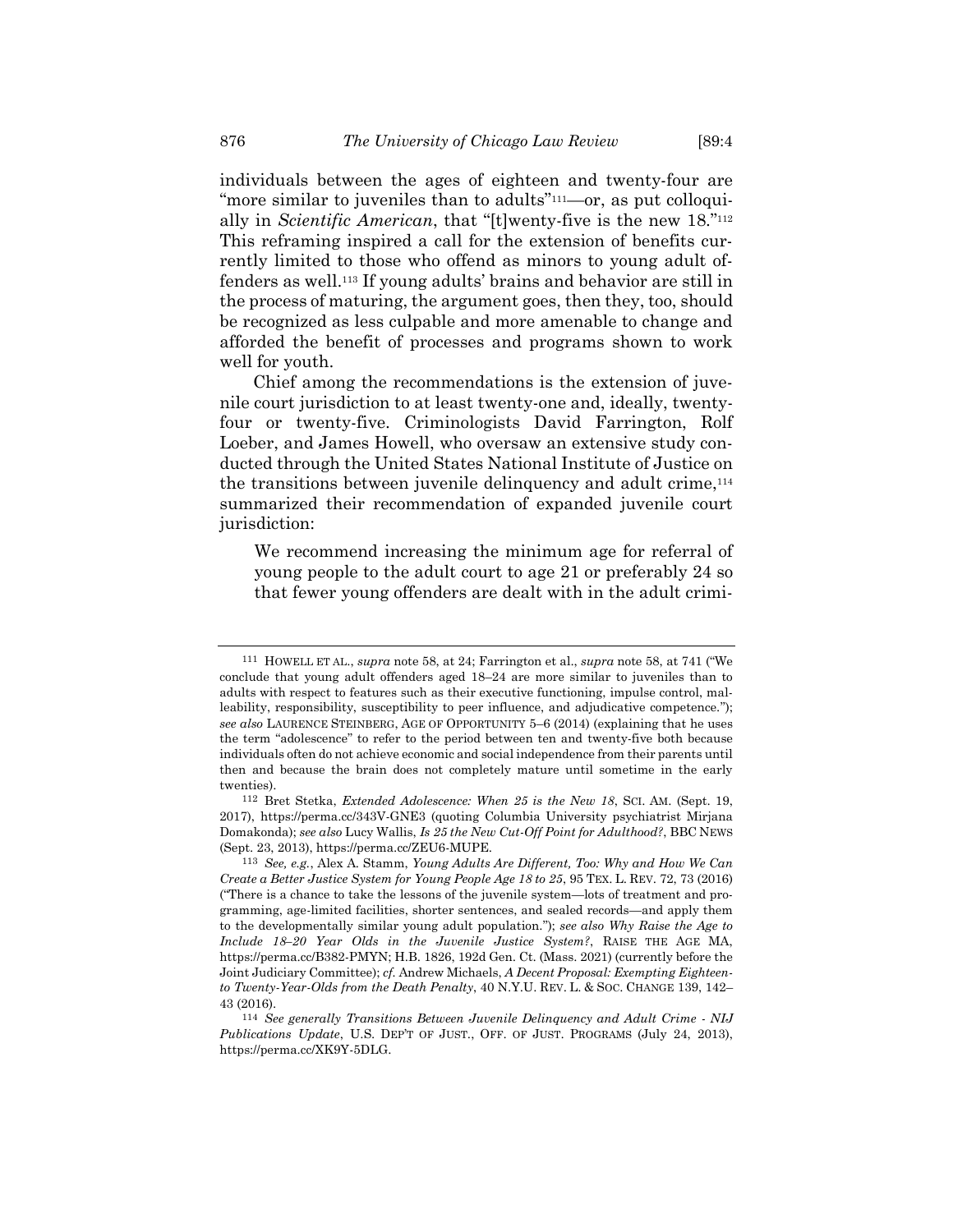nal justice system.... [and] exposed to the criminogenic influences of incarceration, and more of them can receive alternative, noncustodial, and rehabilitative sanctions.<sup>115</sup>

This recommendation has been echoed by numerous scholars,<sup>116</sup> advocates,<sup>117</sup> and policy makers<sup>118</sup> and has already found modest success in state legislatures. Vermont has taken the first step in this direction with legislation raising juvenile court jurisdiction up to age twenty by 2022.<sup>119</sup> Legislation has been proposed in three other states (Connecticut,<sup>120</sup> Massachusetts,<sup>121</sup> and Illinois<sup>122</sup>) that would raise the age of juvenile jurisdiction to twenty-one. Moreover, courts have occasionally extended the Supreme Court's developmental logic to young adults to justify less punitive sanctions.<sup>123</sup>

Many other reforms have followed the developmental logic to create a third division that duplicates some of the programming

<sup>115</sup> Farrington et al., *supra* note [58,](#page-16-0) at 742; *see also* LOEBER ET AL., *supra* note [99,](#page-28-0) at 20 (recommending changes in legislation, including "rais[ing] the minimum age for referral of young people to the adult court to age 21 or 24.

<sup>116</sup> *See, e.g.*, Cohen et al., *supra* note [95,](#page-26-0) at 788 (noting that new findings on young adults' compromised decision making under conditions of emotional arousal "provide empirical support for extending the juvenile court's dispositional age to twenty-one or older").

<sup>117</sup> *See, e.g.*, LINDELL & GOODJOINT, *supra* not[e 44,](#page-13-1) at 13–14; *Emerging Adult Justice Campaign*, CITIZENS FOR JUV. JUST., https://perma.cc/EL2N-82E2 (advocating for gradually raising the juvenile age to twenty and implementing "developmentally appropriate" approaches for offenders under twenty-six); *Raise the Age on Juvenile Justice*, MORE THAN WORDS, https://perma.cc/T8R6-3CEA ("Emerging ages, 18-20, need to move out of the adult justice system and into the more developmentally appropriate juvenile system.").

<sup>118</sup> *See, e.g.*, SCHIRALDI ET AL., *supra* note [100,](#page-28-1) at 3 ("Our central recommendation is that the age of juvenile court jurisdiction be raised to at least 21 years old with additional, gradually diminishing protections for young adults up to age 24 or 25."); *IL Judge Suggests New Young Adult Circuit Court Branch*, WAND 17 (Dec. 29, 2020), https://perma.cc/W2QX-JTSD ("[T]his third branch of circuit court, named 'Young Adult Court,' would specifically address conduct of emerging adults, or people between 18 and 26 years old.").

<sup>119</sup> 2018 Vt. Acts & Resolves 234.

<sup>120</sup> Governor's B. No. 7045, 2017 Gen. Assembly (Conn. 2017).

<sup>121</sup> S.B. 947, 190th Gen. Ct. (Mass. 2017) (defining "juvenile" as a person under eighteen in delinquency proceedings and as a person under twenty-one in youthful offender proceedings).

<sup>122</sup> H.B. 4581, 100th Gen. Assembly (Ill. 2017); S.B. 239 101st Gen. Assembly (Ill. 2019).

<sup>123</sup> *See, e.g.*, United States v. C.R., 792 F. Supp. 2d 343, 496–502 (E.D.N.Y. 2011) (describing research on brain development in young adulthood to justify imposing a reduced sentence on a nineteen-year-old convicted of distributing child pornography and holding that imposing a longer, statutory minimum, sentence would violate the defendant's Eighth Amendment rights); People v. House, 72 N.E.3d 357, 389 (Ill. App. Ct. 2015) (finding that a sentence of life without parole imposed on a nineteen-year-old convicted on two counts of murder violated the defendant's Eighth Amendment rights).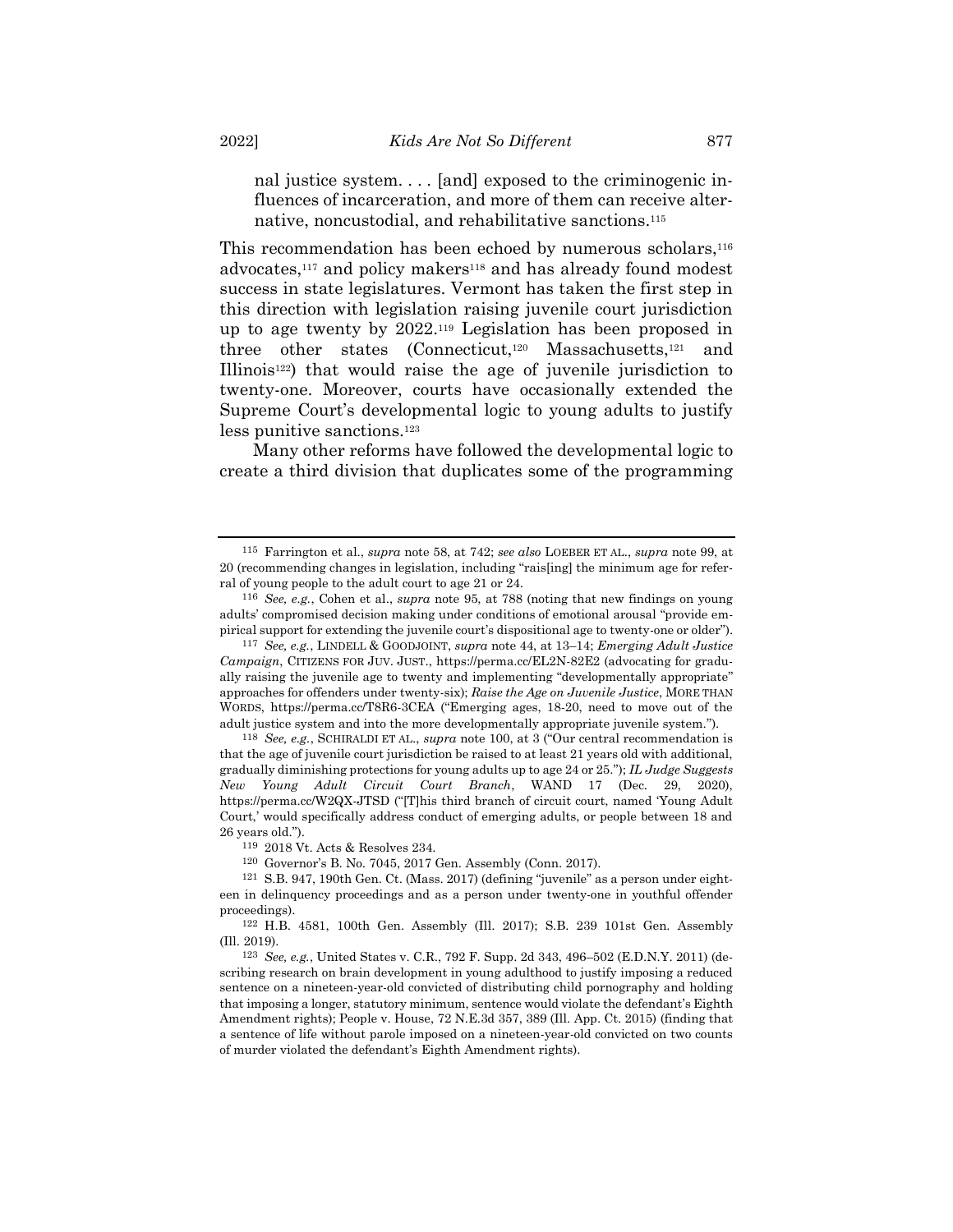provided to juveniles for young adults.<sup>124</sup> Thus, many jurisdictions have created "young adult courts,"<sup>125</sup> or young adult probation units, <sup>126</sup> whose approach builds on reforms implemented in the juvenile system. Other reforms carve out comparable exceptional systems within the adult system.<sup>127</sup> In many cases, the best way to understand justice systems that have added this third young adult category is as a binary system with two subparts on the exceptional side of the ledger. Whether these young adult units simply mimic the services and approaches that have previously been afforded to juveniles or introduce variation to capture distinctions between juveniles and young adults,<sup>128</sup> these systems are all designed to pull young adults out of the standard adult

<sup>124</sup> *See generally, e.g.*, CONNIE HAYEK, NAT'L INST. OF JUST., ENVIRONMENTAL SCAN OF DEVELOPMENTALLY APPROPRIATE CRIMINAL JUSTICE RESPONSES TO JUSTICE-INVOLVED YOUNG ADULTS (2016), https://perma.cc/EM9E-5M2R (cataloging specialized young adult courts and programming). *See also* Farrington et al., *supra* not[e 58,](#page-16-0) at 742 (recommending special correctional facilities for young adult offenders that "include programs such as cognitive-behavioral therapy, drug treatment, restorative justice, mentoring, education and vocational training, and work release").

<sup>125</sup> *See, e.g.*, *Young Adult Court*, SUPERIOR CT. OF CAL.: CNTY. OF SAN FRANCISCO, https://perma.cc/67CN-DHM5; Christine S. Scott-Hayward, *Rethinking Federal Diversion: The Rise of Specialized Criminal Courts*, 22 BERKELEY J. CRIM. L. 47, 75 (2017) ("Despite [the advice of the advisory sentencing guidelines not to consider age], four districts operate specialized courts for younger defendants, generally ages 18 to 25, which result in sentences substantially below the federal Guidelines."); *Young Adult Court*, DOUGLAS CNTY. DIST. CT., https://perma.cc/WV4Q-WTV9 (explaining the structure of the Young Adult Court, which typically covers nonviolent felony charges but can take up violent felony cases at the deputy county attorney's discretion); Ruth Brown, *Young Adult Court Helps Offenders Change Habits*, WASH. TIMES (Feb. 8, 2014) https://perma.cc/U3M3-3CCY (stating how the Bonneville Young Adult Court is "designed for [ ] 18- to 24-year-olds" and that the court covers both misdemeanor and felony crimes).

<sup>126</sup> *See, e.g.*, SCHIRALDI ET AL., *supra* note [100,](#page-28-1) at 11 (describing the San Francisco Adult Probation Transitional Age Youth Unit and its successful community-based programming).

<sup>127</sup> *See, e.g.*, COMM. ON CRIM. JUST., FLA. SEN., INTERIM REPORT ON YOUTHFUL OFFENDER DESIGNATION IN THE DEPARTMENT OF CORRECTIONS, S. 2011-114, at 3 (2010) (providing for special educational, employment, and therapeutic programs for young adult offenders within the adult system); GERMAINE MIERA, PEG FLICK, CHRISTINE ADAMS, LAURENCE LUCERO & KIM ENGLISH, COLO. DEP'T OF PUB. SAFETY, EVALUATION OF THE YOUTHFUL OFFENDER SYSTEM (YOS) IN COLORADO 3–8, 14–17 (2014) https://perma.cc/G7HB-PZGG; *see also* Scott et al., *supra* not[e 103,](#page-30-0) at 657–59 (calling for reforms within the adult system that recognize that young adulthood is a critical developmental period distinct from either adolescence or adulthood).

<sup>128</sup> *See generally* Kevin Lapp, *Young Adults & Criminal Jurisdiction*, 56 AM. CRIM. L. REV. 357 (2019) (arguing for separate, specialized young adult courts); TRACY VELÁZQUEZ, YOUNG ADULT JUSTICE: A NEW FRONTIER WORTH EXPLORING 7–8 (2013), https://perma.cc/L6LX-Z8KF; Farrington et al., *supra* note [58,](#page-16-0) at 742 ("Alternatively, special courts for young adult offenders aged 18–24 could be established on an experimental basis in a small number of areas (building on the experience of the U.K. Transition to Adulthood Alliance. . . ).").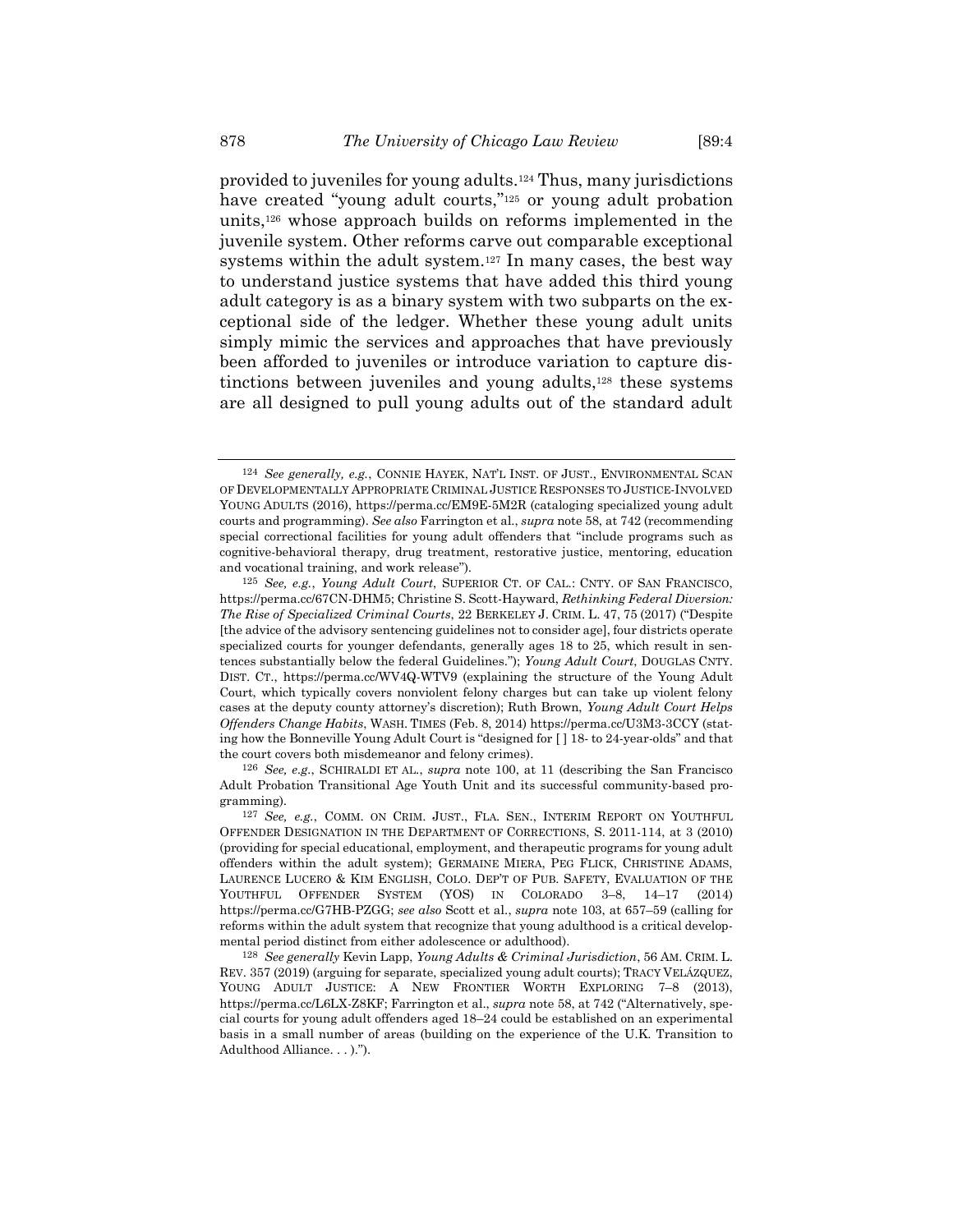criminal system and afford them, like juveniles, exceptional status.

Extending juvenile justice reforms to young adults into their midtwenties represents a straightforward application of the Court's developmental logic to advances in our understandings of development. And where young adults have been given access to programming modeled after some of the most successful programming originally designed for adolescents, there is already some evidence that community-based placements and therapeutic services in lieu of incarceration can lead to reduced recidivism rates and increased job placement and stability among the older group.<sup>129</sup> But conceiving of these reforms as an extension of juvenile exceptionalism improves the accuracy of the age-policy fit while ignoring the broader implications of the age correction. Because it would sweep in most offenders for their full criminal careers, extending the reach of the reforms to age twenty-five could be understood as an opportunity to transform the entire criminal justice system rather than to simply extend the reach of the alternative exceptional system. After setting out some basic data about age and crime, I explore the potential of a criminal justice system whose primary focus is effectively addressing the "unfortunate yet transient immaturity"<sup>130</sup> that plays a central role in most criminal careers.

2. When every criminal becomes a juvenile exception.

One of the most well-known graphs in criminology depicts the age-crime curve, showing that the rate of offending<sup>131</sup> by age rises in midadolescence, peaks in the later teen years, and then begins

<sup>129</sup> *See, e.g.*, SCHIRALDI ET AL., *supra* note [100,](#page-28-1) at 12 (describing Roca, a nonprofit organization in Massachusetts, that has "reduced recidivism by two-thirds" through its work with high-risk young men); ROCA, ROCA: LESS JAIL, MORE FUTURE: 2014 ANNUAL REPORT 9 (2014), https://perma.cc/Z7M3-3WGV (reporting that of the young adults identified as at high risk of reoffending who were enrolled in Roca for twenty-four months or longer, 92% had no new arrests and 89% had retained employment for three months or more); Maryann Davis, Ashli J. Sheidow & Michael R. McCart, *Reducing Recidivism and Symptoms in Emerging Adults with Serious Mental Health Conditions and Justice System Involvement*, 42 J. BEHAV. HEALTH SERVS. & RSCH. 172, 183 (2015) (discussing a feasibility study revealing significant reductions in mental-health symptoms, justice system involvement, and associations with antisocial peers among recently arrested or incarcerated young adults who were provided with multisystemic therapy).

<sup>130</sup> *Roper*, 543 U.S. at 573.

<sup>131</sup> All measures of offending are inexact. Offense rates are generally calculated based on self-reports, arrests, or convictions.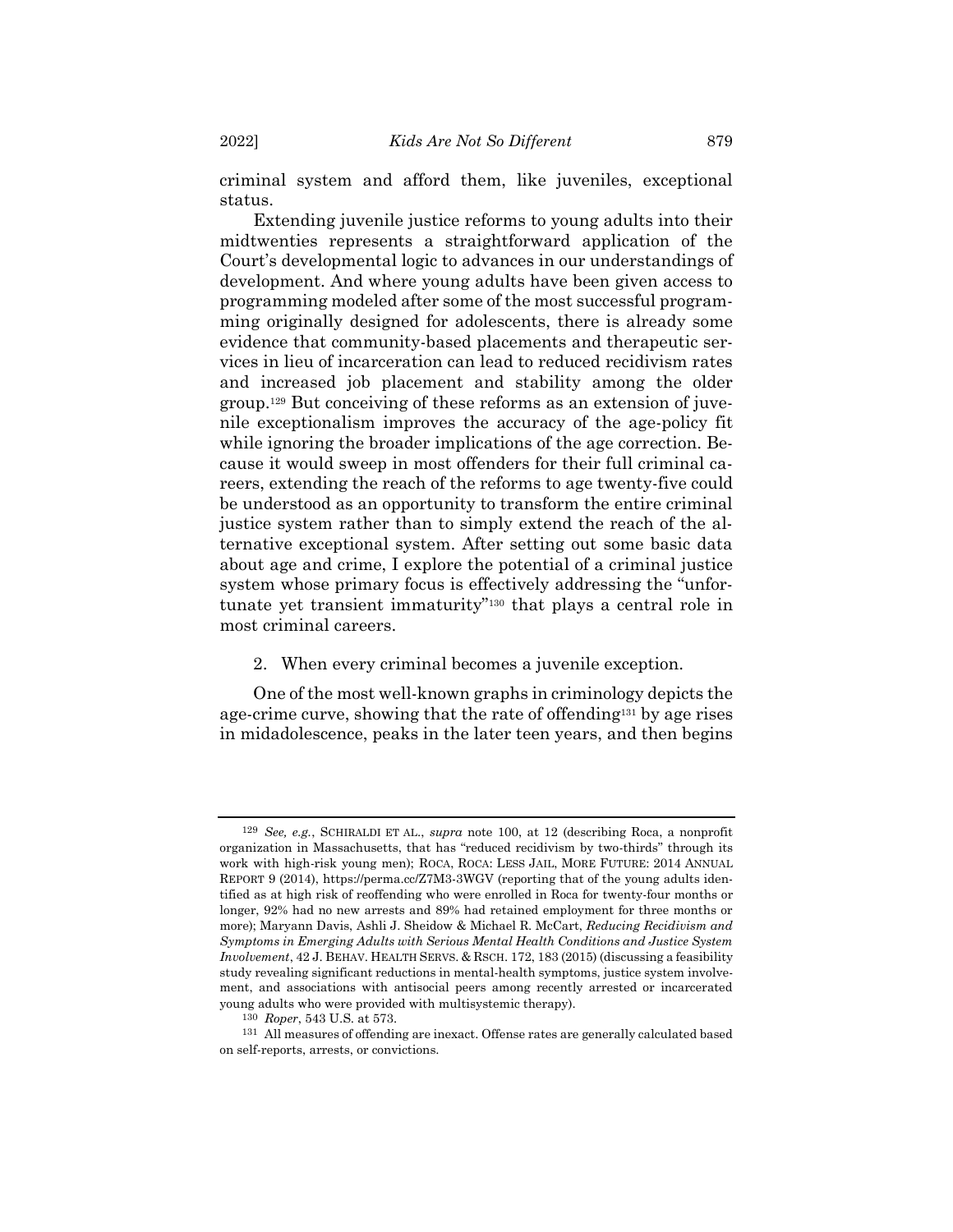<span id="page-37-0"></span>coming down fairly steeply around age twenty. <sup>132</sup> By the midtwenties, the rate of offending for most crimes<sup>133</sup> is much lower, but the curve continues to reflect a significant amount of offending through middle age. By sixty-five, the rate of offending is negligible. What this simple curve fails to capture, however, is the profound shift that occurs between age eighteen and twenty-five, during which period most offenders stop offending.<sup>134</sup> Complementing this high rate of desistance is a low rate of first offending after twenty-five. <sup>135</sup> Most of the still-substantial-but-decreasing number of offenses that occur after twenty-five are committed by a small number of persistent offenders who began offending in adolescence.<sup>136</sup>

What these numbers suggest is that the gradual achievement of psychosocial maturity—and particularly impulse control<sup>137</sup> and the gradual assumption of adult roles do not mark off a special group of offenders entitled to special treatment during their ongoing development but rather define and explain the course of most individuals' entire course of offending. Most criminal offenders begin their criminal careers manifesting the "unfortunate yet

<sup>132</sup> *See* J.C. Barnes, Cody Jorgensen, Daniel Pacheco & Michael TenEyck, *The Puzzling Relationship Between Age and Criminal Behavior: A Biosocial Critique of the Criminological Status Quo*, *in* THE NURTURE VERSUS BIOSOCIAL DEBATE IN CRIMINOLOGY 397, 398 (Kevin M. Beaver et al. eds., 2015). Note that although the overall age-crime curve has been remarkably stable for decades, there is some variation in the curve among types of offenses. Some offenses, such as burglary, larceny, and robbery, peak in earlier years, whereas others, including forgery, fraud, and gambling, peak in later years or decline more slowly. *See* Darrell Steffensmeier & Cathy Streifel, *Age, Gender, and Crime Across Three Historical Periods: 1935, 1960, and 1985*, 69 SOC. FORCES 869, 878 (1991).

<sup>133</sup> *See, e.g.*, LOEBER ET AL., *supra* not[e 99,](#page-28-0) at 5–6.

<sup>134</sup> *See* Farrington et al., *supra* note [58,](#page-16-0) at 734–35 ("[T]he highest concentration of desistance takes place during early adulthood *irrespective* of age of onset." (emphasis in original)); *cf.* Scott et al., *supra* not[e 103,](#page-30-0) at 645 (noting that because "young adulthood is both the stage during which criminal behavior is most common and the period during which the vast majority of offenders begin desisting from crime," it "is arguably the most significant transitional period in the development of criminal behavior").

<sup>135</sup> *See* Alex R. Piquero, *Taking Stock of Developmental Trajectories of Criminal Activity over the Life Course*, *in* THE LONG VIEW OF CRIME: A SYNTHESIS OF LONGITUDINAL RESEARCH 23, 49 (Akiva M. Liberman ed., 2008) (describing "late-onset" chronic offenders as those who begin offending in the "late portion of adolescence," not later).

<sup>136</sup> *See* Ronald Christensen, *Projected Percentage of U.S. Population with Criminal Arrest and Conviction Records*, *in* PRESIDENT'S COMMISSION ON LAW ENFORCEMENT AND ADMINISTRATION OF JUSTICE: TASK FORCE REPORT: SCIENCE AND TECHNOLOGY 216, 218 (1967) (reporting "virgin arrest" data showing that first arrests peak in adolescence, decline significantly by twenty, and are extremely low by twenty-five).

<sup>137</sup> Steinberg et al., *supra* not[e 110,](#page-32-0) at 1772.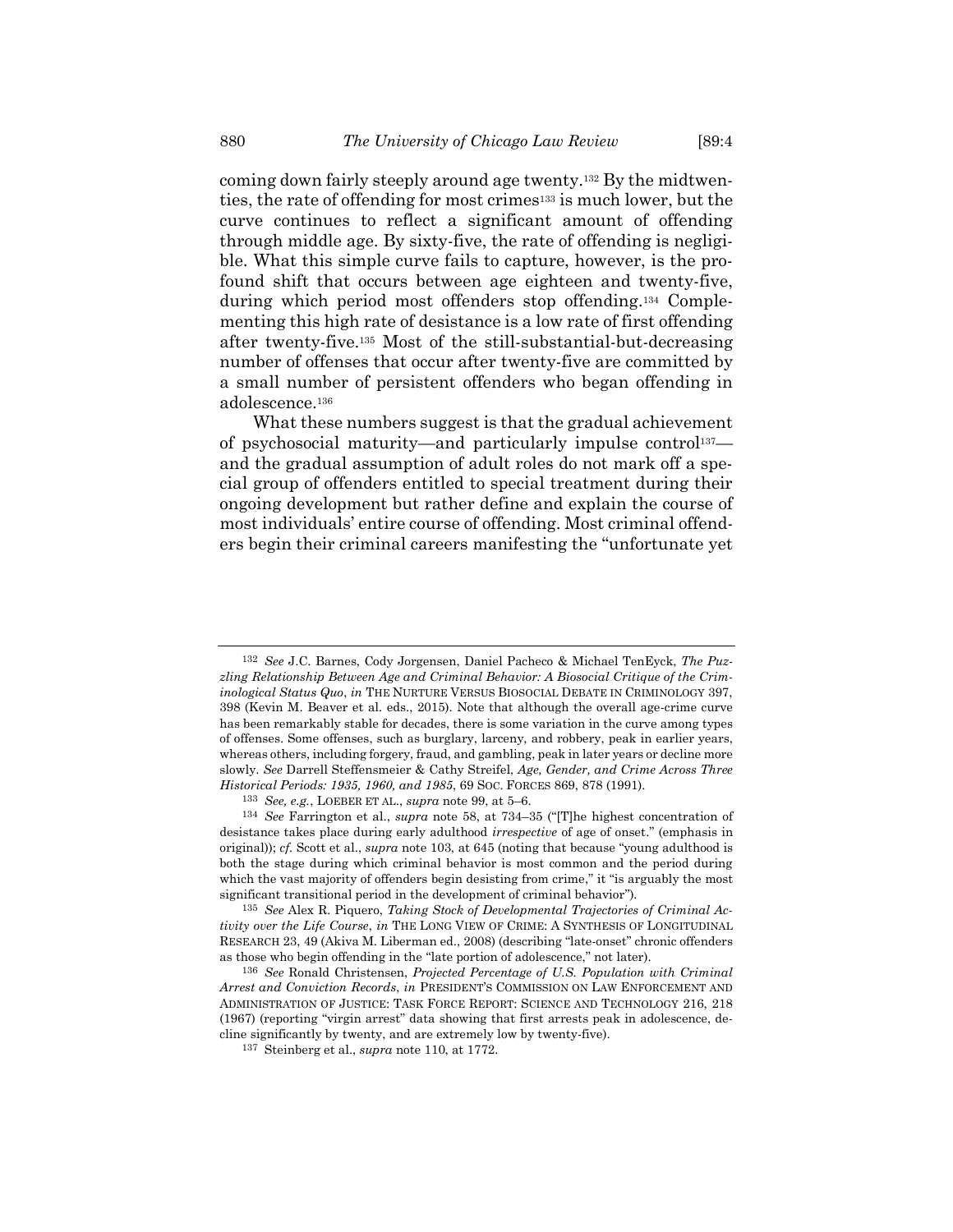transient immaturity"<sup>138</sup> of youth, and most criminal offenders end their criminal careers by growing up.<sup>139</sup>

But as the experience in the juvenile justice system attests, state interventions can help individuals grow up or can stand in their way. Where most young adults will desist, regardless of state intervention,<sup>140</sup> some will be thwarted by the state's incarceration policies. As of 2010, nearly half a million young adults ages eighteen to twenty-four were incarcerated and therefore deprived of the opportunities to develop the skills and relationships shown to be important for desistance.<sup>141</sup> And the state's role in thwarting the successful maturation of youth of color is especially great: the disproportionate representation of individuals of color, a well-recognized problem at all ages in the prison system, is particularly great among young adults.<sup>142</sup>

A juvenile-exceptionalist system that includes all those manifesting the attributes of immaturity first set out in *Roper* and later illustrated by magnetic resonance images of young brains would extend to young adults. Brain and behavioral maturation continues, in a normally developing individual, until roughly twenty-five. Extending juvenile exceptionalism to this age would therefore be consistent with the Court's developmental logic. But framing a system with such a broad reach as an "exceptional" system introduces serious distortions into the criminal justice system and undersells the importance of the shift. A system that reaches most offenders throughout their entire criminal career should be conceived not as the exception but as the rule.

This shift in conception is important. As long as the special treatment is cast as an exception, it will be applied too narrowly and will serve to shore up the status quo. In the next Part, I consider the virtues of abandoning juvenile exceptionalism in favor

<sup>138</sup> *Roper*, 543 U.S. at 573.

<sup>139</sup> *See supra* notes [134](#page-37-0)–36.

<sup>140</sup> *See* Farrington et al., *supra* note [58,](#page-16-0) at 735 (reporting study results that found that "most offenders desisted naturally in their early 20s" and concluding that it seemed unlikely desistance was caused by state intervention because convictions were followed by an increase in self-reported offending).

<sup>141</sup> *See* Scott et al., *supra* not[e 103,](#page-30-0) at 658 ("It is well understood that criminal convictions and incarceration negatively affect employment, educational attainment, and civic engagement, diminishing the prospect that young adult offenders will become productive citizens or assume conventional adult roles."); *see also* COMM. ON CAUSES & CONSEQUENCES OF HIGH RATES OF INCARCERATION, NAT'L RSCH. COUNCIL OF THE NAT'L ACADS., THE GROWTH OF INCARCERATION IN THE UNITED STATES: EXPLORING CAUSES AND CONSEQUENCES 174–75 (Jeremy Travis et al. eds., 2014) (describing the psychological and emotional toll of prison life).

<sup>142</sup> LINDELL & GOODJOINT, *supra* not[e 44,](#page-13-1) at 10.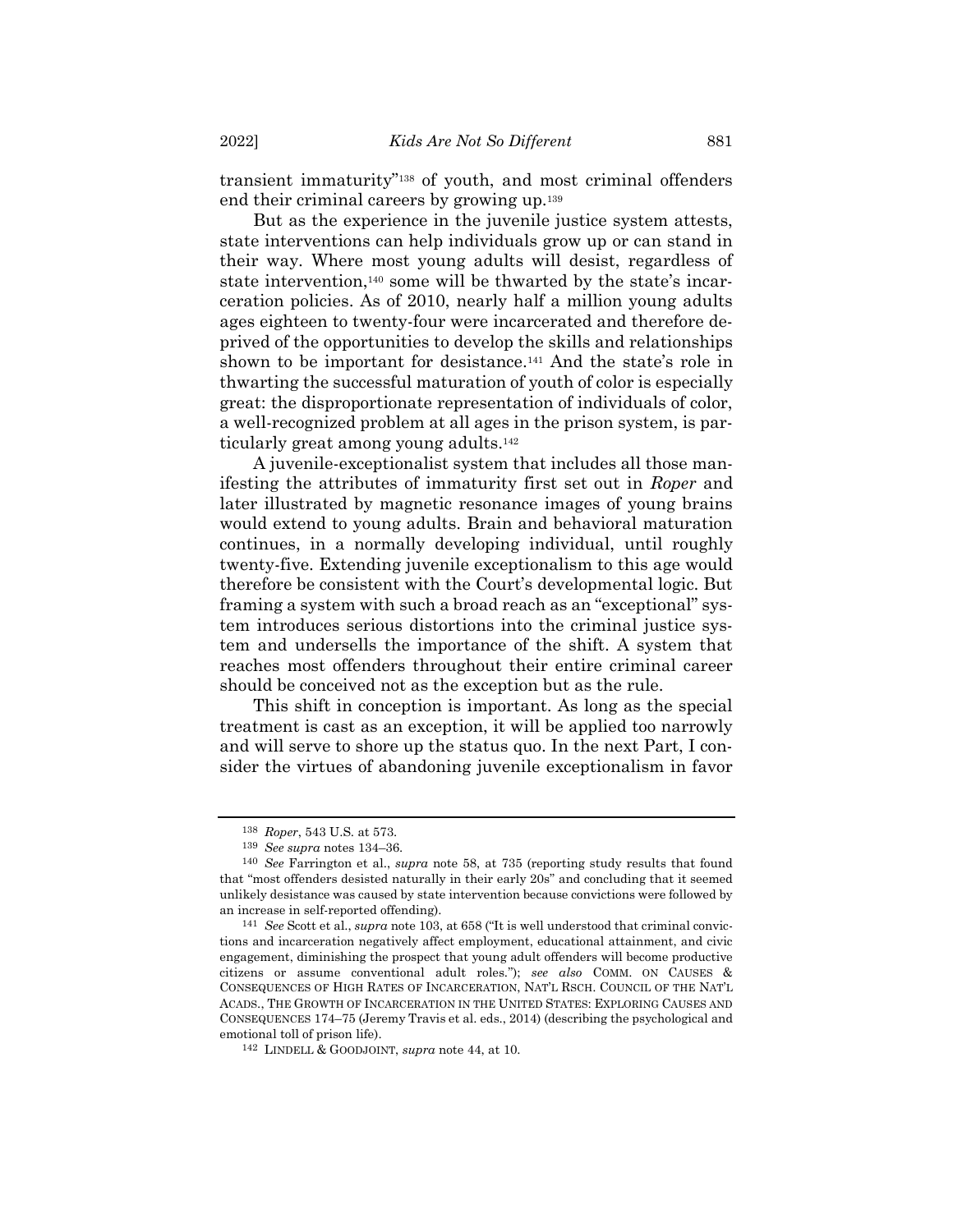of a unitary criminal justice system that applies our growing understanding of the relationship of development and crime to refocus the system on managing and supporting young offenders' successful transition to adulthood. Followed in full force to its logical conclusion, the developmental approach sets us on a path to prison abolition.

## IV. ABANDONING JUVENILE EXCEPTIONALISM TO PRESERVE THE DEVELOPMENTAL APPROACH

In this part, I begin by considering the harm done by maintaining two separate systems, particularly when one is cast as the favored "exceptional" system. I then sketch out an alternative: a single system that follows the connection between offending and development through the life course. I end by drawing the connection between the life-course developmental approach and the abolitionist vision.

## A. The Harm Done to the Unexceptional by Juvenile Exceptionalism

Many advocates of juvenile exceptionalism in criminal law would generally favor similar reforms in the adult system. They have advocated for the special treatment of juveniles in part out of political expediency: it is easier to create a constituency that supports reforms for children than one that supports reforms in the adult corrections system. But the strategy comes at a cost. Dividing the state's response to criminal offending in two and developing the two systems separately threatens the integrity of the law's criminal legal response in several ways, addressed in the sections that follow. The first is rhetorical: the account of why children deserve better treatment is also, by implication, an account of why adults don't. Second, separating the systems disrupts any continuity in response to one individual over time and—most importantly—allows the state, when responding to offending in the adult system, to avoid any accountability for the harm that it did to the healthy development of the now-adult offender when he was earlier in the juvenile system. Third, separating the systems shields the state from any obligation to rationalize similarities and differences across the systems. Finally, separating the systems creates opportunities for sorting between the systems that can produce racially disparate effects. I discuss each of these concerns in the sections that follow, and I address racial disparities last, to underline how all the problems listed can come together dangerously. A system that sorts and paints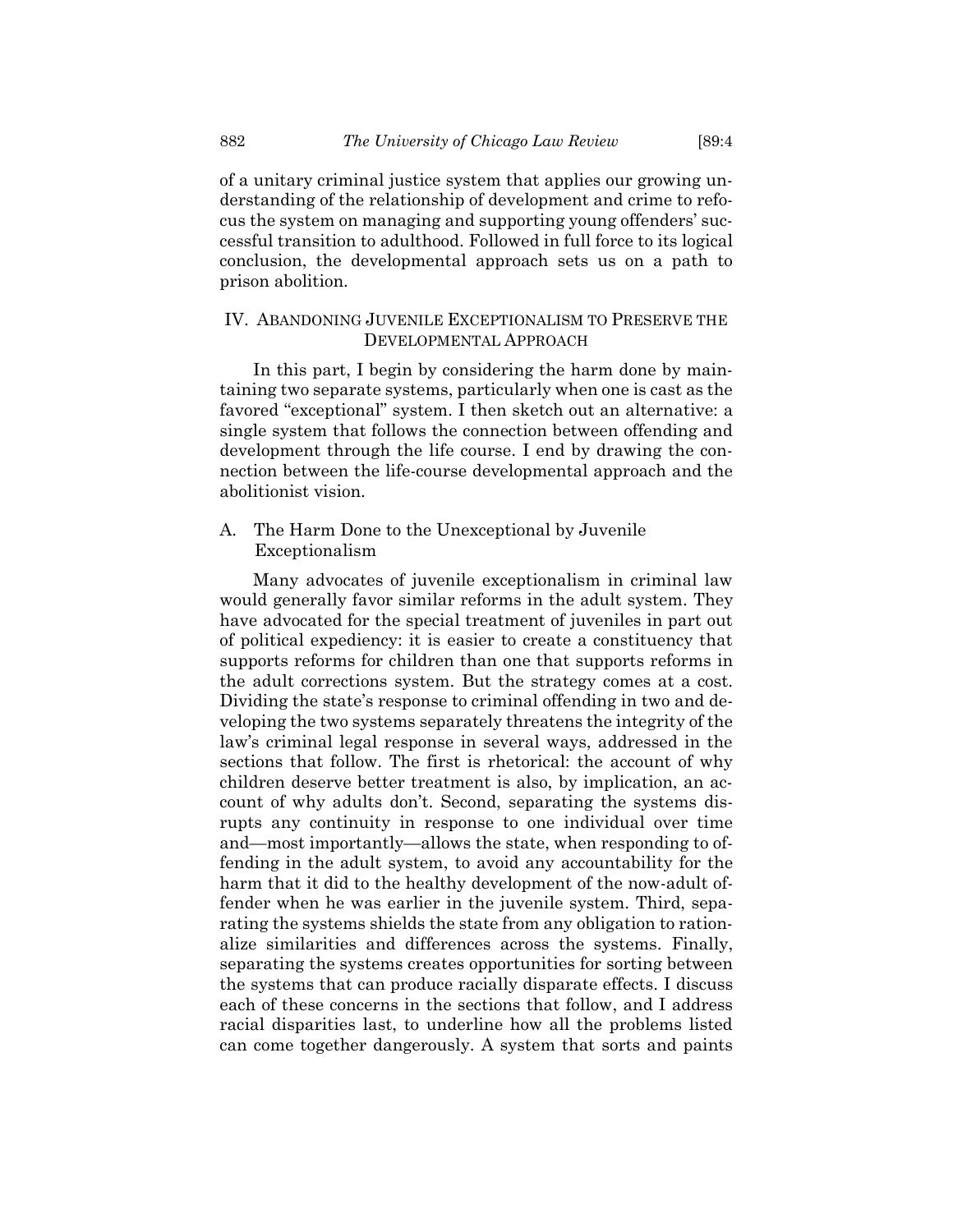an ugly picture of one group to burnish the shine on the other and that fails to hold itself responsible for disparate treatment between the two systems—let alone for the damage it does to youth in the first system that leads them to end up in the second system—poses a special danger to Black and Brown people.

#### 1. Disparaging rhetoric.

The rhetoric of juvenile exceptionalism makes adult criminals into a foil. Children are less blameworthy than adults, therefore not deserving of what adults deserve. They are still malleable and worthy of hope,<sup>143</sup> whereas adult offenders, as so-called hardened criminals, are unworthy of such hope.

The Court's analysis in the *Roper* line of cases offers an example of this comparatively harsh and caricatured description of adult offenders. In all these cases, the Court draws a line between "the juvenile offender whose crime reflects unfortunate yet transient immaturity, and the rare juvenile offender whose crime reflects irreparable corruption."<sup>144</sup> The clear, if patently false, implication of this dichotomy is to suggest that all offenders whose crimes do not reflect transient immaturity—that is, all mature offenders—are irreparably corrupt.<sup>145</sup>

The danger of carving out an exceptional group at any age is that it can reinforce all that the juvenile exceptionalists reject in the separate system to which the juvenile system is being compared.<sup>146</sup> The more that special qualities and treatment are identified and justified for the exceptionalist group, the more the unexceptional group is defined by their lack of these qualities and their disqualification for this special treatment. Even if purely

<sup>143</sup> *See Graham*, 560 U.S. at 74.

<sup>144</sup> *Roper*, 543 U.S. at 573.

<sup>145</sup> During the oral argument in *Jones v. Mississippi*, Justice Samuel Alito expressed concern with this dichotomy. *See* Oral Argument Transcript at 50, *Jones*, 141 S. Ct. 1307 (No. 18-1259) (noting that one of the statements in *Miller* and *Montgomery* "is the statement that a judge has to determine whether a particular defendant's crime, a particular minor's crime reflects transient immaturity or incorrigibility, as if those are the opposite sides of the . . . same coin. But they're not."). The implication of the Court's decision in *Jones*, however, was not to recognize an ongoing ability to change into adulthood but rather to reject any protected right to prove that ability to change, even in youth. *See Jones*, 141 S. Ct. at 1311 (holding that *Miller* conferred on juvenile homicide offenders a right to an individualized sentencing hearing that could take account of their youth before being sentenced to life without parole but not a right to be protected from a life-without-parole sentence absent a finding that they were irreparably corrupt).

<sup>146</sup> *Cf.* Adrienne Pon, Note, *The Dreamer Divide: Aspiring for a More Inclusive Immigrants' Rights Movement*, STAN. J. C.R. & C.L. 33, 40 (2018) (arguing that the championing of DACA recipients as an immigrant group especially entitled to protections has the effect of disparaging the claims of other undocumented immigrants).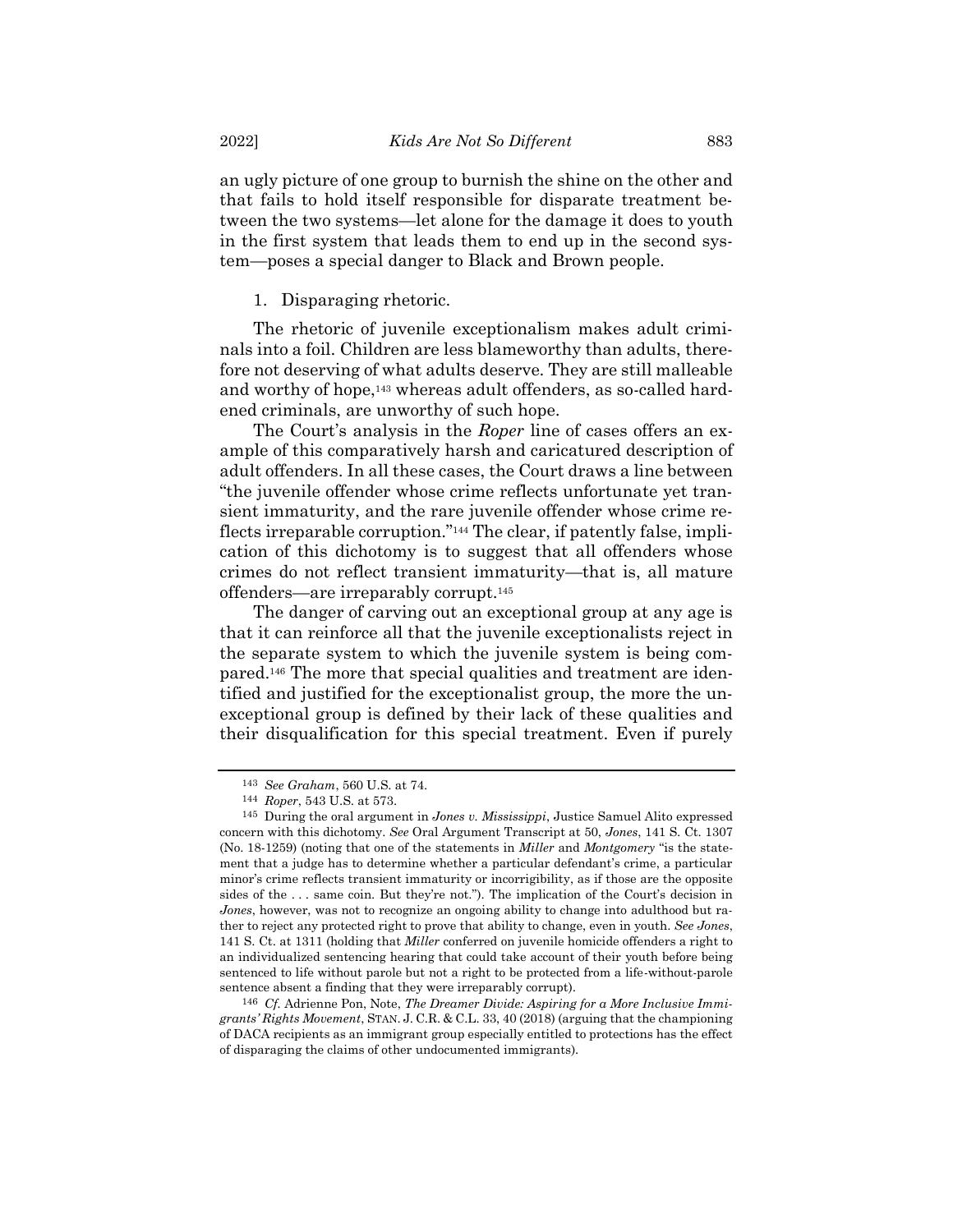rhetorical, this othering of adult offenders should be a source of concern. But the negative impact of the sorting goes beyond the rhetorical, and the rhetorical serves to shield these other problems from view.

2. The lack of connection and accountability between systems.

A properly functioning developmental-exceptionalist system, reflecting the reforms discussed in Part I.C, should assist youth, through community- and family-based programming, to develop the skills and relationships that facilitate the successful assumption of adult roles and desistance from crime. It should also avoid imposing consequences known to thwart achievement of important milestones like educational attainment and employment. If the juvenile-exceptionalist system is disconnected from the adult criminal system, however, the adult system's ability to ascertain what assistance was provided to the offender previously, and what harm to development was caused by the state's previous interventions, will be at least attenuated. More important, whether or not that information is available, the state, in its guise as a law enforcer in the adult system, will not be held accountable for the actions and inactions of the state in its guise as a fashioner and implementer of the juvenile court disposition that is meant to facilitate the youth's healthy development. Even if the state bears considerable responsibility for blocking a youth's opportunity to mature out of crime (by, for example, incarcerating him or maybe even incarcerating him under particularly detrimental conditions) the state's contribution to the adult's ongoing offending will make no difference in the adult system, and the offender's failure to mature into desistance blamed exclusively on him.<sup>147</sup>

3. Unreasoned (and unjust?) inconsistencies.

A core principle of a just legal system is that like cases should be treated alike, and distinctions in treatment should be justified.<sup>148</sup> Juvenile exceptionalism in criminal law began as a departure from the traditional legal response to crime for young people,

<sup>147</sup> *Cf.* Christopher Lewis, *The Paradox of Recidivism*, 70 EMORY L.J. 1209, 1243 (2021) (arguing that because incarceration impairs an individual's ability to engage in lawful pursuits, including lawful employment, recidivists should be given a sentencing discount, rather than a sentencing enhancement).

<sup>148</sup> H.L.A. HART, THE CONCEPT OF LAW 159 (3d ed. 2012); *see also* H.L.A. Hart, *Positivism and the Separation of Law and Morals*, 71 HARV. L. REV. 593, 624 (1957) ("[O]ne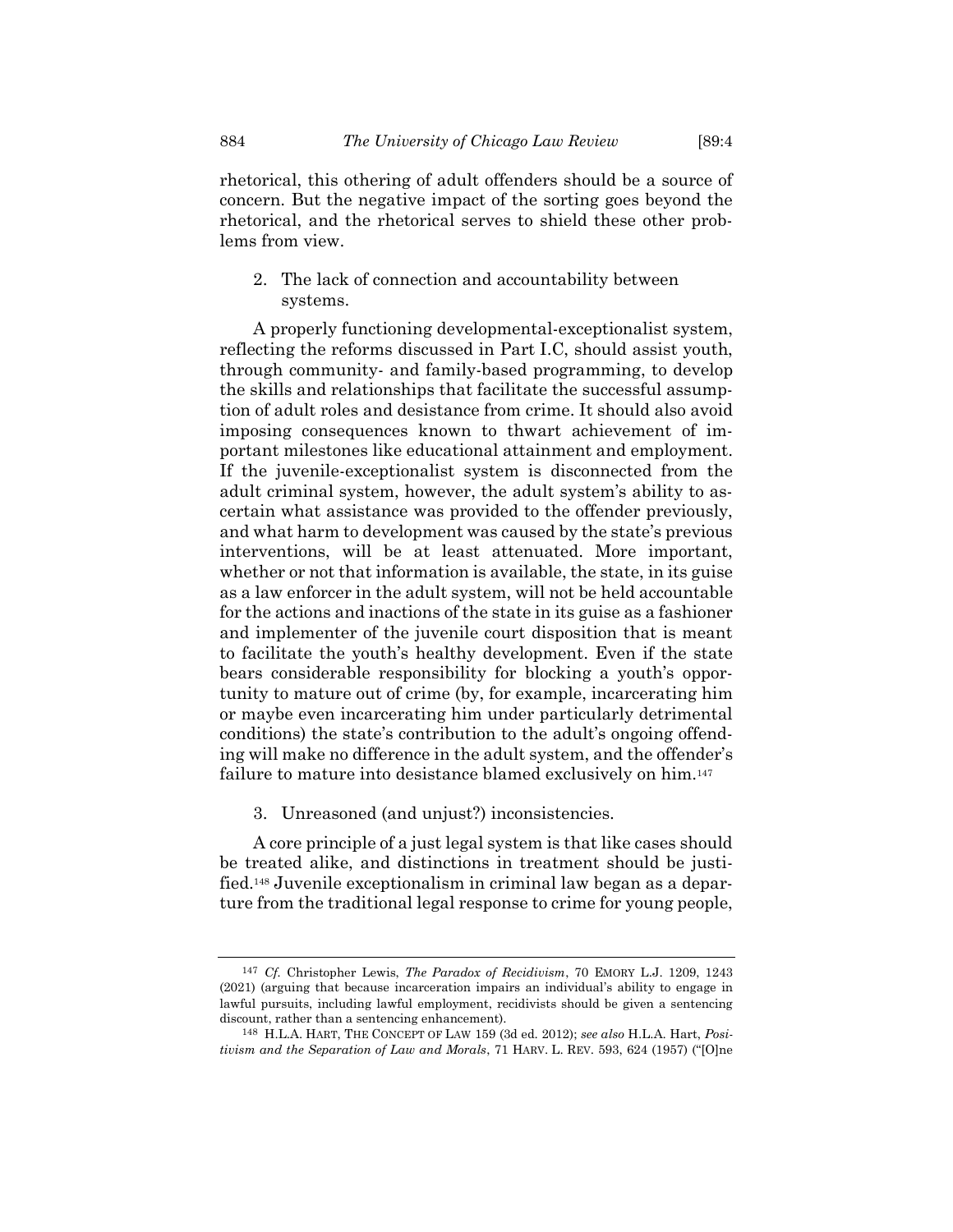justified by identified distinctions in the capacity, circumstances, and behavior of young people. But the juvenile exceptionalism fostered by these distinctions has led increasingly to a walling off of the two systems, and, as juvenile exceptionalism has evolved, differences in analysis between the juvenile exception and adult standard systems have proliferated, with little ongoing attention to any coherence across systems. Treating the juvenile and criminal justice systems as two separate systems has allowed the criminal justice system to escape the usual disciplining pressure for coherence exerted by the law and has prevented the retrograde baseline system from learning from the insights and innovations of the juvenile system.

The juvenile-exceptionalist system relies on ever more subtle understandings of juveniles' brains, behavior, and life circumstances to support its determination that juvenile offenders are less culpable and to shape a more effective response to their offending that reflects our understanding of how and why they change. But the adult criminal system pays little or no attention to these factors of the human condition—physical and environmental—that influence criminal behavior and the prospects for desistance. If the response to most criminals (that is, all criminals up until their midtwenties) takes these subtle factors into account as the age-extension movement advocates, perhaps the same attention to the brains, behavior, and life circumstances of older adult offenders should shape our response to these rare adult persisters. If not, the distinction should be explained.

#### <span id="page-42-0"></span>4. Racial inequities.

People of color suffer the harms imposed by our harsh incarceration practices in gross disproportion, and attempts to reduce racial disparities in the criminal justice system have been overwhelmingly unsuccessful.<sup>149</sup> Similar efforts in the juvenile justice system have been unsuccessful as well, but the dramatic categorical reductions in the total number of youth coming into the juvenile justice system and the heavy constraints imposed on the

essential element of the concept of justice is the principle of treating like cases alike." (emphasis omitted)).

<sup>149</sup> *See, e.g.*, Allegra M. McLeod, *Prison Abolition and Grounded Justice*, 62 UCLA L. REV. 1156, 1197–99 (2015) (noting that racial disparities in the criminal justice system are deeply entrenched and therefore resistant to targeted efforts at reform within the system); *see also* Dorothy E. Roberts, *Constructing a Criminal Justice System Free of Racial Bias: An Abolitionist Framework*, 39 COLUM. HUM. RTS. L. Rev. 261, 269–72 (2007) (describing the history and mechanisms underpinning mass incarceration of African Americans).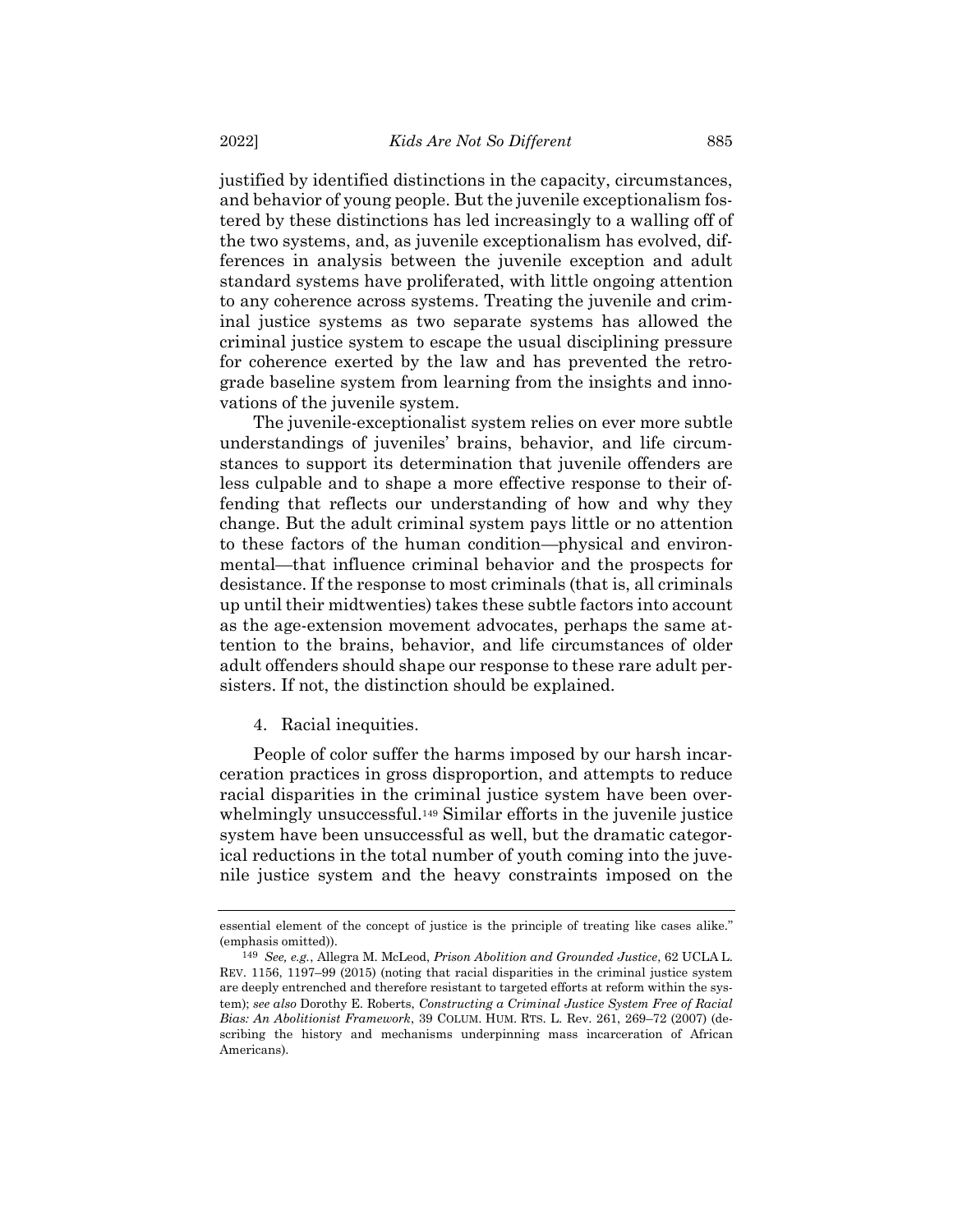depth and duration of youths' systems involvement implemented through the juvenile justice reforms, have, in raw numbers, protected tens of thousands of youth of color from state-imposed harms.<sup>150</sup> Extending the reach of juvenile-exceptionalist programs to young adults holds the hope of greatly increasing the number of people of color shielded.

The more categorically the exceptionalist programs are applied—that is, the truer the law is to its developmental justifications—the greater the protection for young people of color. But the danger of any binary system is that it facilitates the recognition of exceptions to the exception. The standard, unexceptional criminal justice system is a readily available alternative. In the juvenile justice system, the availability of juvenile transfer to the adult system has always undermined the protections afforded in the juvenile-exceptionalist system, and it has done so in a severely race-skewing manner.<sup>151</sup> And as recent reforms have reduced—but not eliminated—the use of adult transfer, the overrepresentation of Black and Brown youth subject to transfer has increased.<sup>152</sup> We should expect an age-raised juvenileexceptionalist system to function the same way.

Systemic racism thrives on sorting. Studies of every aspect of the criminal justice system—from policing to prosecution to sentencing—demonstrate that opportunities to exercise discretion, for decision makers to make individualized decisions, have race skewing effects.<sup>153</sup> Sorting predicated on assessments of maturity and criminal sophistication are particularly likely to introduce racist distortions. We see this in the tendency to adjudge Black

<sup>&</sup>lt;sup>150</sup> But see THE SENT'G PROJECT, BLACK DISPARITIES IN YOUTH INCARCERATION 1 (2017), https://perma.cc/P24T-MN2G (reporting that, though the total numbers of detained youth dropped by over 50% between 2001 and 2015, the disparities between Black and white youth rose over the same time period).

<sup>151</sup> *See, e.g.*, Samuel R. Sommers & Satia A. Marotta, *Racial Disparities in Legal Outcomes: On Policing, Charging Decisions, and Criminal Trial Proceedings*, 27 JURY EXPERT 16, 19 (2015) (observing that transfer decisions involve the exercise of considerable discretion and noting that this discretion helps to account for the large proportion of minority youth subject to transfer).

<sup>152</sup> *See* CAMPAIGN FOR YOUTH JUST. & JUST. POL'Y INST., THE CHILD NOT THE CHARGE: TRANSFER LAWS ARE NOT ADVANCING PUBLIC SAFETY 11 (2020), https://perma.cc/9HMJ-DNF3 (noting that the proportion of minority youth subject to transfer has increased with the overall reduction in rate of transfer).

<sup>153</sup> *See* ASHLEY NELLIS, JUDY GREENE & MARC MAUER, THE SENT'G PROJECT, REDUCING RACIAL DISPARITY IN THE CRIMINAL JUSTICE SYSTEM: A MANUAL FOR PRACTITIONERS AND POLICYMAKERS 11–15 (2008); Tamar R. Birckhead, *The Racialization of Juvenile Justice and the Role of the Defense Attorney*, 58 B.C. L. REV. 379, 419 (2017) (noting the opportunity for discretion at each decision point of a juvenile case); *see also, e.g.*, JOSHUA ROVNER, THE SENT'G PROJECT, RACIAL DISPARITIES IN YOUTH COMMITMENTS AND ARRESTS 8 (2016) (noting that racial disparities are largest in arrest rates).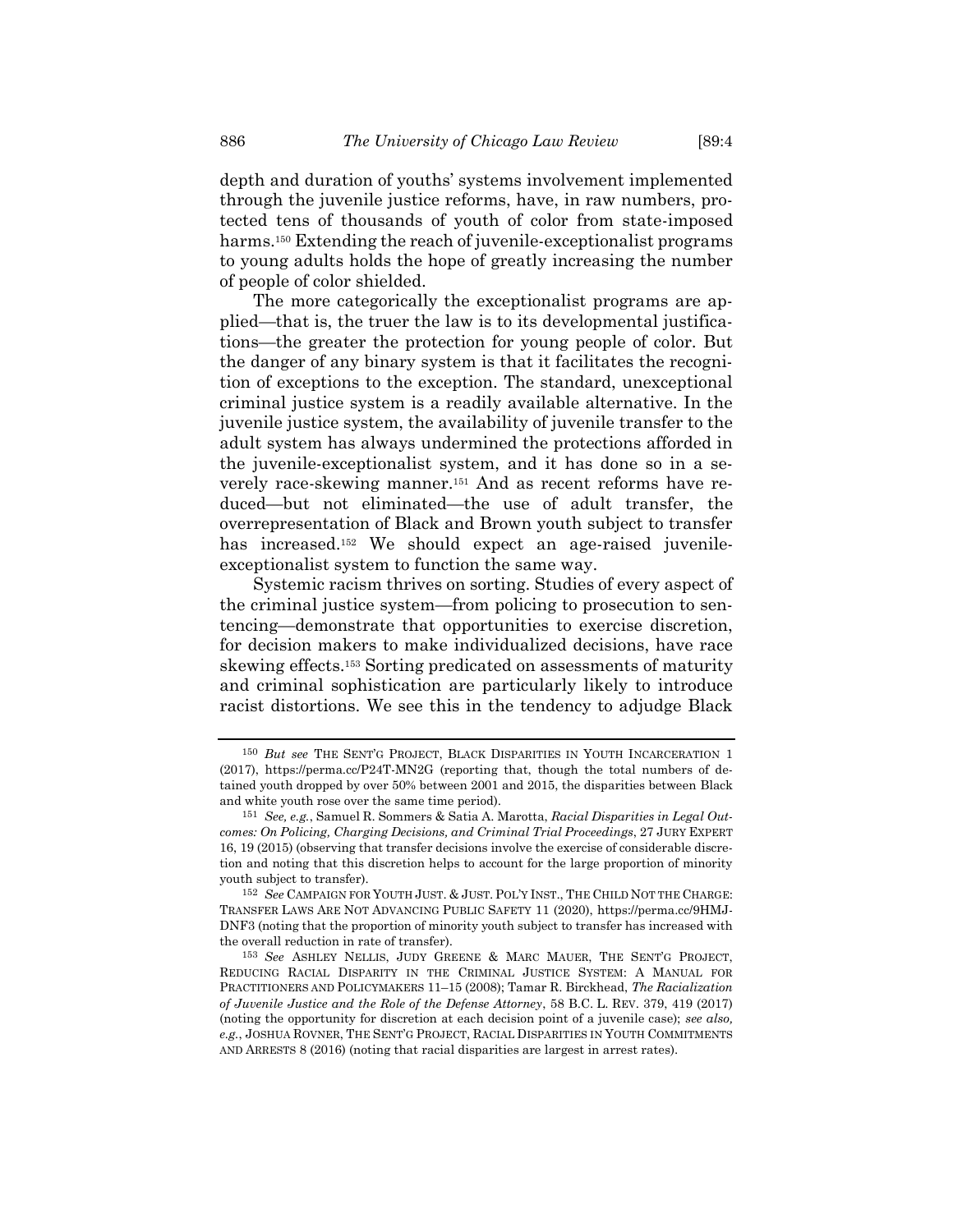boys as older, and therefore more culpable for their misdeeds, than their same-age white counterparts.<sup>154</sup> Similarly, research has shown that young Black men are more likely to be adjudged as hardened criminals than their same-age white counterparts.<sup>155</sup> The categorical approach increasingly favored in the juvenileexceptionalist reforms, which ties access to the reforms to actual age rather than a judge or prosecutor's independent assessment of maturity or sophistication, enhances youth of color's ability to benefit from the reforms. Any escape valve to the adult criminal justice system built into an extended juvenile-exceptionalist system will be invoked disproportionately for them.

- B. Incorporating the Developmental Approach into a Unitary System
	- 1. Development over the life course.

<span id="page-44-0"></span>Developmental psychology began as a study of children. Rousseau in the 1700s,<sup>156</sup> and many others who followed, marked out various stages from birth to adulthood, studying the course of development over childhood in a variety of domains.<sup>157</sup> Eventually, however, the field expanded to recognize that development continues over the life course, with dramatic changes at both ends of that course, and more modest but still important changes occurring in between.<sup>158</sup> A division of our system into a standard

<sup>154</sup> *See* Phillip Atiba Goff, Matthew Christian Jackson, Brooke Allison Lewis Di Leone, Carmen Marie Culotta & Natalie Ann DiTomasso, *The Essence of Innocence: Consequences of Dehumanizing Black Children*, 106 J. PERSONALITY & SOC. PSYCH. 526, 532 (2014) (showing that Black boys are perceived to be older than they are and thus to be more culpable for their actions).

<sup>155</sup> *See* Jeffrey S. Nowacki, *An Intersectional Approach to Race/Ethnicity, Sex, and Age Disparity in Federal Sentencing Outcomes: An Examination of Policy Across Time Periods*, 17 CRIMINOLOGY & CRIM. JUST. 97, 109 (2017) (finding that young Black men were sentenced more punitively than both young white men and young Hispanic men); Darrell Steffensmeier, Jeffery Ulmer & John Kramer, *The Interaction of Race, Gender, and Age in Criminal Sentencing: The Punishment Cost of Being Young, Black, and Male*, 36 CRIMINOLOGY 763, 783–84 (1998) (finding that young Black men were the most harshly sentenced group).

<sup>156</sup> *See generally* JEAN-JACQUES ROUSSEAU, EMILE, OR ON EDUCATION (Barbara Foxley trans., 1762).

<sup>157</sup> For a comprehensive history of the field of developmental psychology, see Robert B. Cairns & Beverley D. Cairns, *The Making of Developmental Psychology*, *in* 1 HANDBOOK OF CHILD PSYCHOLOGY 89, 89–165 (William Damon & Richard M. Lerner eds., 6th ed. 2006).

<sup>158</sup> *See, e.g.*, Glen H. Elder Jr. & Michael J. Shanahan, *The Life Course and Human Development*, *in* 1 HANDBOOK OF CHILD PSYCHOLOGY, *supra* note [157,](#page-44-0) at 665, 706 (explaining how the life-course paradigm has replaced child-based, growth-oriented ("ontogenetic")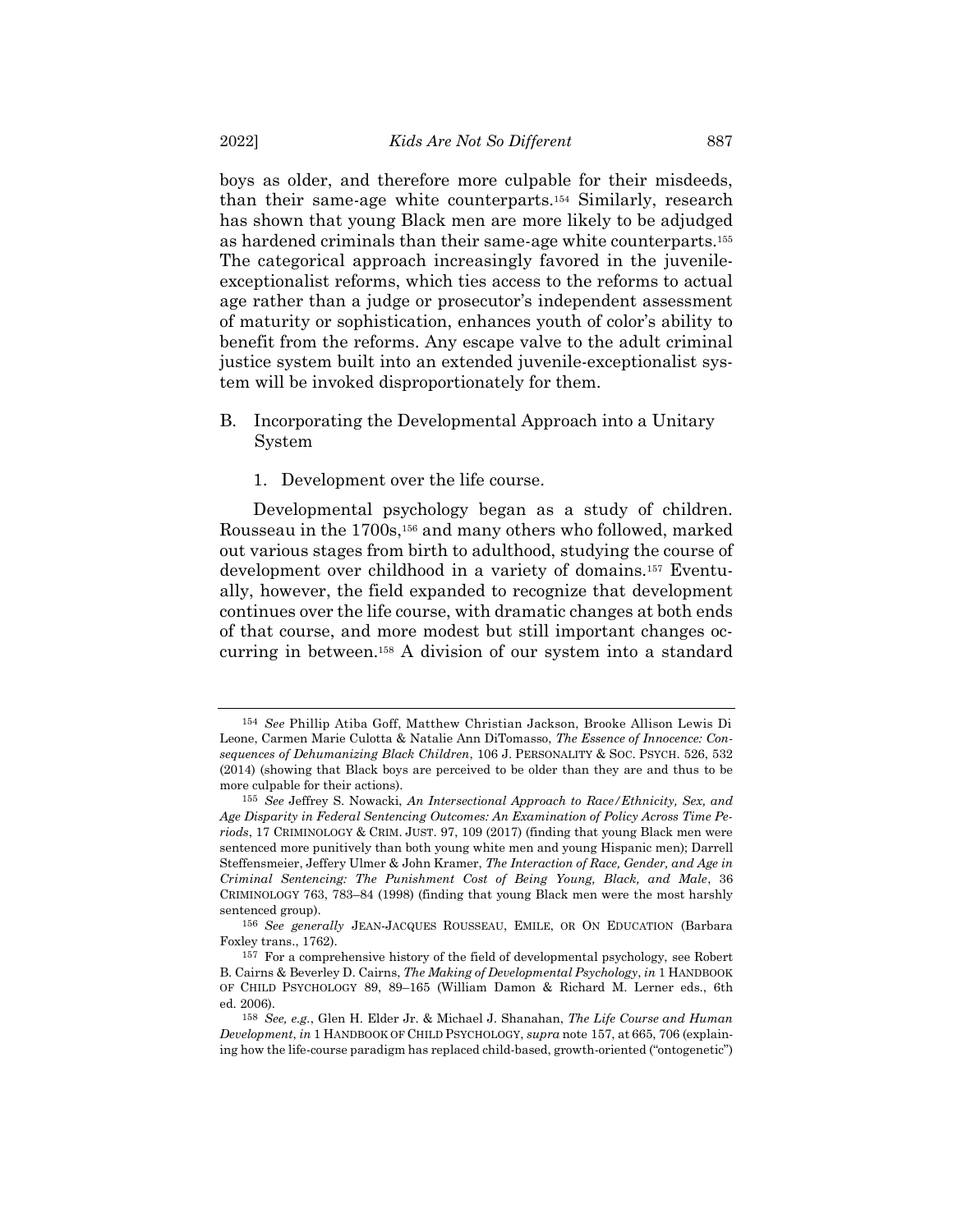criminal justice system with a juvenile carve out echoes the former, narrow vision of human development and fails to follow the law's interest in change, potential and inevitable, through the full arc of the human life.

This is not to say that all life stages call for the same kind or degree of attention in either psychology or law. Human development from birth to adulthood is of special importance in large part because it is heavily subject to influence and because it has a profound effect on everything that follows. A life-course developmental response to crime should, therefore, concentrate its resources and attention on young offenders.

Because most offenders only offend in their youth, and a portion of those who continue to offend into adulthood do so because the state has thwarted their development in response to their juvenile offending, a retooled unitary justice system that takes account of development over the life course would still begin with the innovations that have been inspired by the developmental insights endorsed by the Court: young people's psychosocial immaturity and the associated incomplete brain development justify a transformed response to their offending that largely, if not exclusively, keeps them out of jail and holds them accountable in ways that encourage, rather than undermine, their healthy development and desistance from crime.<sup>159</sup> Advances in developmental science suggest that this approach should continue into young adulthood, thus including most offenders for their full criminal careers. A unitary criminal justice system that took this approach to early offending would be reconceived as a system predominantly focused on managing the costly consequences, to individual offenders and society, of a period of immaturity<sup>160</sup> and supporting young offenders' maturation into healthy adult roles.

An effective response that manages youthful offenders' criminogenic period of immaturity in a manner that facilitates, or at

accounts of the person with models that emphasize the timing, social context, and organization of lives from birth to death).

<sup>159</sup> For a discussion of successful programming, see *supra* Part I.C.

<sup>160</sup> Managing and facilitating a successful transition to adulthood has also been recognized as an important attribute of higher education and military service. *See* Glenn D. Walters, *College as a Turning Point: Crime Deceleration as a Function of College Attendance and Improved Cognitive Control*, 6 EMERGING ADULTHOOD 336, 343 (2017) (finding that college can decelerate crime by increasing cognitive control in former delinquents who attend college during their emerging adult years); Ryan Kelty, Meredith Kleykamp & David R. Segal, *The Military and the Transition to Adulthood*, 20 FUTURE CHILDREN 181, 183 (2010) (discussing military facilitation of the transition to adulthood through emphasis on responsibility, self-improvement, community and civic engagement, job security, and family support).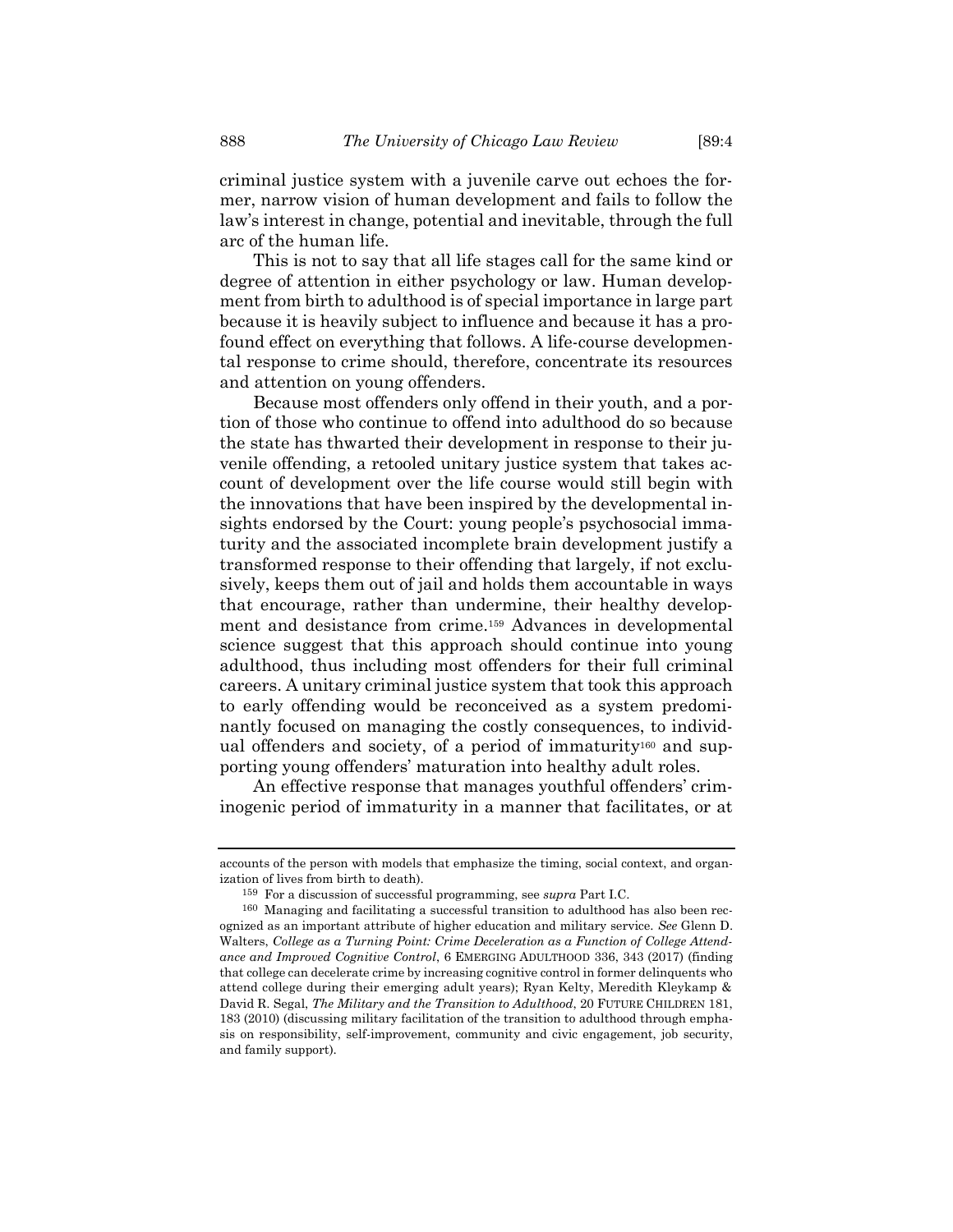a minimum does not obstruct, their transition to adulthood can be expected to reduce the numbers of those who continue to offend past the traditional young adult period of immaturity. How the state should respond to crimes committed by the small number of offenders who would continue to offend beyond their midtwenties despite the state's developmentally appropriate response to their previous offending raises complex questions; taking up this topic in any detail goes beyond the scope of this Article or my expertise. I note briefly some basic implications that follow from a commitment to continuity and coherence in a unitary system across the life span.

First, a unitary system would need to justify any distinctions in treatment across age groups. This would mean, for example that a system that assigns lesser culpability to youth based on the qualities highlighted by the Court (impulsivity, vulnerability to negative social pressure, or an underdeveloped prefrontal cortex) would either need to similarly discount culpability for the aberrant adult who continues to manifest these same qualities, or explain why it is treating him differently. The law might treat as equally culpable all those whose crimes are associated with similar brain deficiencies, regardless of the cause of those deficiencies, or it might distinguish between deficiencies that were a necessary and normal part of the developmental process and those that reflected aberrational neurological development—but either way, the relationship between the approach to similar characteristics at different life stages would need to be accounted for. Similarly, an account of capacity to change throughout the life span could clarify the connection between change in adolescence and change in middle age awkwardly drawn in *Graham* and *Miller*. 161

Second, if the state's response to crimes of those under twenty-five is categorical and developmentally effective, those who continue to offend should be only the small minority of offenders whose crimes do not reflect "unfortunate yet transient immaturity."<sup>162</sup> Thus, a well-designed, development-focused front end should act as a filter, not only to reduce the pool of persisters but also to help identify those whose crimes reflect other crimino-

<sup>161</sup> *See supra* Part II.A.

<sup>162</sup> *Roper*, 543 U.S. at 573.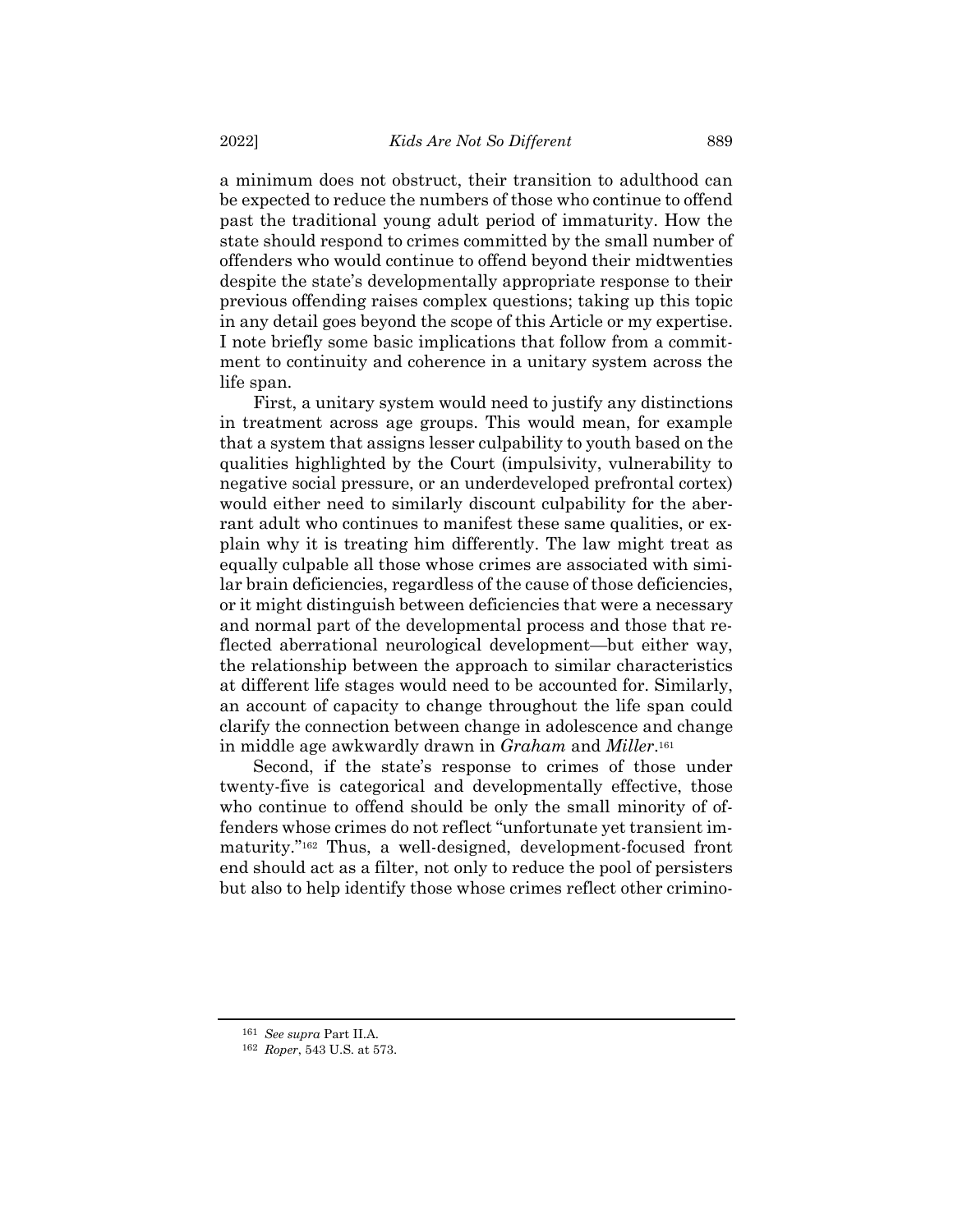genic factors, including histories of trauma, neurological pathologies and mental illness, and addictions, that could lead to a more effective, tailored, response to persistent offending.<sup>163</sup>

Third, the justifications embraced by the Court for taking a categorical approach to developmentally grounded sentencing of juveniles should be realized at other life stages as well. In *Roper* and *Graham*, the Court emphasized both the value of making development-based determinations and the inability of this development to be properly taken into account by sentencers in individual cases. <sup>164</sup> This same analysis might appropriately support categorical end-age rules correlated with the age at which even persistent offenders usually stop offending.<sup>165</sup>

In the next sections, I consider how an account of development across the life course might affect our assessment and application of the various purposes of punishment. As the preceding analysis makes clear, the goal of rehabilitation plays a central role in this life-course developmental approach. After reviewing the justification for that focus and suggesting how that rehabilitative goal could be carried beyond the years of immature offending, I go on to briefly consider what roles incapacitation, deterrence, and retribution might play under this approach.

2. Reflections on the purposes of punishment under a lifecourse developmental approach.

*a) Rehabilitation over the life course*. An essential contribution of the juvenile-exceptionalist reforms is their demonstration that rehabilitation<sup>166</sup> is a valid, achievable goal, at least for young

<sup>163</sup> Terrie E. Moffitt, *Adolescence-Limited and Life-Course-Persistent Antisocial Behavior: A Developmental Taxonomy*, 100 PSYCH. REV. 674, 680–85 (1993) (describing neurological and environmental factors responsible for life-course persistent offending).

<sup>164</sup> *Id.* at 572–73; *Graham*, 560 U.S. at 73 ("It is difficult even for expert psychologists to differentiate between the juvenile offender whose crime reflects unfortunate yet transient immaturity, and the rare juvenile offender whose crime reflects irreparable corruption.").

<sup>165</sup> For a brief discussion of this point, see *infra* Part IV.B.2.b.

<sup>166</sup> Rehabilitation is a fraught term, with multiple meanings. *See, e.g.*, Slobogin & Fandocaro, *supra* note [67,](#page-19-1) at 3 (associating the goal of rehabilitation with improving the character of a child, rather than preventing future criminal behavior, and, relatedly, suggesting that the goal justifies state intervention in children's lives even if they have not committed a crime); *cf.* Francis T. Cullen, *Rehabilitation: Beyond Nothing Works*, 42 CRIME & JUST. 299, 308 (2013) (arguing that the term rehabilitation is "pregnant with the understanding that offenders are not like us—normal people who do not break the law. There is something wrong with them that needs to be fixed."). Although I have my own objection to its application to young people, *see* Buss, *supra* note [104,](#page-30-1) at 759–60 (arguing that the use of the term "rehabilitation" is incompatible with an account that describes juvenile offending as developmentally normal), I use the term here to describe the category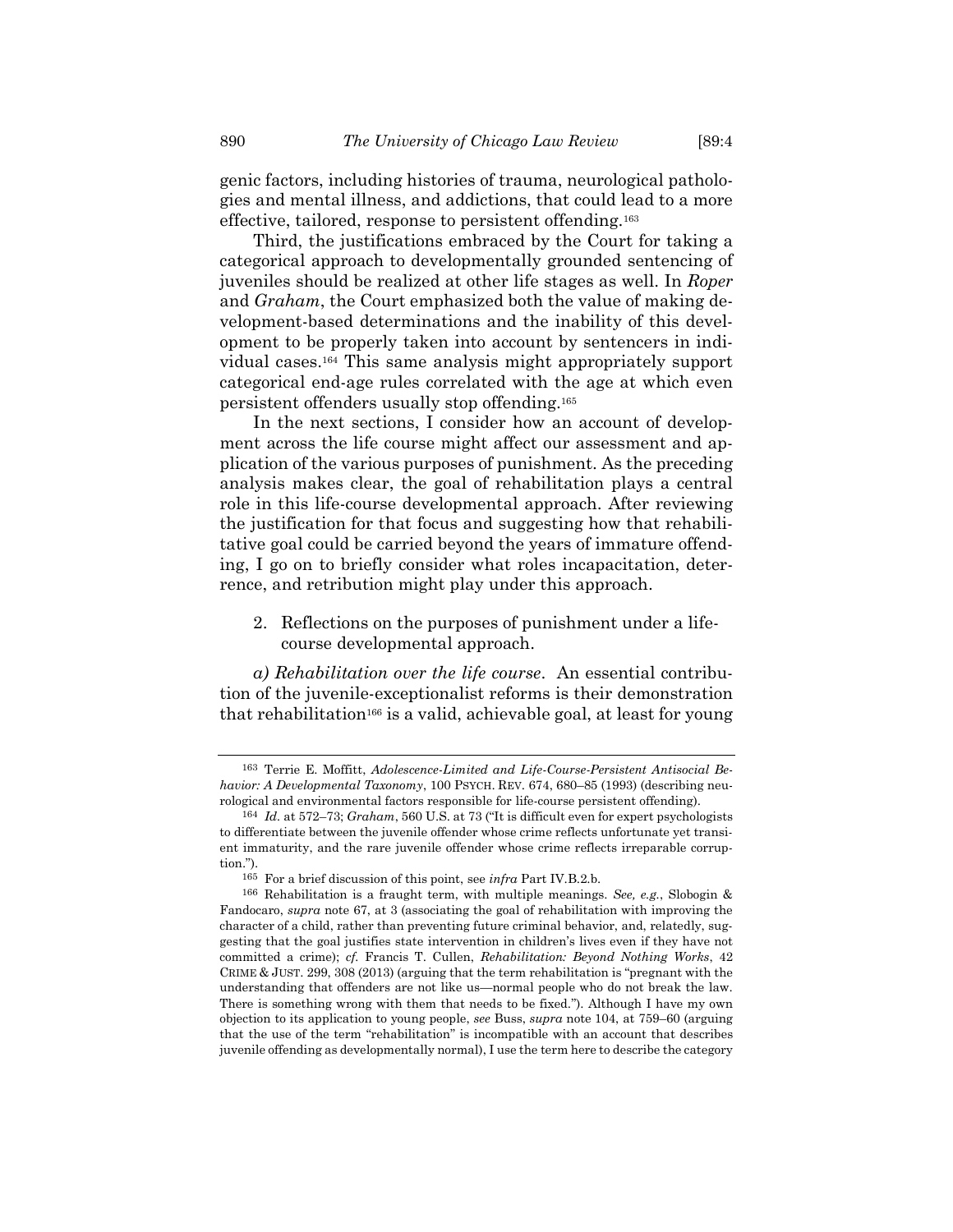people. Although the juvenile justice system was created, in large part, to allow for a more rehabilitative response to juvenile crime than was provided in the criminal justice system,<sup>167</sup> both the juvenile and the adult systems began the twentieth century optimistic about the state's ability to help offenders stop offending, and both systems ended the twentieth century discouraged by research suggesting that "nothing works."<sup>168</sup> A presidential task force on juvenile delinquency noted the significance of the two systems' equally pessimistic conclusions in its 1967 report:

Studies conducted by the Commission, legislative inquiries in various States, and reports by informed observers compel the conclusion that the great hopes originally held for the juvenile court have not been fulfilled. It has not succeeded significantly in rehabilitating delinquent youth, in reducing or even stemming the tide of juvenile criminality, or in bringing justice and compassion to the child offender. To say that juvenile courts have failed to achieve their goals is to say no more than what is true of criminal courts in the United States. But failure is most striking when hopes are highest.<sup>169</sup>

In the juvenile justice system, this pessimism justified the Supreme Court's introduction of criminal procedural protections into juvenile court<sup>170</sup> and subsequently bolstered the move to a more punitive response to juvenile crime.<sup>171</sup>

The same pessimism about rehabilitation that afflicted the juvenile justice system largely eliminated its application in the adult system altogether. <sup>172</sup> This abandonment of rehabilitation as an aim of the criminal justice system went hand in hand with an increased embrace of both retributive and incapacitation aims.<sup>173</sup> If offenders could not be prevented from reoffending in any other

of responses to criminal offending aimed at strengthening attributes of the offender—including skills, relationships, perceptions, and behavior—associated with desistance.

<sup>167</sup> *See* Zimring, *supra* not[e 12,](#page-7-1) at 145–46.

<sup>168</sup> Robert Martinson, *What Works?—Questions and Answers About Prison Reform*, 35 PUB. INT. 22, 48–50 (1974).

<sup>169</sup> TASK FORCE REPORT, *supra* not[e 15,](#page-8-0) at 7.

<sup>170</sup> *In re Gault*, 367 U.S. at 19–20 (noting that "[f]ailure to observe the fundamental requirements of due process has resulted in instances, which might have been avoided, of unfairness to individuals and inadequate or inaccurate findings of fact and unfortunate prescriptions of remedy" in the juvenile justice system).

<sup>171</sup> *See* Fondacaro et al., *supra* not[e 69,](#page-20-1) at 702–03.

<sup>172</sup> *See id.* at 703 (describing "the collapse of the rehabilitative ideal" in the adult criminal justice system).

<sup>173</sup> *See* FRANKLIN E. ZIMRING & GORDON HAWKINS, INCAPACITATION: PENAL CONFINEMENT AND THE RESTRAINT OF CRIME 13 (1995) (noting that incapacitation became the primary goal of punishment after the goal of rehabilitation was abandoned).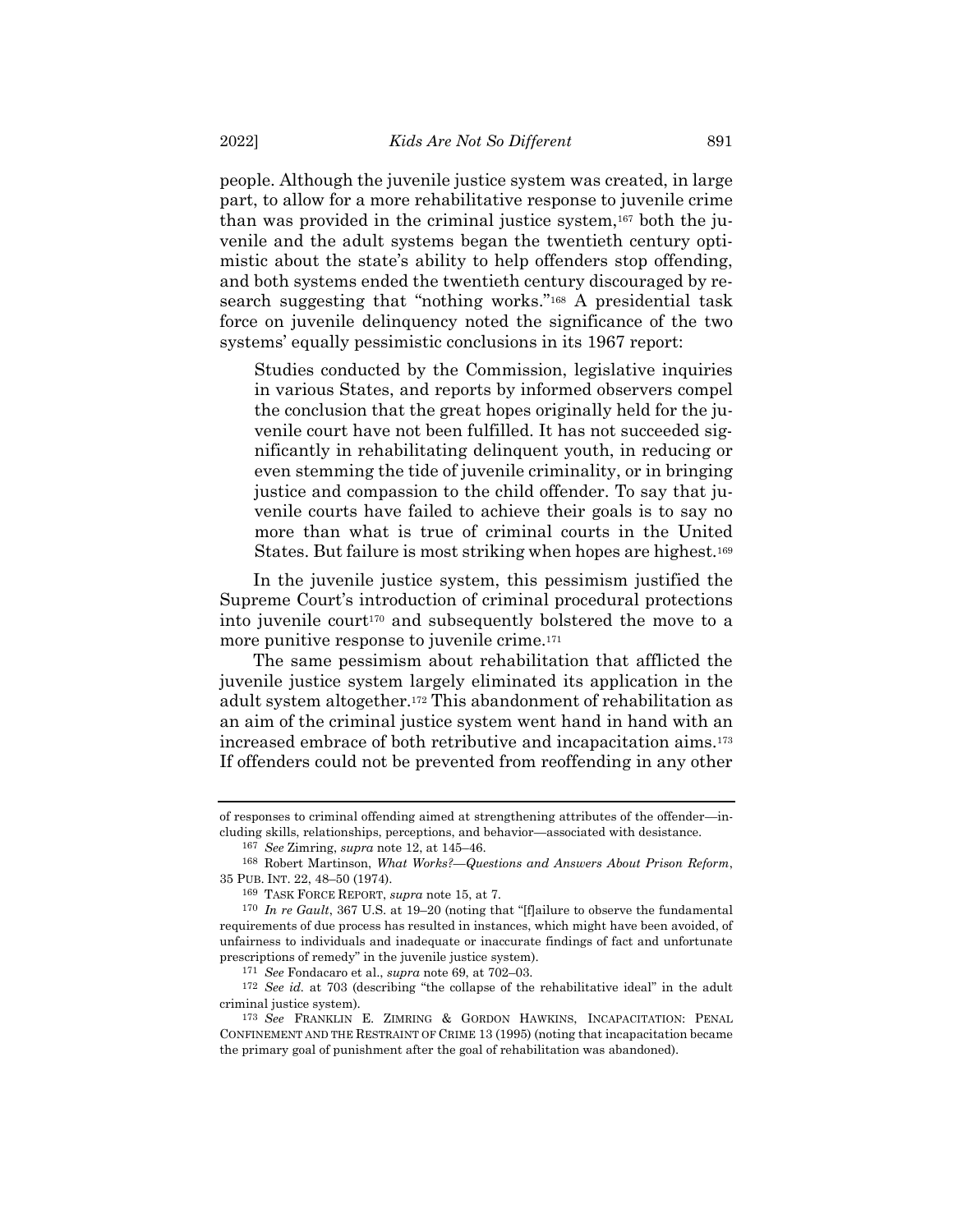way, lawmakers reasoned, then they needed to be detained to prevent their future offending. And if offenders were immune from any prosocial influence that the state could offer, then a justdeserts approach could be taken without concern for the state's contribution to the offender's past or future acts.

With the resurgence of juvenile exceptionalism in the twentyfirst century, rehabilitation is being reestablished as the central aim of the juvenile justice system. As noted throughout this Article, many developments in social science and law have facilitated this resurgence: Research documenting the effectiveness of community-based programs in reducing recidivism suggested, for the first time, that *some* things work for juveniles, and offered an account of why.<sup>174</sup> At the same time, a growing body of research demonstrates the criminogenic impact of a punitive, incarceration-focused response to criminal law.<sup>175</sup> The Supreme Court's emphasis on juveniles' capacity for change, narrowly applied in its cases to restrict life-without-parole sentences for juveniles, has been highlighted throughout the entire juvenile justice system by advocates, policy makers, and courts to justify reforms that keep youth out of jails and support a successful transition to adulthood.<sup>176</sup> Increasingly, these reforms have been applied to young adults as well.<sup>177</sup>

These changes in law and social scientific understanding tell us less about how rehabilitative interventions should change for adults who continue to offend, despite developmentally appropriate responses to their youthful offending. Such persisters might well be amenable to treatment, but that treatment is likely to require something different from an intervention designed to promote the normal maturation process. Adopting a life-course developmental approach does, however, suggest ways in which we might reframe our analysis of rehabilitative possibilities for this group as well.

As previously noted, a categorical rehabilitative response to youthful offending should filter out, from persistence, all but the small number whose offending reflects neither transient immaturity nor the state's destructive response to such youthful offending. This in turn suggests that rehabilitative responses to these aberrant persisters could be much more effectively designed to address their atypical conditions and circumstances. Moreover,

<sup>174</sup> *See, e.g.*, Lipsey, *supra* note [66,](#page-19-0) at 136–39.

<sup>175</sup> *See supra* not[e 58.](#page-16-0)

<sup>176</sup> *See supra* Part I.C.

<sup>177</sup> *See supra* Part III.B.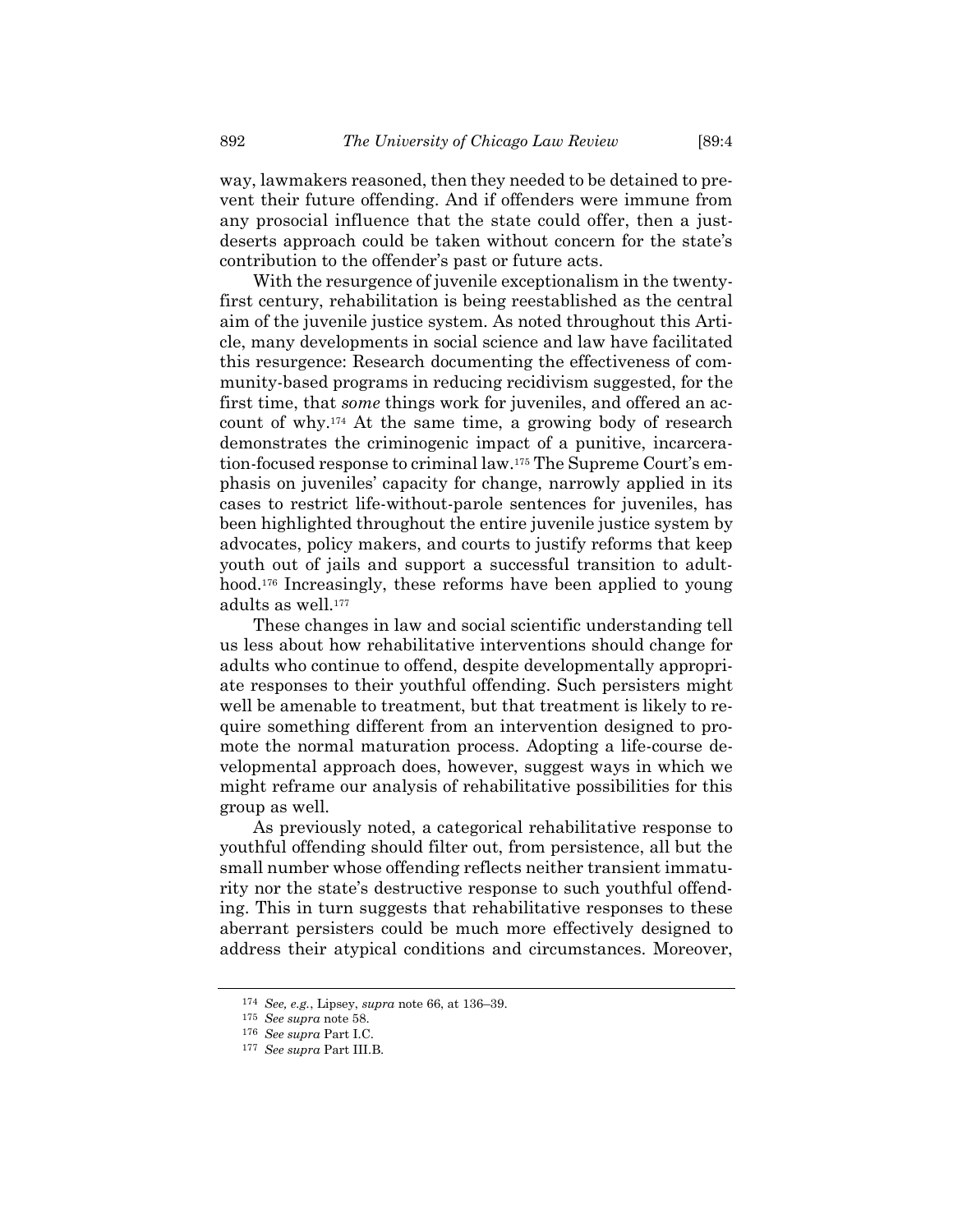applying the increasingly nuanced attention to the physical, psychological, and environmental circumstances that have enhanced policies and practices in the juvenile system to this group will likely enhance this tailoring and therefore the effectiveness of programming for them. If persistent offending, like youthful offending, can be tied to unique aspects of their brain development, personal disposition, and life circumstances, perhaps rehabilitative programming can be tailored, as it has been for youth, to addressing those distinctive underlying causes. 178

<span id="page-50-0"></span>*b) Incapacitation over the life course*. Incarcerating an offender prevents the offender from committing crimes outside of prison for the period during which he is incarcerated. This selfevident statement applies to young and old alike.<sup>179</sup> The challenge to incapacitation theory offered by the developmental approach focuses on the tradeoffs: whatever extra-prison crime is stopped during the period of incarceration must be offset against the future crime engendered by that period of incarceration. Because most criminals stop offending by their early twenties if not before, and because imprisonment is understood to interfere with that normal developmental process, the developmental approach favors giving up some immediate control over youthful offenders to allow the development leading to desistance to occur.

For midtwenties persisters, however, the tradeoffs will look different. For this group, the prospects of near-term desistance drop considerably. However, even where incapacitation is viewed as necessary in light of the risks posed by the persister, a developmental approach requires that this incapacitation be employed with ongoing attention to lifelong patterns of desistance. While the timeline slows significantly, aggregate patterns of desistance

<sup>178</sup> For examples of rehabilitative programming focused on particular neurological or substance abuse diagnoses, see Susan Young et al., *Identification and Treatment of Offenders with Attention-Deficit/Hyperactivity Disorder in the Prison Population: A Practical Approach Based Upon Expert Consensus*, 18 BMC PSYCHIATRY 281, 6–11 (2018); Sandra Fielenbach, Franc CL Donkers, Marinus Spreen & Stefan Bogaerts, *Neurofeedback as a Treatment for Impulsivity in a Forensic Psychiatric Population with Substance Use Disorder: Study Protocol of a Randomized Controlled Trial Combined with an* N*-of-1 Clinical Trial*, 6 JMIR RSCH. PROTOCOLS 1, e13 (2017), https://perma.cc/R7MF-TC67. Drug and mental health courts can be understood as specific, if imperfect, examples of adults systems tailoring a response to adult crime to address the underlying sources of criminal behavior. *See* Slobogin & Fondacaro, *supra* note [67,](#page-19-1) at 26–30 (2009) (noting the efficacy of treatment responses that focus on identified criminogenic risk factors in juveniles).

<sup>179</sup> Elizabeth S. Scott & Laurence Steinberg, *Social Welfare and Fairness in Juvenile Crime Regulation*, 71 LA. L. REV. 35, 62 (2010) (interpreting data to conclude that incarceration has some incapacitation effect in both the adult and juvenile systems).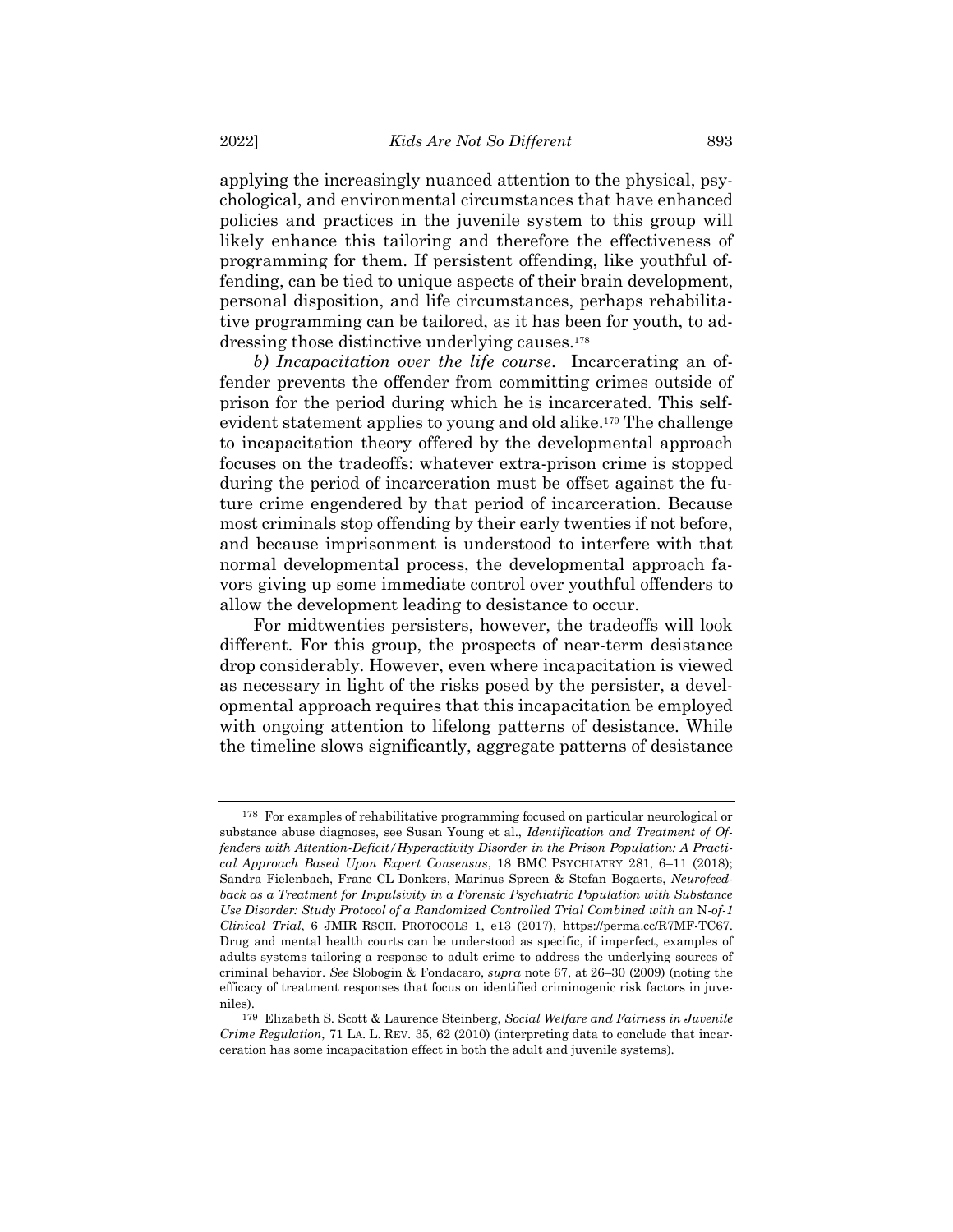remain marked and predictable, even for persisters who continue to offend into middle age.

A public-safety-focused system that takes account of development over the life course would not incarcerate offenders, for purposes of incapacitation, beyond the age when even persisters have been shown to age out of their offending. It might be appropriate to find, as the Court did in *Roper* and *Graham*, that, because sentencers are not in a position to distinguish, here between the extremely rare aged offender who will continue to offend in old age and the majority of aged offenders who are done offending, there should be a categorical rule that prevents sentences that extend incarceration beyond a certain age, perhaps sixty-five. Or, perhaps, consistent with the analysis in *Miller* and *Montgomery*, the extreme rarity of the aged offender should require the release of all those at sixty-five except the few shown, even at sixty-five, to be "irreparab[ly] corrupt."<sup>180</sup>

Applying a life-course developmental approach to tailor our use of institutional confinement to those who require incapacitation would also allow us to avoid our inhumane and financially profligate policy of keeping elderly individuals incarcerated long after they have lost the inclination, and often the ability, to commit crimes, and sometimes after they have lost the ability to even remember why they are imprisoned.<sup>181</sup> Some of these elderly inmates have been imprisoned since they were convicted in their midtwenties.<sup>182</sup> This fact should concern the developmentalist, not only because such sentences reflect a *past* failure to take into account the young offender's brain—whose prefrontal cortex was insufficiently developed to manage his highly developed sensationseeking amygdala183—but also because it reflects a *current* failure to take into account the brain function of the aged prisoner, whose sensation-seeking impulses are largely a thing of the past.

*c) Deterrence over the life course*. As with incapacitation, any deterrence value associated with punitive sentences for crimes committed by young people must be balanced against the increase in recidivism risks associated with those sentences. But unlike incapacitation, where at least some reduction in extra-prison offending can be presumed for offenders in the aggregate while they

<sup>180</sup> *Miller*, 567 U.S. at 479–80 (quoting *Roper*, 543 U.S. at 573).

<sup>181</sup> *See* Kimberly A. Skarupski, Alden Gross, Jennifer A. Schrack, Jennifer A. Deal & Gabriel B. Eber, *The Health of America's Aging Prison Population*, 40 EPIDEMIOLOGIC REV. 157, 160 (2018).

<sup>182</sup> *See Old Behind Bars: The Aging Prison Population in the United States*, HUM. RTS. WATCH (Jan. 27, 2012), https://perma.cc/64JW-UR2W.

<sup>183</sup> Steinberg et al., *supra* not[e 110,](#page-32-0) at 1764.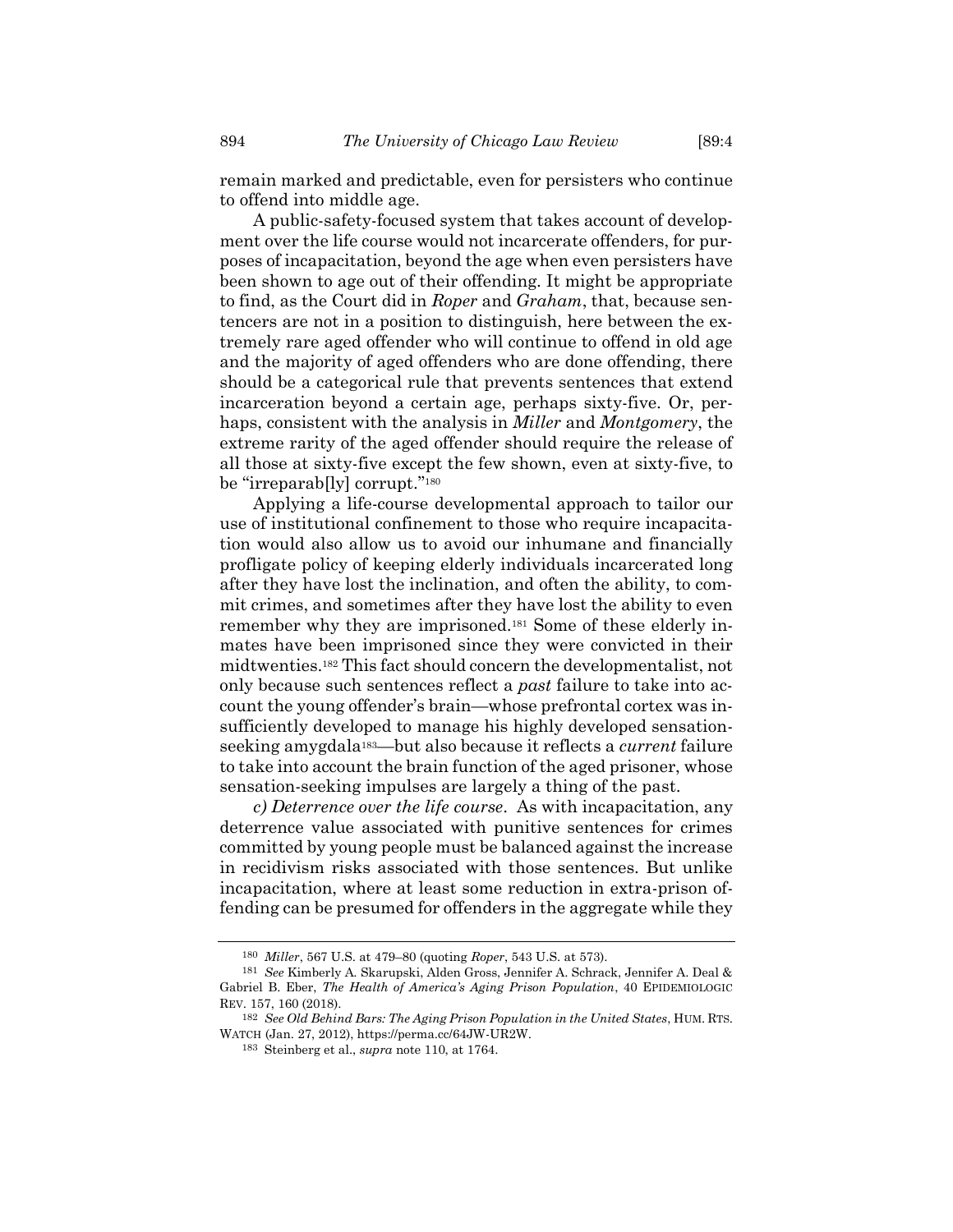are imprisoned, it is unclear whether harsh sentences have any appreciable general deterrent effect on young offenders. The Court, in its application of developmental science, concluded that juveniles were unlikely to be deterred by severe sanctions because their crimes are committed impulsively, without deliberation.<sup>184</sup> Most, but not all, attempts to study deterrent effects of harsh sanctions on juvenile crime bear the Court's conclusion out.<sup>185</sup> A developmentalist might well conclude that any uncertain deterrence value associated with imposing punitive sanctions on young offenders is outweighed by the more certain criminogenic harms imposed by those sanctions.

<span id="page-52-0"></span>The deterrent value of harsher sentences on mature offenders is also contested.<sup>186</sup> Less contested is the finding that certainty of punishment has more deterrent power than severity of punishment.<sup>187</sup> This fact suggests that a sensitivity to lifelong development that provides ongoing tailored opportunities for rehabilitation and that imposes age limits on sentences designed to incapacitate does not foreclose a consideration of deterrence among the system's sentencing aims.

<sup>184</sup> *See Graham*, 560 U.S. at 72.

<sup>185</sup> *Compare* Simon I. Singer & David McDowall, *Criminalizing Delinquency: The Deterrent Effects of the New York Juvenile Offender Law*, 22 LAW & SOC'Y REV. 521, 529 (1988) (tracking arrest rates for thirteen- to fifteen-year-olds in New York before and after the state lowered the age of criminal court jurisdiction and finding no effect on juvenile crime rates), *and* Eric L. Jensen & Linda K. Metsger, *A Test of the Deterrent Effect of Legislative Waiver on Violent Juvenile Crime*, 40 CRIME & DELINQ. 96, 100–01 (1994) (finding that waiver statutes are not always effective in deterring juvenile crime), *and* Jacob M. Cohn & Hugo M. Mialon, The Impact of Juvenile Transfer Laws on Juvenile Crime 14– 15 (Mar. 2011) (Emory Univ. Dep't of Econ. working paper) (on file with author) (finding that tough transfer laws are positively correlated with juvenile crime rates for certain offenses, while weaker transfer laws are negatively correlated), *and* Zimring & Rushin, *supra* note [70,](#page-20-2) at 64 (2013) (finding that juvenile homicide rates did not decline after the passage of harsh sentencing laws), *with* Steven D. Levitt, *Juvenile Crime and Punishment*, 106 J. POL. ECON. 1156, 1156 (1998) (suggesting that "[j]uvenile offenders are at least as responsive to criminal sanctions as adults"). *See also* MULVEY ET AL., *supra* note [58,](#page-16-0) at 13 (concluding, based on a seven-year longitudinal study of juveniles convicted of serious offenses, that "[a]s in adult offenders, the power of deterrence in serious adolescent offenders appears to rest in the perceptions of the certainty, not the severity, of the punishment for criminal involvement").

<sup>186</sup> *See* Aaron Chalfin & Justin McCrary, *Criminal Deterrence: A Review of the Literature*, 55 J. ECON. LITERATURE 5, 23–32 (2017) (surveying economic literature studying deterrent effects of certainty and severity of crime and labor market opportunities); Scott & Steinberg, *supra* not[e 179,](#page-50-0) at 52–56 (summarizing the uncertain research on deterrent effects).

<sup>187</sup> *See, e.g.*, Chalfin & McCrary, *supra* note [186,](#page-52-0) at 32 (finding that crime likely responds less to severity of sanctions than to certainty of sanctions); Daniel S. Nagin, *Criminal Deterrence Research at the Outset of the Twenty-First Century*, 23 CRIME & JUST. 1, 21 (1998) (finding, in the tax-evasion context, that crime could be deterred by simply "the perception of a nonzero chance of criminal prosecution").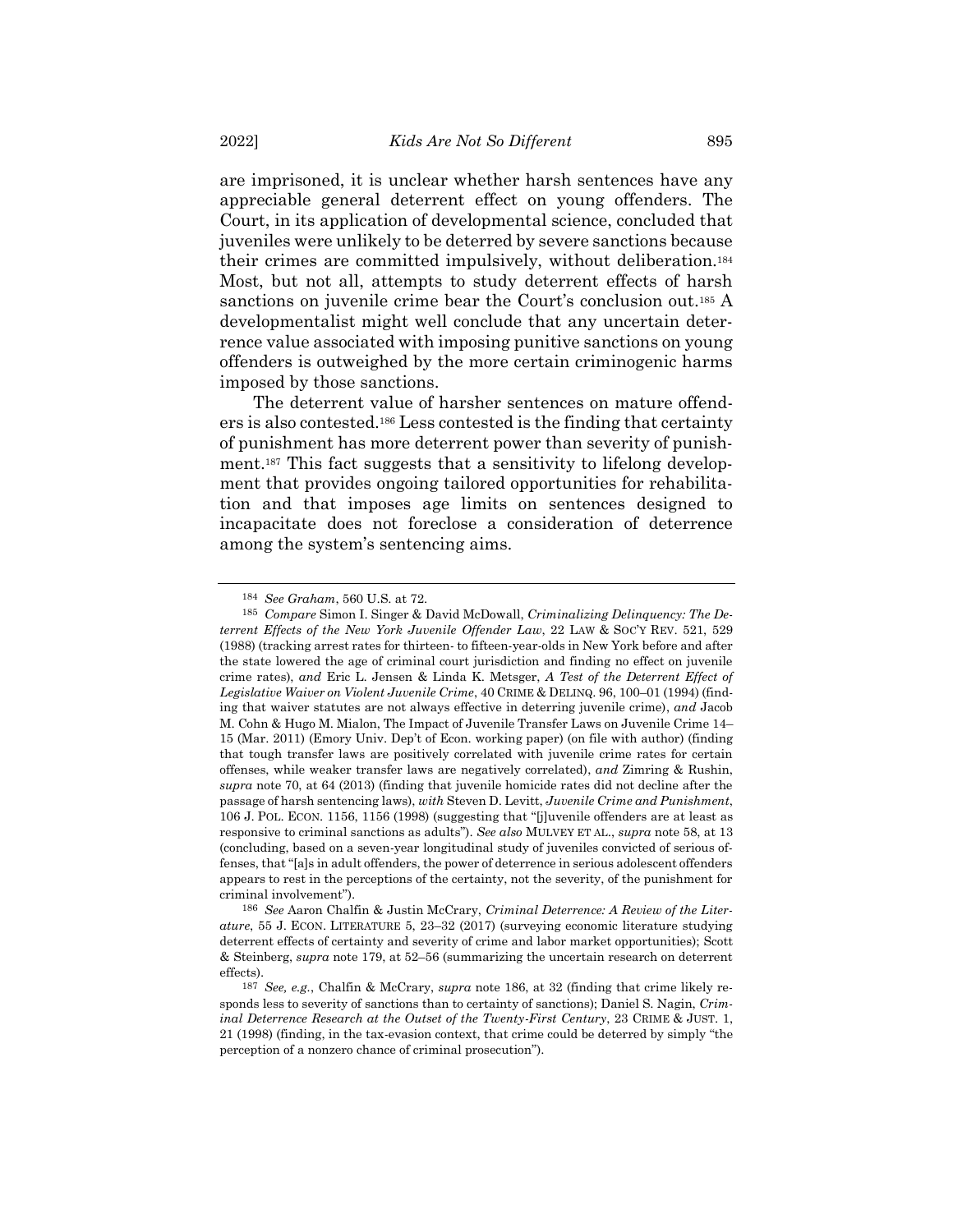*d) Retribution over the life course*. The Supreme Court grounded its Eighth Amendment holdings in *Roper*, *Graham*, and *Miller* on its conclusion that adolescents' psychosocial immaturity made them less blameworthy. They could not constitutionally be subject to those most severe sanctions (or, in the case of *Miller*, categorically subject to those most severe sanctions), the Court concluded, because they were not among the worst offenders. This analysis relates most directly to retribution, which assigns punishments in accordance with the severity of the crime and the blameworthiness of the offender. That said, retributive aims may be the least definitively governed by developmental understandings. Unlike crime control, where there are facts of the matter about how development—and various influences on development—affect the rate of criminal offending (however hard those facts of the matter are to ascertain), there is, in the end, no fact of the matter about culpability. There is now a legally relevant connection between development and culpability, but that is because the Court drew the connection, not because it discovered its truth.<sup>188</sup>

A retributivist, therefore, might bridle at the whole developmental approach. Unlike incapacitation and deterrence, which need to be netted out against the criminogenic harms an incapacitating or deterring sentence might cause, retribution theory does not depend on any effectiveness in controlling crime. To a retributivist, the fact that harsh sentences breed criminals is irrelevant. What matters is that the criminal deserved the harsh sentence for the previous crime.

But recognizing that the Court *has* tied aspects of immaturity to lesser blameworthiness, as a matter of law, the life-long developmental approach presses the question of consistency mentioned above: What justifies assigning lesser culpability to individuals because they have certain qualities, but only while those qualities are developmentally normative? Moreover, a shift in the juvenile justice systems approach to "holding youth accountable" designed to conform to developmental goals might be applied, across the life span, to alter and improve our retributive aims.

Increasingly, juvenile justice systems have recognized the value of imposing consequences for youth crimes that impress upon the youth the significance of what they have done. Where the tough-on-crime punitive reformers called for "adult time for

<sup>188</sup> For a lengthier discussion of the limited role developmental science should play in assigning culpability, see generally Emily Buss, *What the Law Should (and Should Not) Learn from Child Development Research*, 38 HOFSTRA L. REV. 13 (2009).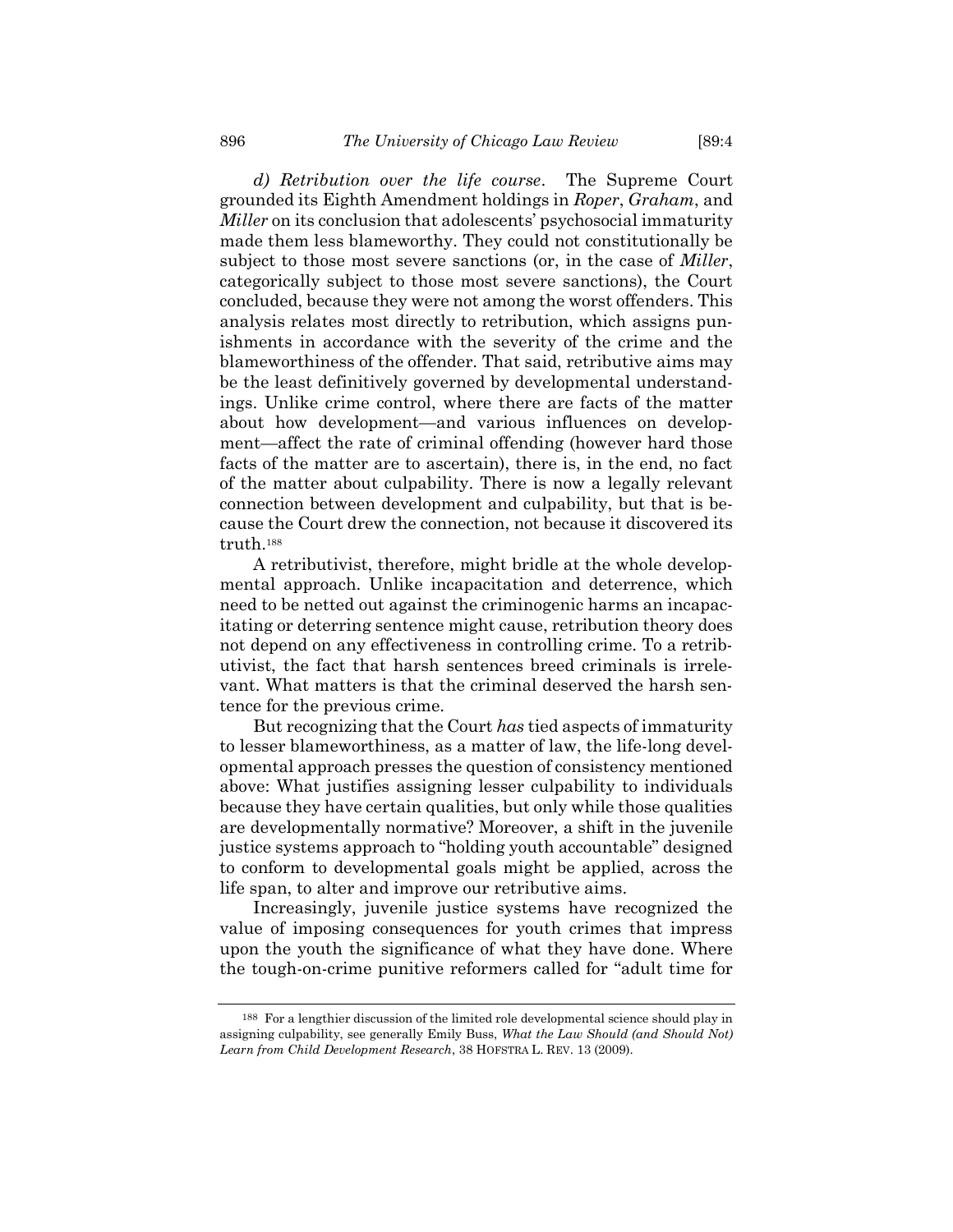adult crimes,"<sup>189</sup> reformers employing the developmental approach seek to ensure that the consequences imposed on youth for their crimes were not only felt, but also understood. The language of "holding juveniles accountable"—first articulated to champion tough, incarceration focused punishments190—has been recast under the reforms to describe a response to crime that communicates a meaningful moral lesson to the offender.<sup>191</sup> Requiring the offender to confront his victim and to hear the pain his crime inflicted is just one example of a response to crime that conveys the severity of a youth's actions.<sup>192</sup> Putting the pieces together, policy makers now emphasize that holding youth accountable should be understood as an aspect of rehabilitation rather than a conflicting purpose of the system, and that methods of holding youth accountable that fail to serve the rehabilitative ideal are counterproductive.<sup>193</sup> Although holding offenders accountable in this way is most obviously appropriate for young people, who are still in the process of maturation, it would surely have value whenever an offender can be made to feel the import of his crime.

#### C. The Developmental Path to Prison Abolition

Following the implications of the developmental approach through the life course shares much in common with the prison abolitionist vision.<sup>194</sup> The developmental logic first framed by the Court and increasingly elaborated and vindicated through policy and practice supports an exclusion of most offenders (that is, all

<sup>189</sup> Cully Stimson, *Adult Time for Adult Crimes*, 43 THE PROSECUTOR, no. 4, 2009, at 36, 36.

<sup>190</sup> *See, e.g.*, Juvenile Crime Control and Delinquency Prevention Act of 1997, H.R. 1818, 105th Cong. §§ 101–102 (July 16, 1997) (proposed to "assist State and local governments in promoting public safety by encouraging accountability for acts of juvenile delinquency" and emphasizing using accountability-based mechanisms such as graduated sanctions to address a "dramatic increase" in juvenile delinquency and particularly violent crimes).

<sup>191</sup> *See* OFF. OF JUV. JUST. & DELINQ. PREVENTION, JUVENILE DRUG TREATMENT COURT GUIDELINES 14–15 (2016), https://perma.cc/6ZEY-78HR (emphasizing the role of families and judges in holding youth accountable for their own well-being).

<sup>192</sup> *See, e.g.*, DAVID B. WILSON, AJIMA OLAGHERE & CATHERINE S. KIMBRELL, OFF. OF JUV. JUST. & DELINQ. PREVENTION, U.S. DEP'T OF JUST., EFFECTIVENESS OF RESTORATIVE JUSTICE PRINCIPLES IN JUVENILE JUSTICE: A META-ANALYSIS 5–6 (2017), https://perma.cc/G7R8-7E93; *Restorative Justice*, JUV. JUST. INITIATIVE, https://perma.cc/T48B-BJTZ.

<sup>193</sup> *See, e.g.*, Scott & Steinberg, *supra* note [179,](#page-50-0) at 73; Slobogin & Fondacaro, *supra* not[e 67,](#page-19-1) at 31–40. Conversely, one justification for the shift to retribution was the expectation that efforts at rehabilitation would fail.

<sup>194</sup> *See generally* McLeod, *supra* not[e 149.](#page-42-0)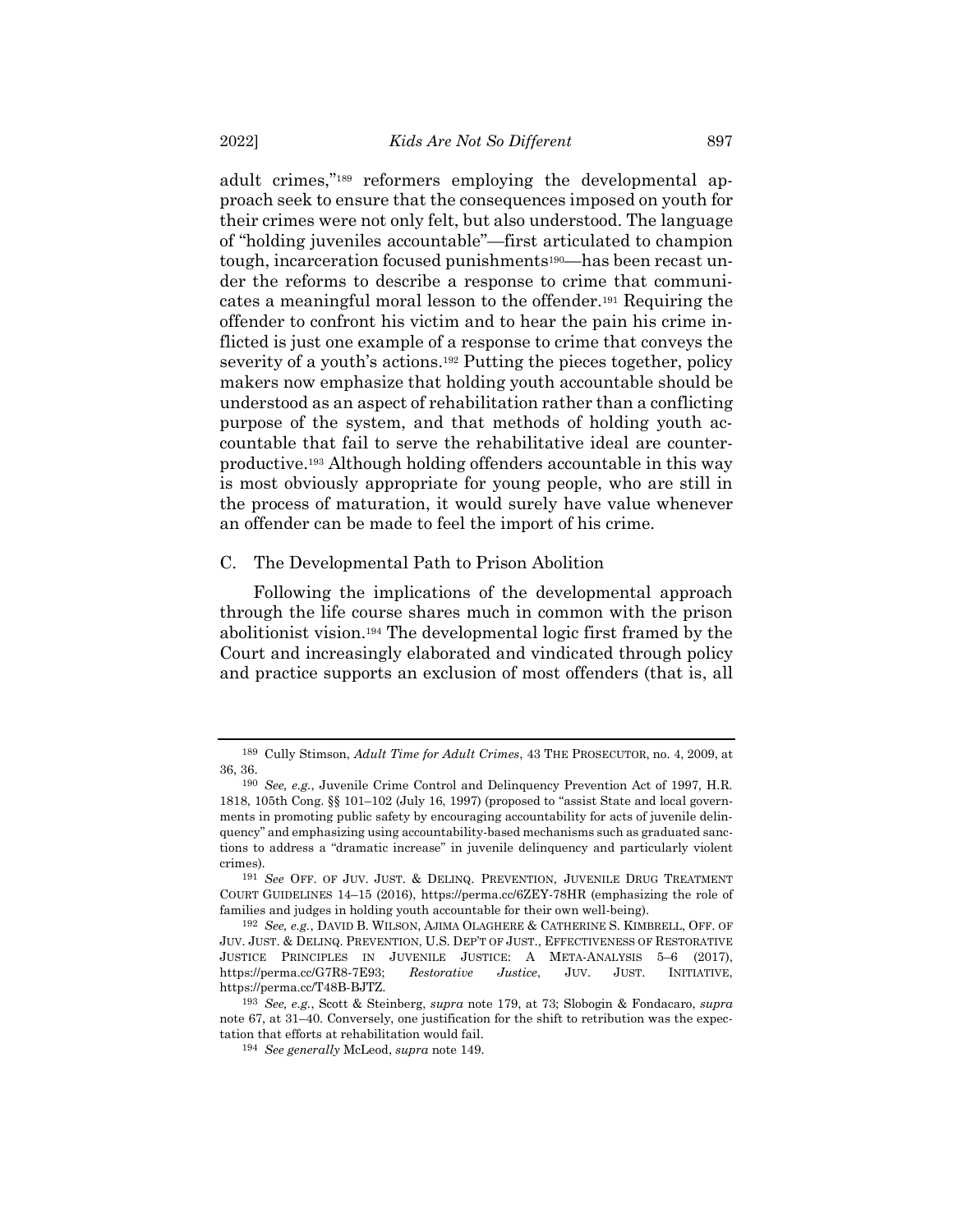those who stop offending by the time they are in their midtwenties) from incarceration altogether. Were this achieved, the developmental logic further predicts that the numbers subject to incarceration after twenty-five (the persistent offenders who did not grow out of their offending) would be even smaller than it is today. Where the juvenile exceptionalist concept relies upon the existence of a punitive adult system to justify a dramatic reduction in reliance on incarceration in the juvenile system, a unified system would recognize this front-end response as a significant step in dismantling the system altogether.<sup>195</sup> And, like the abolitionists who oppose efforts at reform within the system for fear that such reforms will reinforce the legitimacy of incarceration,<sup>196</sup> the lifelong-developmental vision opposes a carve out for juveniles that reinforces the legitimacy of the adult status quo.<sup>197</sup>

<span id="page-55-0"></span>The two visions are also aligned in their focus on the elimination of racial disparities in incarceration. While the disproportionate incarceration of Black and Brown people is a widely recognized source of concern that has inspired innumerable reforms, the abolitionist and lifelong-developmental visions share a view that the problem will never be effectively addressed while the current baseline system remains. That said, the role that race plays in the two contexts is distinct. Where prison abolitionists focus on the history and purpose of incarceration as a means of exercising brutal social control over Black and Brown people,<sup>198</sup> the focus of

<sup>195</sup> Some who advocate raising the age of the juvenile exceptionalist system do note the connection between this move and the reduction in older incarcerated individuals. *See, e.g.*, Farrington et al., *supra* note [58,](#page-16-0) at 742 (suggesting that, if young adults are shifted to the juvenile justice system, "the number of adult prisoners will decrease and considerable savings for taxpayers will accrue"). *See generally* Josh Gupta-Kagan, *The Intersection Between Young Adult Sentencing and Mass Incarceration*, 2018 WIS. L. REV. 669 (2018).

<sup>196</sup> *See* Liat Ben-Moshe, *The Tension Between Abolition and Reform*, *in* THE END OF PRISONS 87, 87 (Mechthild E. Nagel & Anthony J. Nocella, II, eds., 2013) (discussing the difference between "reformist reforms," which risk strengthening the system of incarceration in the long run, and "non-reformist reforms" allowing for incremental progress toward a new vision).

<sup>197</sup> Both visions also contemplate universal change while recognizing uncertainty about the application of this universal change to a diminishingly small subgroup. Within the abolitionist vision, some advocates recognize the possibility that there will be a small group—the so-called "dangerous few"—whose freedom of movement may need to be restrained in some way, *see, e.g.*, Ben-Moshe, *supra* note [196,](#page-55-0) at 90 (explaining the concept of "the dangerous few" in the context of abolition literature), and within the life-long developmental vision set out here, I recognize that the system's response to a small group of "aberrant persisters" is not well defined by the vision. Under both visions, however, the principles shaping the vision, as a whole, suggest important limits on the treatment of these groups, however ill-defined.

<sup>198</sup> *See, e.g.*, ANGELA Y. DAVIS, ARE PRISONS OBSOLETE? 31, 40, 50 (2003).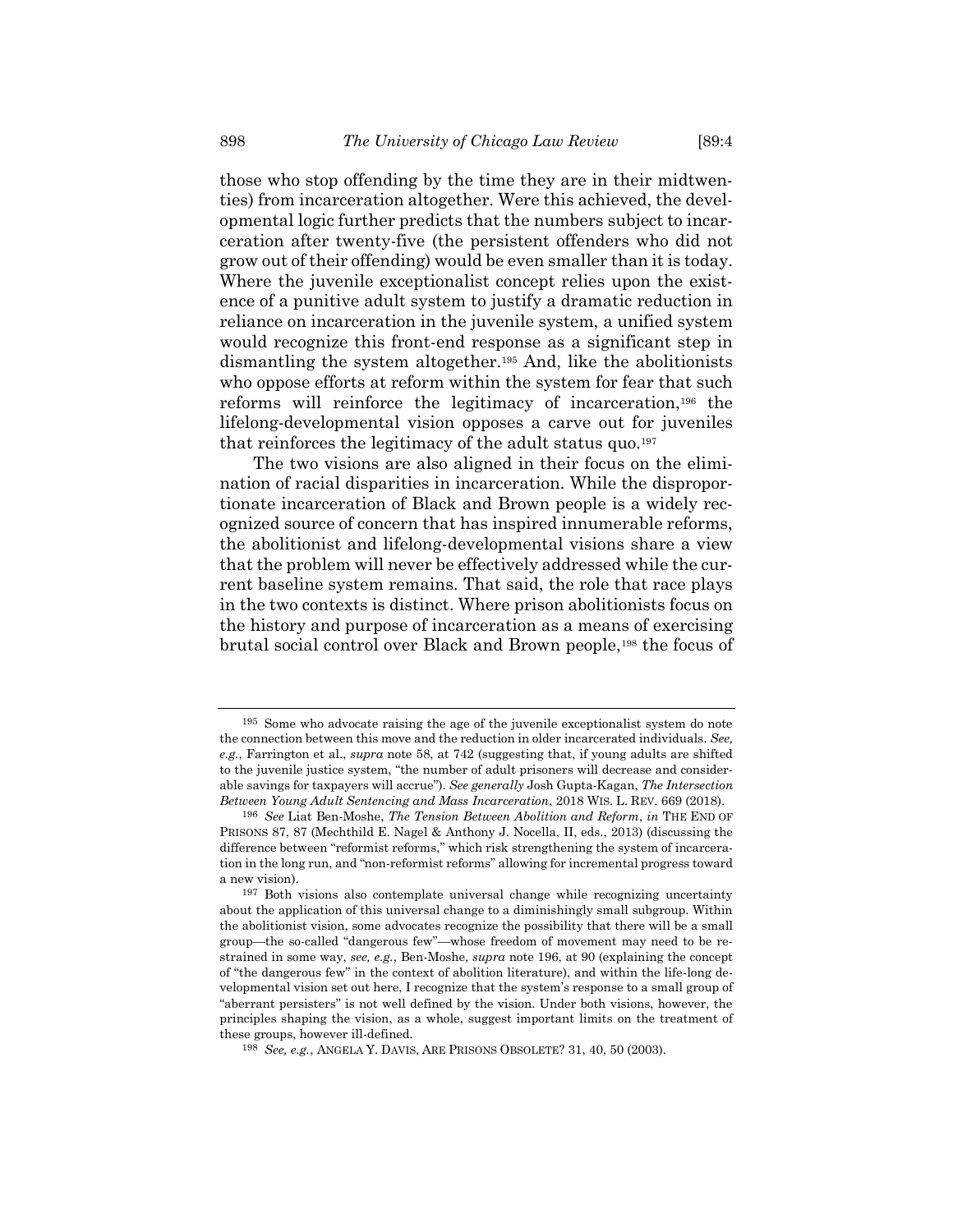the developmental approach is on the destructive impact of incarceration on human development without regard to race. Incarceration is as destructive to the healthy maturation process for people of color as for white people, and the disproportionate incarceration of people of color means that they are disproportionately suffering this developmental harm at the hands of the state. Unlike juvenile exceptionalism, which leaves some room for distinctions among the young people who will be harmed by their involvement in the system, the lifelong-developmental approach calls for a categorical ban on the incarceration of young people that should protect all Black and Brown youth from this carceral harm.

Much of the resistance to abolitionism focuses not on its account of history but on its feasibility.<sup>199</sup> In dramatically reducing the incarceration rates of juvenile offenders, including very serious offenders, while reducing recidivism, lawmakers have demonstrated the feasibility of keeping offenders out of jail. Moreover, in doing so, they have demonstrated that the best way, and possibly the only way, of keeping Black and Brown people from filling the jails is to shut them down. If we can overcome our exceptionalist mindset, the recent and growing reforms in our response to crimes committed by young people serve as a relatively unthreatening demonstration that radical transformation is possible and advisable in our criminal justice system.

## **CONCLUSION**

There is a simplistic, utopian quality to this discussion of the lifelong-developmental approach. The proposed approach starts on firm ground, taking the law's developmental approach at its word, bolstered by the striking successes in its application to adolescents. But the extension of the approach to all those shown to share the relevant developmental attributes, while not without support, is far more speculative. And the consideration of how a unitary system with a heavy front-end focus on managing immaturity and a tailored response to persistent offending in adulthood could affect rates of criminal offending is more speculative still.

The value of an incremental approach that begins with the youngest, most sympathetic offenders is that it allows for more radical experimentation, which, if successful, can be extended. The risk of this approach is that the very rationale licensing the

<sup>199</sup> *Id.* at 9–10.